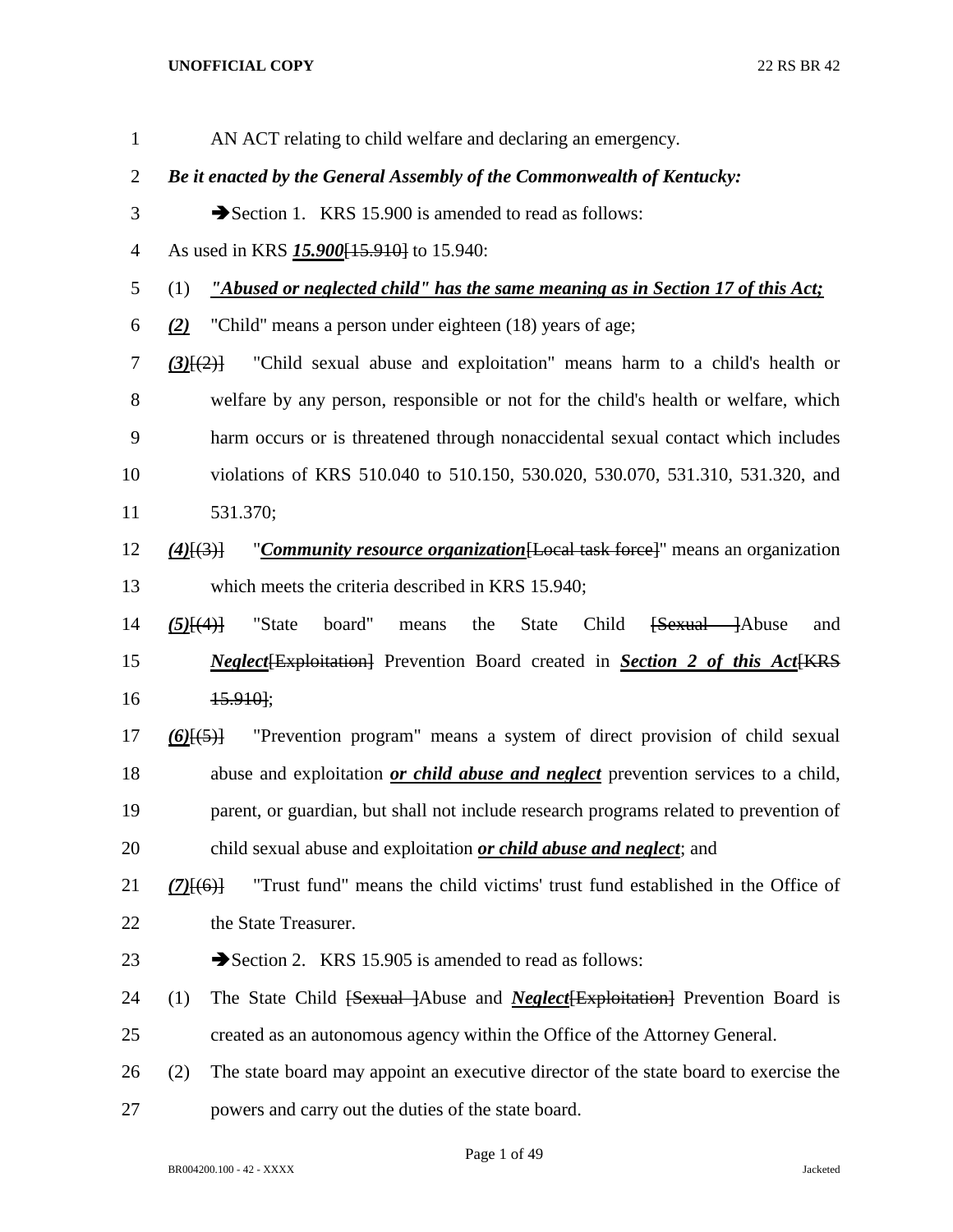| 1  |     |     |           | Section 3. KRS 15.910 is amended to read as follows:                                      |
|----|-----|-----|-----------|-------------------------------------------------------------------------------------------|
| 2  | (1) |     |           | The state board shall be composed of the following <i>fifteen</i> $(15)$ members:         |
| 3  |     | (a) | <u>1.</u> | The secretary of the Cabinet for Health and Family Services or                            |
| 4  |     |     |           | <i>designee</i> ;                                                                         |
| 5  |     |     | <u>2.</u> | The secretary of the Education and Workforce Development Cabinet                          |
| 6  |     |     |           | <u>or designee;</u>                                                                       |
| 7  |     |     | 3.        | <b>The secretary of the Justice and Public Safety Cabinet or designee;</b>                |
| 8  |     |     | <u>4.</u> | [, the secretary of the Finance and Administration Cabinet, the chief                     |
| 9  |     |     |           | state school officer, The commissioner of the Department of Kentucky                      |
| 10 |     |     |           | State Police <i>or designee</i> ; [, ] and                                                |
| 11 |     |     | <u>5.</u> | The Attorney General. or <i>designee</i> designees authorized to speak on                 |
| 12 |     |     |           | their behalf]; { and }                                                                    |
| 13 |     | (b) |           | <i>Eight</i> $(8)$ <sup>[Ten (10)] public members <i>from each of the following</i></sup> |
| 14 |     |     |           | <i>organizations:</i> [appointed by the Governor]                                         |
| 15 |     |     | 1.        | <b>The executive director of the Kentucky Youth Advocates or designee;</b>                |
| 16 |     |     | <u>2.</u> | The executive director of the Prevent Child Abuse Kentucky or                             |
| 17 |     |     |           | <i>designee</i> ;                                                                         |
| 18 |     |     | <u>3.</u> | <b>The state director of the Kentucky Court Appointed Special Advocates</b>               |
| 19 |     |     |           | <b>Network, Inc. or designee;</b>                                                         |
| 20 |     |     | 4.        | The executive director of the Children's Advocacy Centers of                              |
| 21 |     |     |           | <u>Kentucky or designee;</u>                                                              |
| 22 |     |     | <u>5.</u> | The president of the Children's Alliance or designee;                                     |
| 23 |     |     | 6.        | The executive director of the Kentucky Chapter of the American                            |
| 24 |     |     |           | <b>Academy of Pediatrics or designee;</b>                                                 |
| 25 |     |     | 7.        | The executive director of the Kentucky Association of Regional                            |
| 26 |     |     |           | <b>Programs or designee; and</b>                                                          |
| 27 |     |     | 8.        | The director of the Kentucky Administrative Office of the Courts or                       |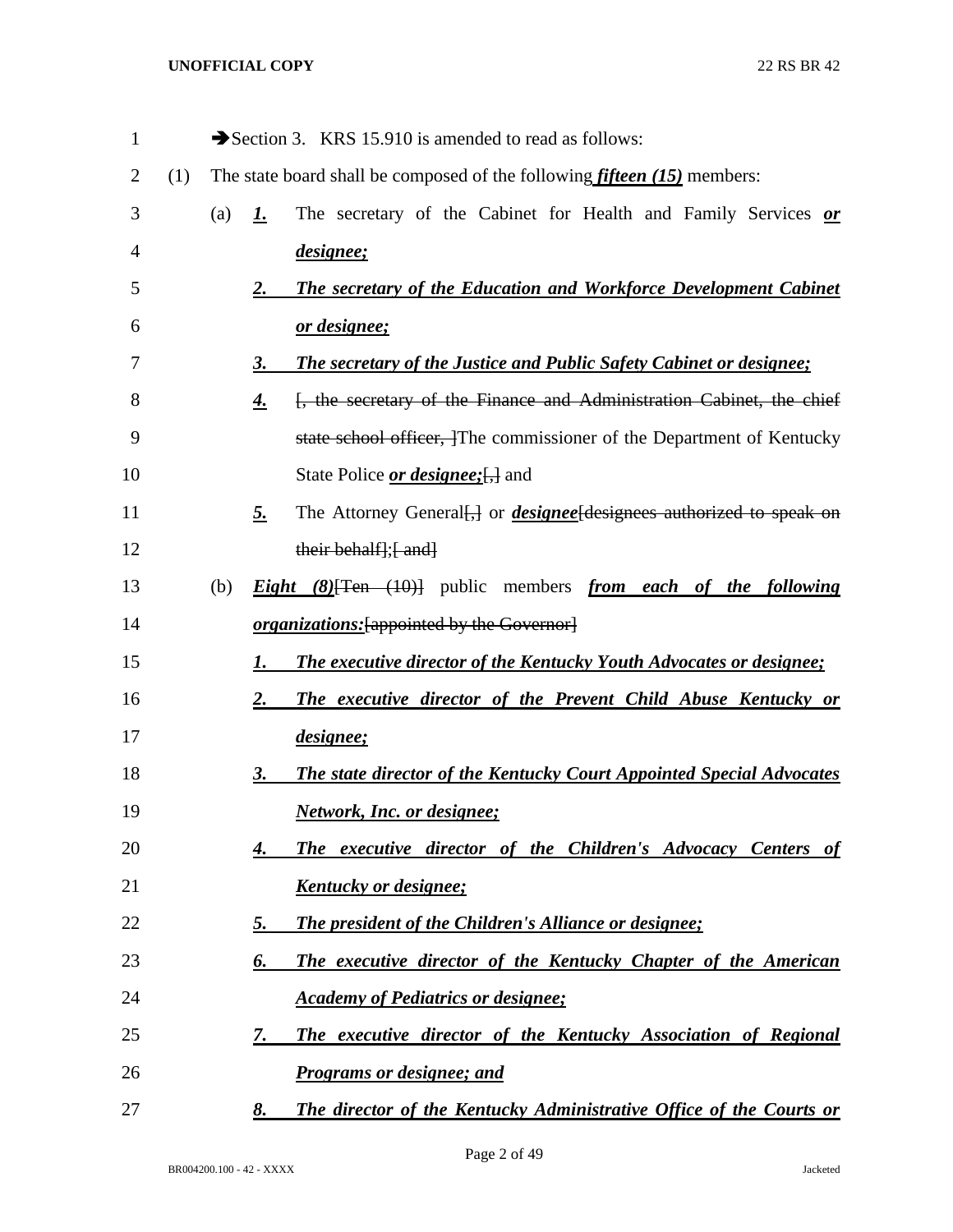| 1              | designee; and                                                                                   |
|----------------|-------------------------------------------------------------------------------------------------|
| 2              | Two (2) nonvoting liaisons who are members of the General Assembly, one (1) of<br>(c)           |
| 3              | whom shall be a member of the House of Representatives appointed by the                         |
| $\overline{4}$ | Speaker of the House of Representatives, and one (1) of whom shall be a member                  |
| 5              | of the Senate appointed by the President of the Senate [4] It is recommended that, as           |
| 6              | a group, the public members shall demonstrate knowledge in the area of child                    |
| 7              | sexual abuse and exploitation prevention; shall be representative of the                        |
| 8              | demographic composition of this state; and, to the extent practicable, shall be                 |
| 9              | representative of all the following categories: parents, school administrators, law             |
| 10             | enforcement, the religious community, the legal community, the medical                          |
| 11             | community, professional providers of child sexual abuse and exploitation                        |
| 12             | prevention services, and volunteers in child sexual abuse and exploitation                      |
| 13             | prevention services.                                                                            |
| 14             | $(2)$ The term of each public member shall be three $(3)$ years, except that of the public      |
| 15             | members first appointed, three $(3)$ shall serve for three $(3)$ years, three $(3)$ for two     |
| 16             | $(2)$ years, and four $(4)$ for one $(1)$ year. A public member shall not serve more than       |
| 17             | two (2) consecutive terms, whether partial or full. A vacancy shall be filled for the           |
| 18             | balance of the unexpired term in the same manner as the original appointment.                   |
| 19             | The Attorney General shall serve as <i>chairperson</i> [chairman] or designate a<br>$(2)$ $(3)$ |
| 20             | chairperson of the state board in which case the chairperson shall serve in that                |
| 21             | position at the pleasure of the Attorney General. The state board may elect other               |
| 22             | officers and committees as it considers appropriate.                                            |
| 23             | There shall be no per diem compensation; however, the schedule for<br>$(3)$ [ $(4)$ ]           |
| 24             | reimbursement of expenses for the public members of the state board shall be the                |
| 25             | same as for state employees. The reimbursement, executive director and staff                    |
| 26             | salaries, and all actual and necessary operating expenses of the state board shall be           |
| 27             | paid from the trust fund, pursuant to an authorization as provided in KRS 15.935.               |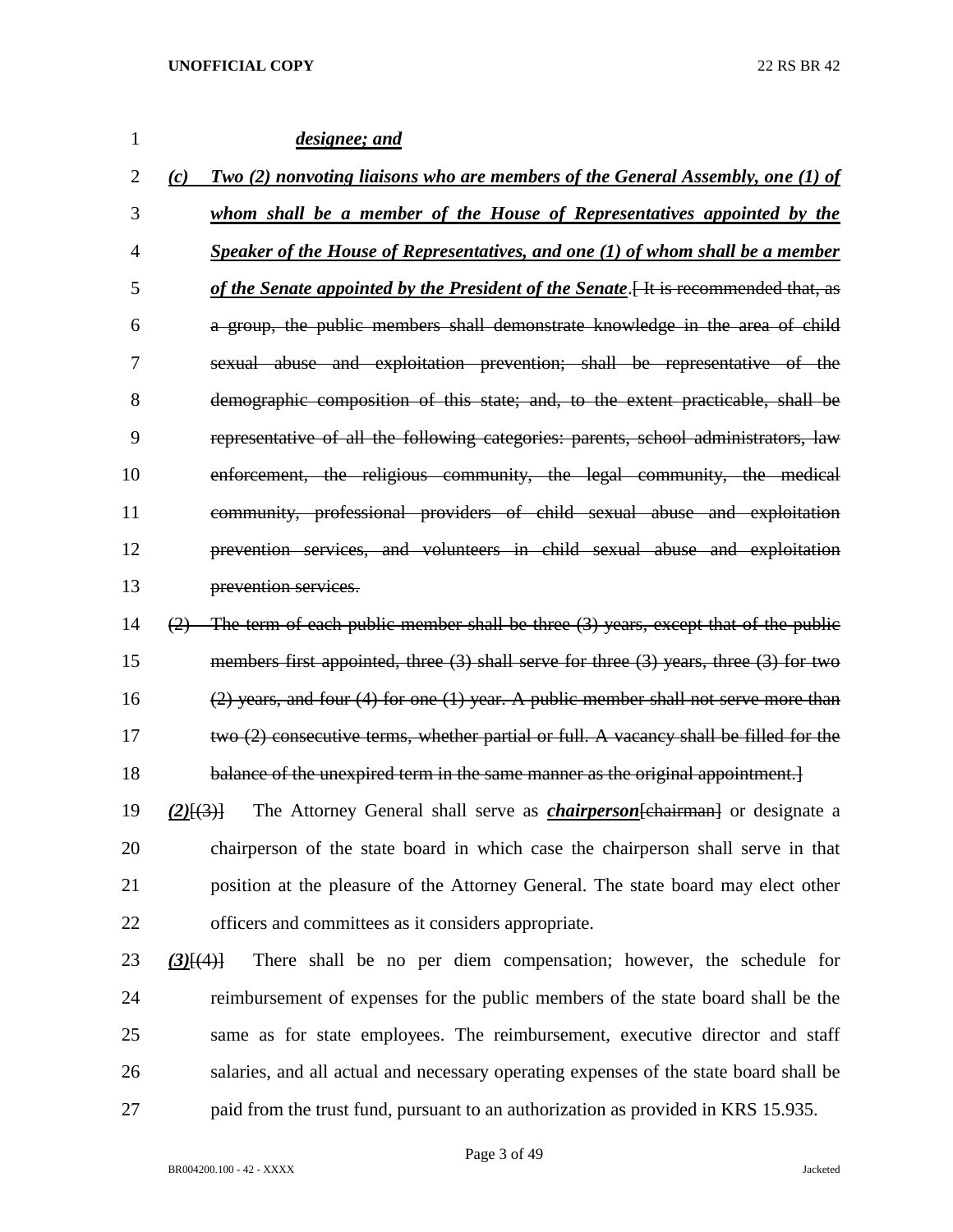| $\mathbf{1}$   | (4) |     | A majority of the entire membership of the state board, excluding nonvoting          |  |  |  |  |  |  |  |  |
|----------------|-----|-----|--------------------------------------------------------------------------------------|--|--|--|--|--|--|--|--|
| $\overline{2}$ |     |     | liaison members, shall constitute a quorum, and all actions of the state board       |  |  |  |  |  |  |  |  |
| 3              |     |     | shall be by vote of a majority of its entire membership, excluding nonvoting         |  |  |  |  |  |  |  |  |
| 4              |     |     | liaison members.                                                                     |  |  |  |  |  |  |  |  |
| 5              |     |     | Section 4. KRS 15.920 is amended to read as follows:                                 |  |  |  |  |  |  |  |  |
| 6              | (1) |     | The state board shall do all of the following:                                       |  |  |  |  |  |  |  |  |
| 7              |     | (a) | Meet not less than <i>quarterly</i> [twice annually] at the call of the chairperson; |  |  |  |  |  |  |  |  |
| 8              |     | (b) | One (1) year after the original appointment of the state board, and biennially       |  |  |  |  |  |  |  |  |
| 9              |     |     | thereafter, develop a state plan for the distribution of funds from the trust        |  |  |  |  |  |  |  |  |
| 10             |     |     | fund. In developing the plan, the state board shall review already existing          |  |  |  |  |  |  |  |  |
| 11             |     |     | prevention programs. The plan shall assure that an equal opportunity exists for      |  |  |  |  |  |  |  |  |
| 12             |     |     | establishment of prevention programs and receipt of trust fund money among           |  |  |  |  |  |  |  |  |
| 13             |     |     | all geographic areas in this state. The plan shall be transmitted to the clerk of    |  |  |  |  |  |  |  |  |
| 14             |     |     | the House of Representatives, to the clerk of the Senate, and to the Governor;       |  |  |  |  |  |  |  |  |
| 15             |     | (c) | Provide for the coordination and exchange of information on the                      |  |  |  |  |  |  |  |  |
| 16             |     |     | establishment and maintenance of prevention programs;                                |  |  |  |  |  |  |  |  |
| 17             |     | (d) | Develop and publicize criteria for the receipt of trust fund money by eligible       |  |  |  |  |  |  |  |  |
| 18             |     |     | <i>community resource organizations</i> [local task forces] and eligible prevention  |  |  |  |  |  |  |  |  |
| 19             |     |     | programs;                                                                            |  |  |  |  |  |  |  |  |
| 20             |     | (e) | Review, approve, and monitor the expenditure of trust fund money by                  |  |  |  |  |  |  |  |  |
| 21             |     |     | <i>community resource organizations</i> [local task forces] and prevention           |  |  |  |  |  |  |  |  |
| 22             |     |     | programs;                                                                            |  |  |  |  |  |  |  |  |
| 23             |     | (f) | Provide statewide educational and public informational seminars for the              |  |  |  |  |  |  |  |  |
| 24             |     |     | purpose of developing appropriate public awareness regarding the prevention          |  |  |  |  |  |  |  |  |
| 25             |     |     | of child sexual abuse and exploitation and child abuse and neglect;                  |  |  |  |  |  |  |  |  |
| 26             |     |     | encourage professional persons and groups to recognize and deal with                 |  |  |  |  |  |  |  |  |
| 27             |     |     | prevention of child sexual abuse and exploitation and child abuse and                |  |  |  |  |  |  |  |  |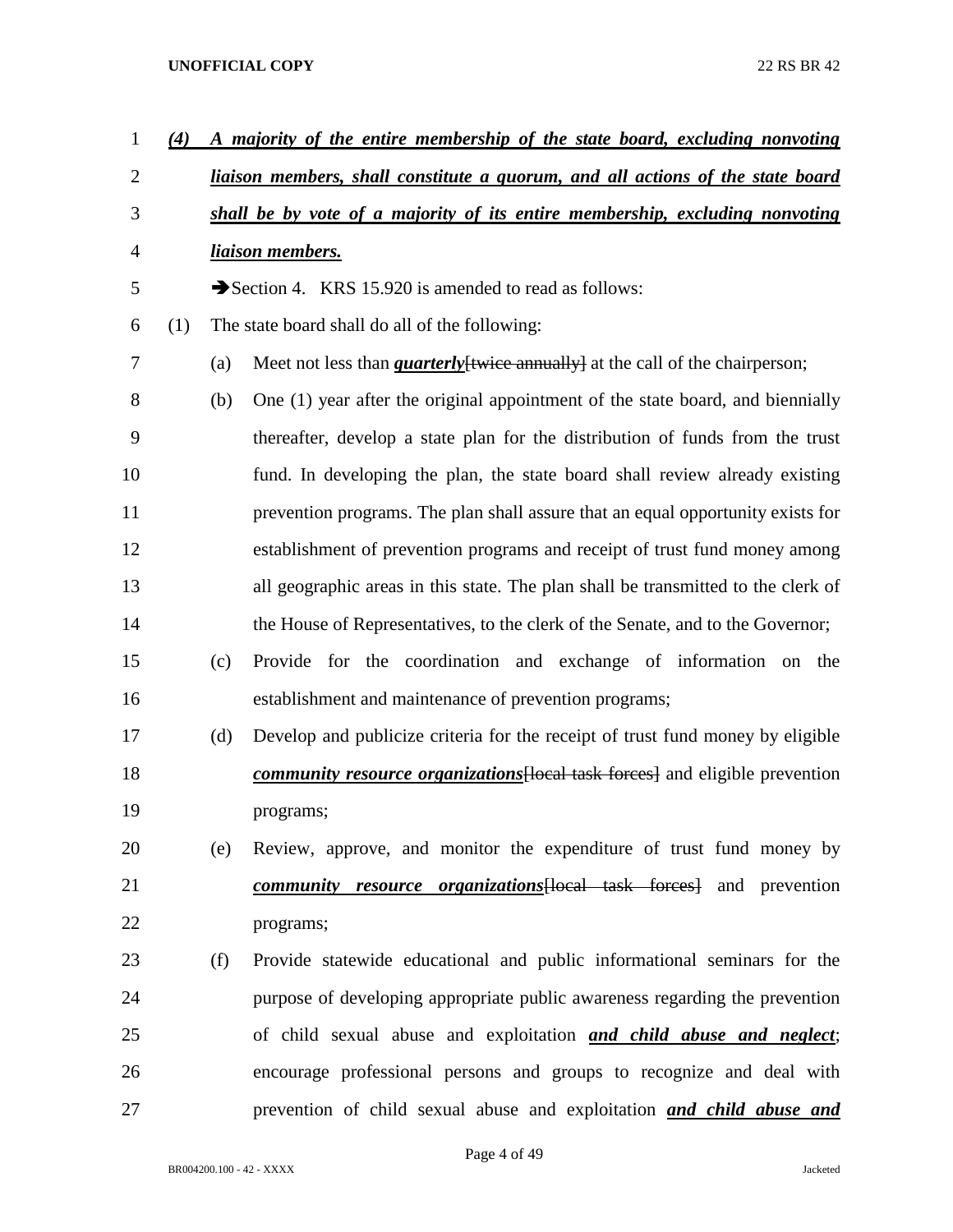| $\mathbf{1}$   | <i>neglect</i> ; encourage and coordinate the development of <i>community resource</i>          |
|----------------|-------------------------------------------------------------------------------------------------|
| $\overline{2}$ | <i>organizations</i> [local task forces]; make information about the prevention of              |
| 3              | child sexual abuse and exploitation <b>and child abuse and neglect</b> available to             |
| $\overline{4}$ | the public and organizations and agencies which deal with problems of child                     |
| 5              | sexual abuse and exploitation <i>and child abuse and neglect</i> ; and encourage the            |
| 6              | development of community prevention programs; and                                               |
| 7              | Establish a procedure for an annual, internal evaluation of the functions,<br>(g)               |
| 8              | responsibilities, and performance of the state board. In a year in which the                    |
| 9              | biennial state plan is prepared, the evaluation shall be coordinated with the                   |
| 10             | preparation of the state plan.                                                                  |
| 11             | The state board may enter into contracts with public or private agencies to fulfill the<br>(2)  |
| 12             | requirements of this section. The state board shall utilize existing state resources            |
| 13             | and staff of participating departments whenever practicable.                                    |
| 14             | Section 5. KRS 15.925 is amended to read as follows:                                            |
| 15             | The state board <b>shall by December 1 of each year report</b> [may recommend] to the           |
| 16             | Governor and the General Assembly <i>recommending</i> changes in state programs, statutes,      |
| 17             | policies, budgets, and standards <i>that</i> [which] will reduce the problem of child sexual    |
| 18             | abuse and exploitation <i>and child abuse and neglect</i> , improve coordination among          |
| 19             | <i>government and private</i> [state] agencies that provide prevention services and improve the |
| 20             | condition of children and parents or guardians who are in need of prevention program            |
| 21             | services.                                                                                       |
| 22             | Section 6. KRS 15.935 is amended to read as follows:                                            |
| 23             | The state board may authorize the disbursement of available money from the trust<br>(1)         |
| 24             | fund, upon legislative appropriations, for exclusively the following purposes, which            |
| 25             | are listed in the order of preference for expenditure:                                          |
| 26             | To fund a private nonprofit or public organization in the development or<br>(a)                 |
| 27             | operation of a prevention program if at least all of the following conditions are               |

Page 5 of 49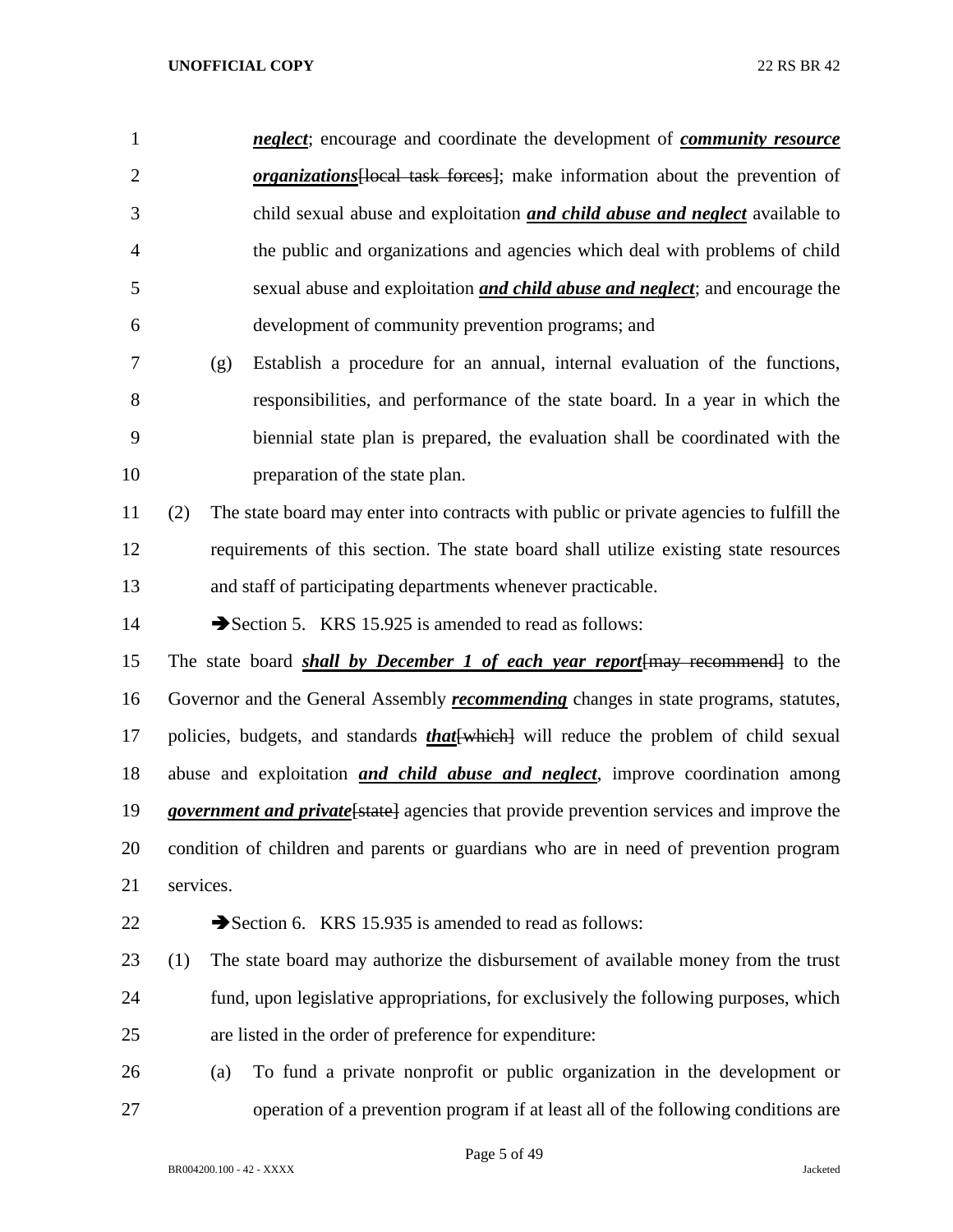| $\mathbf{1}$   |     | met:                                                                                     |
|----------------|-----|------------------------------------------------------------------------------------------|
| $\overline{2}$ |     | The appropriate <i>community resource organization</i> [local task force] has<br>1.      |
| 3              |     | reviewed and approved the program. This subparagraph does not apply                      |
| 4              |     | if a <i>community resource organization</i> [local task force] does not exist            |
| 5              |     | for the geographic area to be served by the program;                                     |
| 6              |     | 2.<br>The organization agrees to match <i>a percentage</i> , <i>as determined by the</i> |
| 7              |     | state board, of the total cost of the project through dollars as a                       |
| 8              |     | <i>match</i> [fifty percent (50%) of the amount requested from the trust fund.           |
| 9              |     | At least ten percent (10%) of the amount requested shall be matched                      |
| 10             |     | through dollars, and the remaining match shall be through in kind                        |
| 11             |     | contributions. The type of contributions shall be subject to the approval                |
| 12             |     | of the state board];                                                                     |
| 13             |     | 3.<br>The organization demonstrates a willingness and ability to provide                 |
| 14             |     | program models and consultation to organizations and communities                         |
| 15             |     | regarding program development and maintenance; and                                       |
| 16             |     | Other conditions that the state board may deem appropriate;<br>4.                        |
| 17             | (b) | To fund the cost of medical examinations of victims of suspected child sexual            |
| 18             |     | abuse <i>and child abuse and neglect</i> to the extent the fee for an examination is     |
| 19             |     | a service not eligible to be paid for by Medicaid or private insurance. The fees         |
| 20             |     | paid for this examination shall not exceed reasonable, usual, and customary              |
| 21             |     | charges as set by the state board;                                                       |
| 22             | (c) | To fund the cost of counseling and other mental health services to victims of            |
| 23             |     | child sexual abuse <i>and child abuse and neglect</i> to the extent the fees for         |
| 24             |     | counseling and mental health services are services not eligible to be paid for           |
| 25             |     | by Medicaid or private insurance. The fees paid for counseling and mental                |
| 26             |     | health services shall not exceed reasonable, usual, and customary charges as             |
| 27             |     | set by the state board;                                                                  |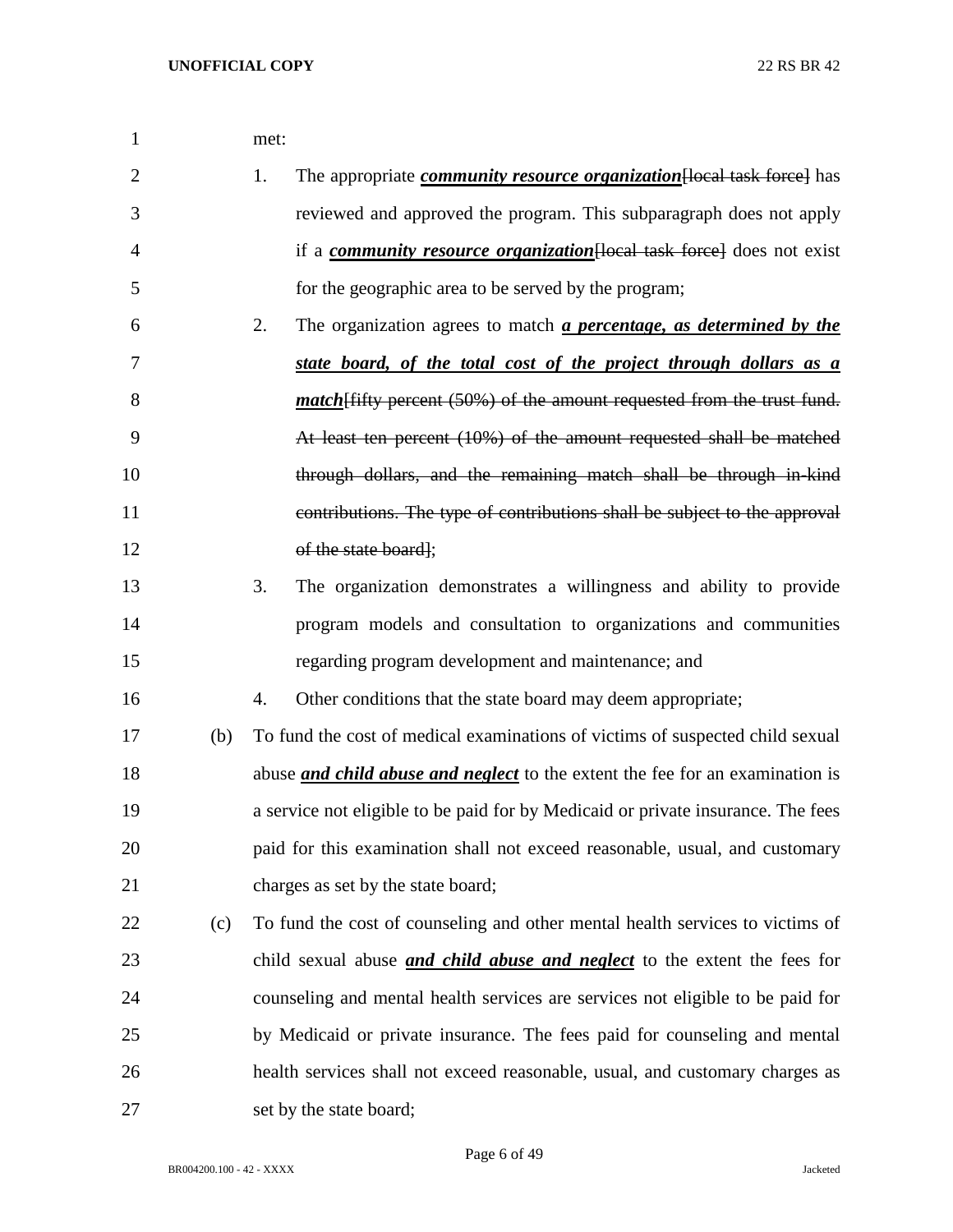| 1              |     | (d) | To fund <i>community resource organizations</i> [local task forces];                                      |
|----------------|-----|-----|-----------------------------------------------------------------------------------------------------------|
| $\overline{2}$ |     | (e) | To fund a statewide public education and awareness campaign on child sexual                               |
| 3              |     |     | abuse <i>and child abuse and neglect</i> , making use of electronic and print media                       |
| $\overline{4}$ |     |     | to inform the public about the nature of child sexual abuse and child abuse                               |
| 5              |     |     | and neglect, legal reporting requirements, victim rights, legal remedies,                                 |
| 6              |     |     | agency services, and prevention strategies;                                                               |
| 7              |     | (f) | To fund and evaluate the comparative success of statewide comprehensive                                   |
| 8              |     |     | approaches to prevention education making use of multiple approaches; and                                 |
| 9              |     | (g) | To fund the state board created in KRS 15.905 for the actual and necessary                                |
| 10             |     |     | operating expenses that the board incurs in performing its duties.                                        |
| 11             | (2) |     | Authorizations for disbursement of trust fund money under subsection $(1)(g)$ of this                     |
| 12             |     |     | section shall be kept at a minimum in furtherance of the primary purpose of the trust                     |
| 13             |     |     | fund which is to disburse money under subsections $(1)(a)$ , $(b)$ , $(c)$ , $(d)$ , $(e)$ , and $(f)$ of |
| 14             |     |     | this section to encourage the direct provision of services to prevent child abuse and                     |
| 15             |     |     | exploitation <i>and child abuse and neglect</i> , and to provide medical examination and                  |
| 16             |     |     | counseling or other mental health services for victims of child sexual abuse <i>and</i>                   |
| 17             |     |     | child abuse and neglect.                                                                                  |
| 18             |     |     | Section 7. KRS 15.940 is amended to read as follows:                                                      |
| 19             |     |     | In making grants to a <i>community resource organization</i> [local task force], the state board          |
| 20             |     |     | shall consider the degree to which the <i>community resource organization</i> [local task                 |
| 21             |     |     | force meets the following criteria:                                                                       |
| 22             | (1) |     | Has as its primary purpose the development and facilitation of a collaborative                            |
| 23             |     |     | community prevention program in a specific geographical area. The prevention                              |
| 24             |     |     | program shall utilize trained volunteers and existing community resources wherever                        |
| 25             |     |     | practicable;                                                                                              |
| 26             | (2) |     | Is comprised of local law enforcement and social services representatives and does                        |
| 27             |     |     | not exclude any organization or person that the state board deems necessary;                              |

Page 7 of 49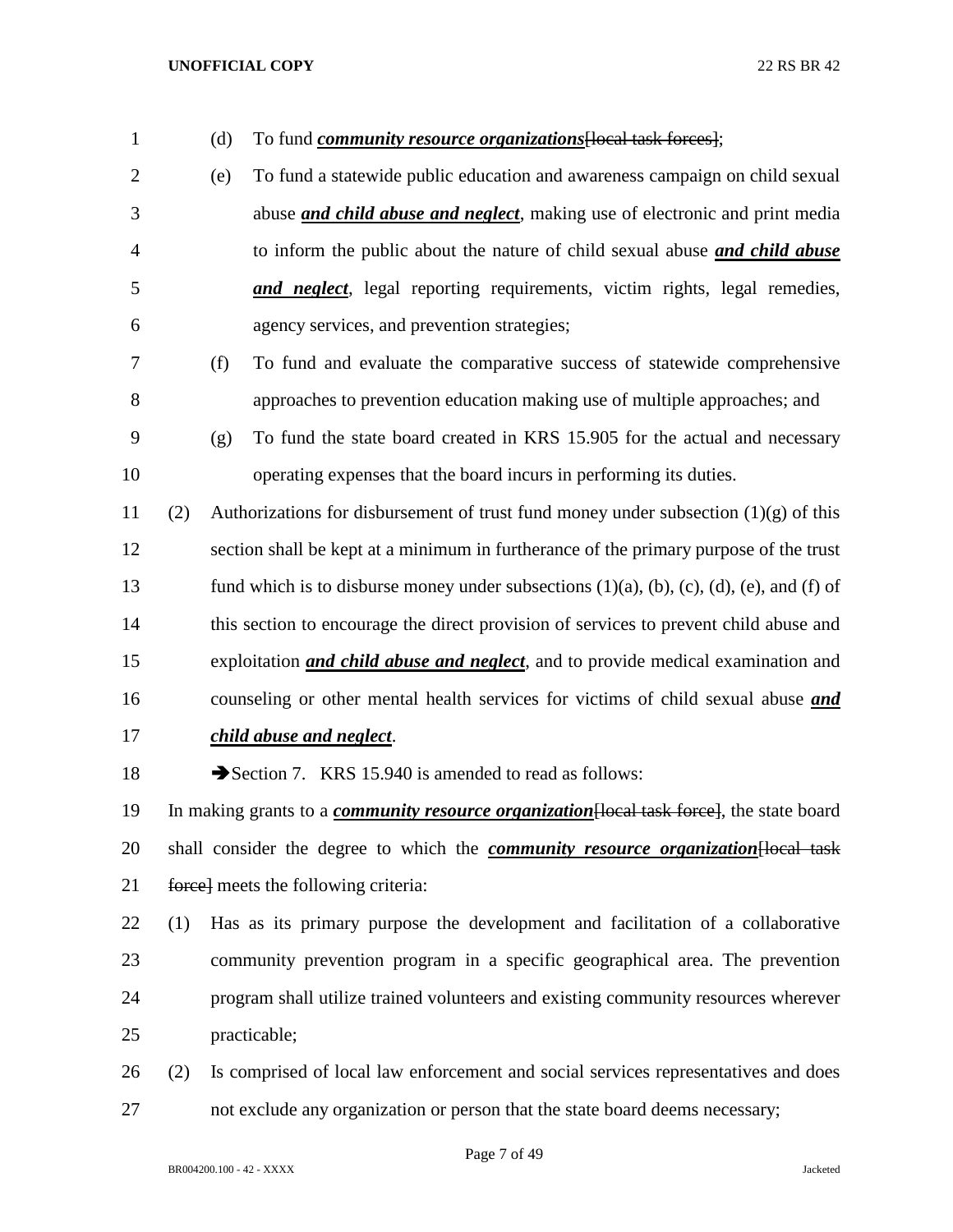- (3) Demonstrates a willingness and ability to provide prevention program models and consultation to organizations and communities regarding prevention program development and maintenance; (4) Agrees to match fifty percent (50%) of the amount requested from the trust fund. At least ten percent (10%) of the amount requested shall be matched through dollars, and the remaining match shall be through in-kind contributions. The amount and types of in-kind services are subject to the approval of the state board; and (5) Other criteria that the state board deems appropriate. 9 Section 8. KRS 15.942 is amended to read as follows: The Justice and Public Safety Cabinet, the Attorney General, the Administrative Office of the Courts, and the Cabinet for Health and Family Services shall develop a training plan for investigation of child sexual abuse *and child abuse and neglect* cases and protection of child sexual abuse *and child abuse and neglect* victims within the Commonwealth. They may seek assistance from any educational, legal, and mental and physical health- care professionals *or child welfare organizations* needed for implementation of training programs. 17 Section 9. KRS 15.948 is amended to read as follows: The Attorney General shall have staff available who are specially trained in child sexual abuse *and child abuse and neglect*. Commonwealth's attorneys and county attorneys may request assistance in the investigation and prosecution of child sexual abuse *and child abuse and neglect* cases in accordance with provisions of this chapter. 22 Section 10. KRS 194A.010 is amended to read as follows: (1) The cabinet is the primary state agency for operating the public health, Medicaid, certificate of need and licensure, and mental health and intellectual disability
- health of all Kentuckians, including the delivery of population, preventive, reparative, and containment health services in a safe and effective fashion, and to

programs in the Commonwealth. The function of the cabinet is to improve the

## Page 8 of 49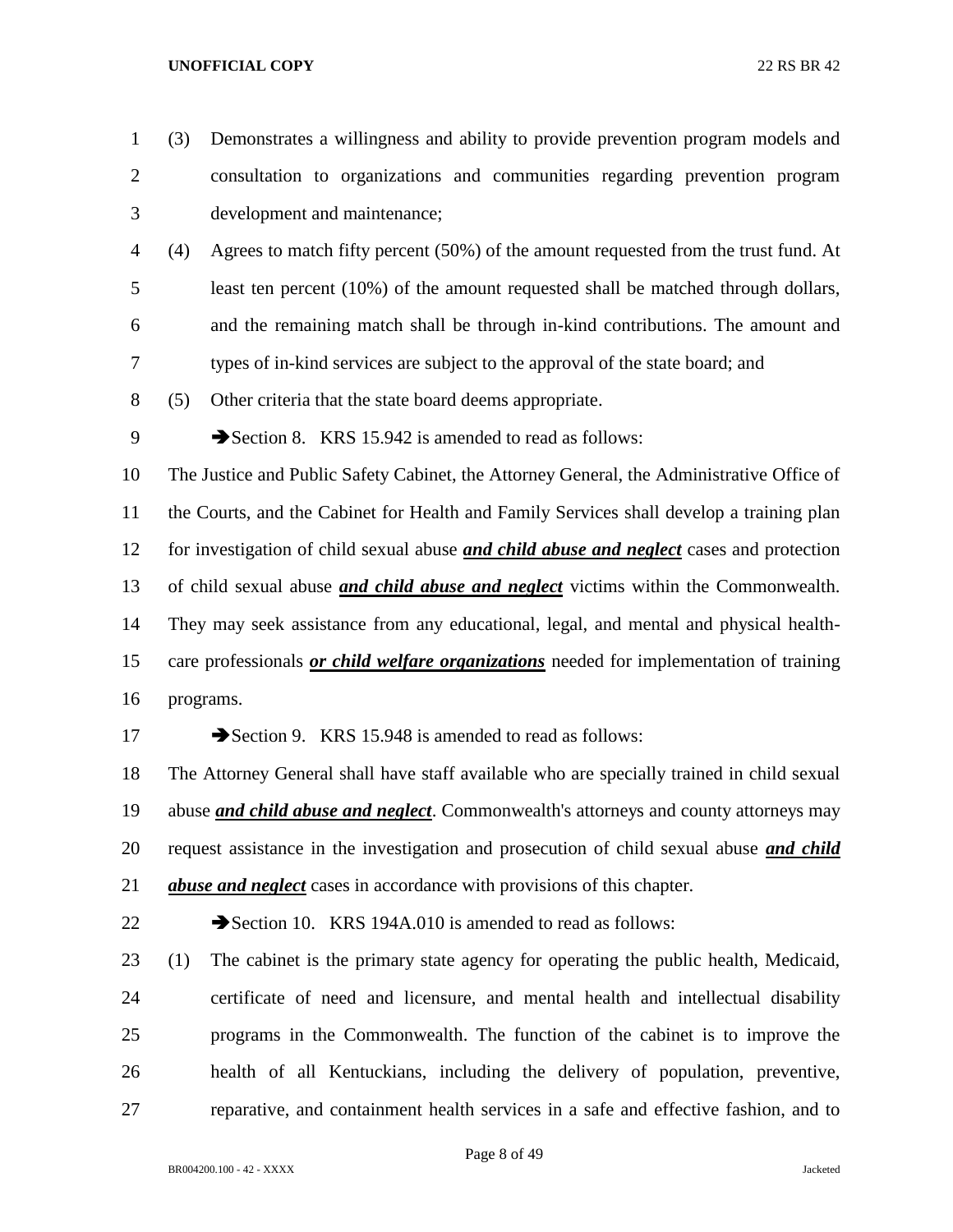improve the functional capabilities and opportunities of Kentuckians with disabilities. The cabinet is to accomplish its function through direct and contract services for planning and through the state health plan and departmental plans for program operations, for program monitoring and standard setting, and for program evaluation and resource management.

 (2) The cabinet is the primary state agency responsible for leadership in protecting and promoting the well-being of Kentuckians through the delivery of quality human services. Recognizing that children are the Commonwealth's greatest natural resource and that individuals and their families are the most critical component of a strong society, the cabinet shall deliver social services to promote the safety and security of Kentuckians and preserve their dignity. The cabinet shall administer child welfare programs that promote collaboration and accountability among *government agencies*[local], public, and private programs to improve the lives of 14 families and children<del>[, including collaboration with the Council on Accreditation</del> for Children and Family Services or its equivalent] in developing strategies consistent with best practice standards for delivery of services. The cabinet also shall administer income-supplement programs that protect, develop, preserve, and maintain individuals, families, and children in the Commonwealth.

19 Section 11. KRS 199.011 is amended to read as follows:

As used in this chapter, unless the context otherwise requires:

 (1) "Adoption worker" means an employee of the cabinet so designated by the secretary for health and family services, a social worker employed by a county or city who has been approved by the cabinet to handle, under its supervision, adoption placement services to children, or a social worker employed by or under contract to a child-placing adoption agency;

 (2) "Adult adopted person" means any adopted person who is twenty-one (21) years of age or older;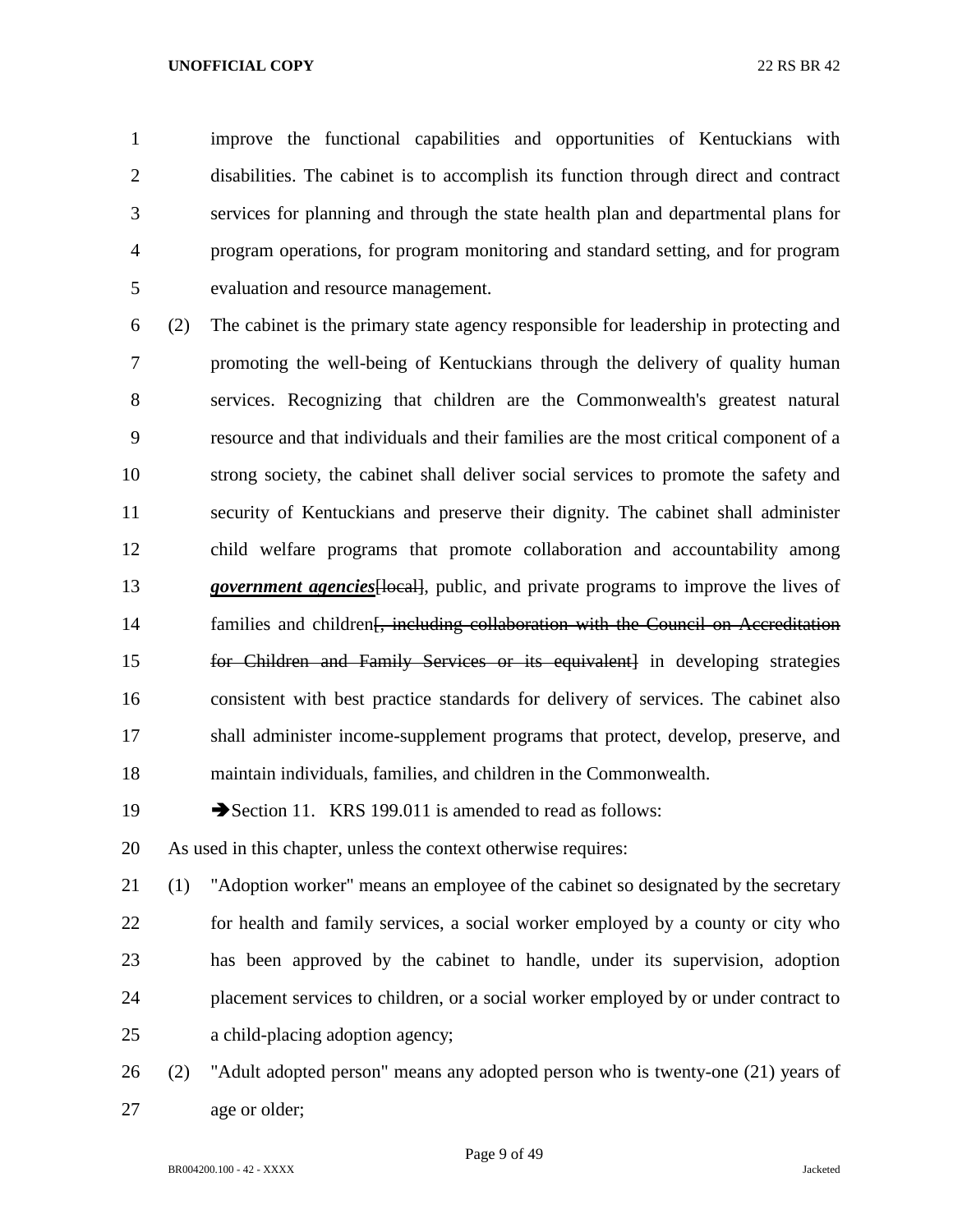- (3) "Cabinet" means the Cabinet for Health and Family Services;
- (4) "Child" means any person who has not reached his eighteenth birthday;

 (5) "Child-caring facility" means any institution or group home, including institutions and group homes that are publicly operated, providing residential care on a twenty- four (24) hour basis to children, not related by blood, adoption, or marriage to the person maintaining the facility, other than an institution or group home certified by an appropriate agency as operated primarily for educational or medical purposes, or a residential program operated or contracted by the Department of Juvenile Justice that maintains accreditation, or obtains accreditation within two (2) years of opening from a nationally recognized accrediting organization;

 (6) "Child-placing agency" means any agency licensed by the cabinet, which supervises the placement of children in foster family homes or child-caring facilities, or which places children for adoption;

(7) "Department" means the Department for Community Based Services;

 (8) "Family rehabilitation home" means a child-caring facility for appropriate families and comprising not more than twelve (12) children and two (2) staff persons;

(9) "Fictive kin" means an individual who is not related by birth, adoption, or marriage

to a child, but who has an emotionally significant relationship with the child*, or an* 

*emotionally significant relationship with a biological parent, siblings, or half-*

- *siblings of the child in the case of a child from birth to twelve (12) months of age, prior to placement*;
- (10) "Foster family home" means a private home in which children are placed for foster family care under supervision of the cabinet or of a licensed child-placing agency;
- (11) "Group home" means a homelike facility, excluding Department of Juvenile Justice- operated or -contracted facilities, for not more than eight (8) foster children, not adjacent to or part of an institutional campus, operated by a sponsoring agency for children who may participate in community activities and use community resources;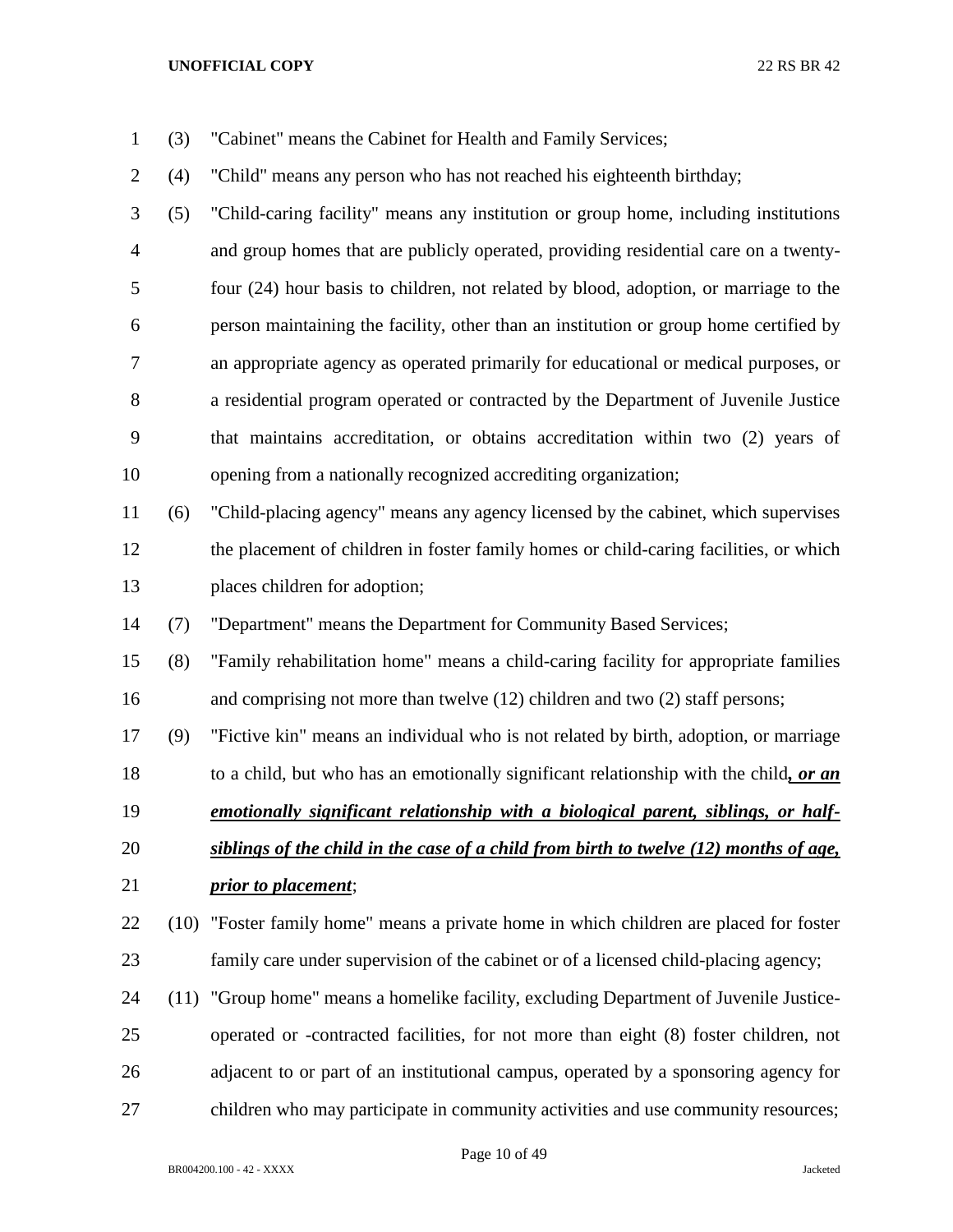- (12) "Institution" means a child-caring facility providing care or maintenance for nine (9) or more children;
- (13) "Placement services" means those social services customarily provided by a licensed child-placing or a public agency, which are necessary for the arrangement and placement of children in foster family homes, child-placing facilities, or adoptive homes. Placement services are provided through a licensed child-placing or a public agency for children who cannot be cared for by their biological parents and who need and can benefit from new and permanent family ties established through legal adoption. Licensed child-placing agencies and public agencies have a responsibility to act in the best interests of children, biological parents, and adoptive parents by providing social services to all the parties involved in an adoption;
- (14) "Rap back system" means a system that enables an authorized entity to receive ongoing status notifications of any criminal history from the Department of Kentucky State Police or the Federal Bureau of Investigation reported on an individual whose fingerprints are registered in the system, upon approval and implementation of the system;
- (15) "Reasonable and prudent parent standard" has the same meaning as in 42 U.S.C. 18 sec. 675(10);
- (16) "Secretary" means the secretary for health and family services; and
- (17) "Voluntary and informed consent" means that at the time of the execution of the consent, the consenting person was fully informed of the legal effect of the consent, 22 that the consenting person was not given or promised anything of value except those expenses allowable under KRS 199.590(6), that the consenting person was not coerced in any way to execute the consent, and that the consent was voluntarily and knowingly given. If at the time of the execution of the consent the consenting person was represented by independent legal counsel, there shall be a presumption 27 that the consent was voluntary and informed. The consent shall be in writing, signed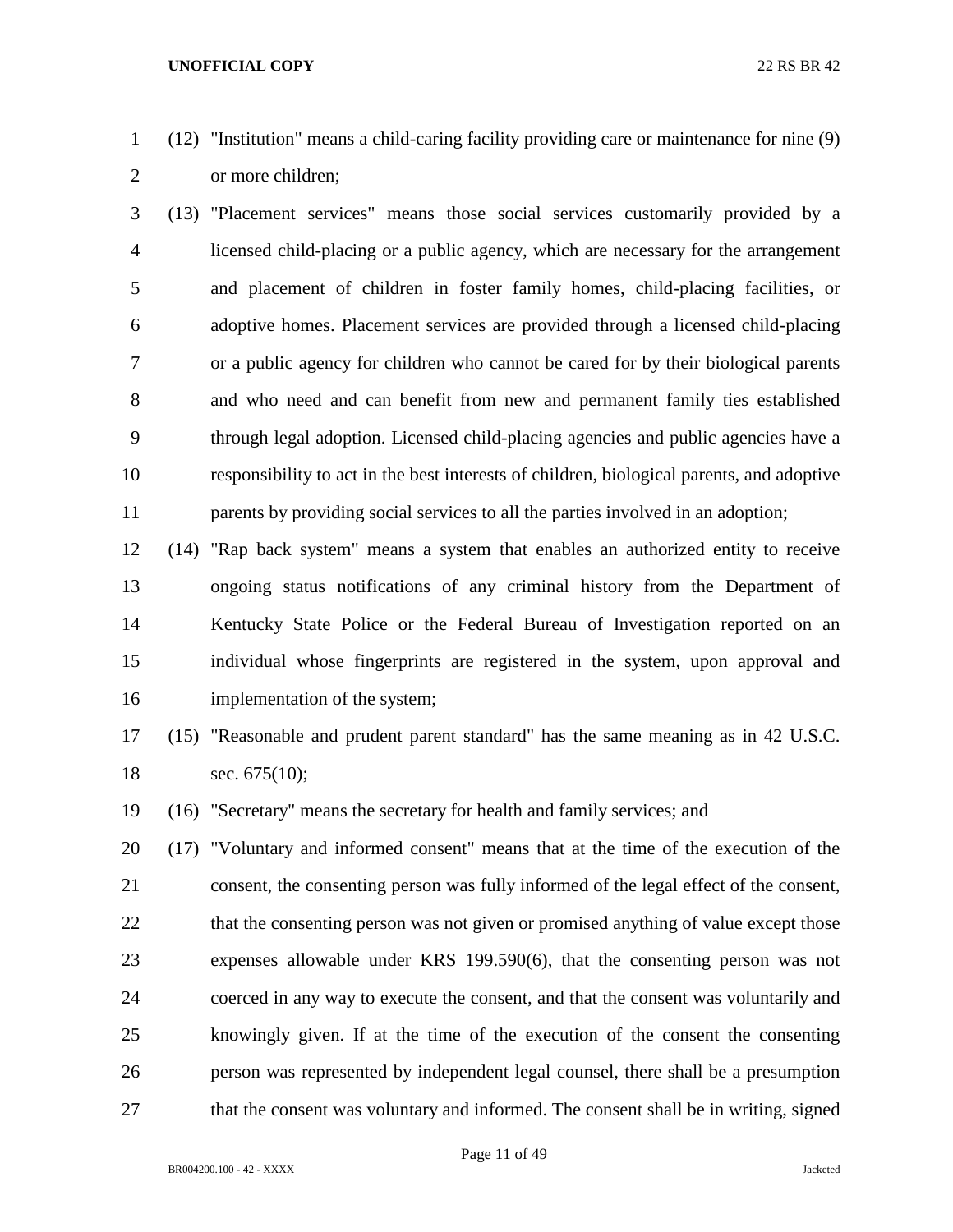| $\mathbf{1}$   |     |          | and sworn to by the consenting person, and include the following:               |
|----------------|-----|----------|---------------------------------------------------------------------------------|
| $\overline{2}$ | (a) |          | Date, time, and place of the execution of the consent;                          |
| 3              | (b) |          | Name of the child, if any, to be adopted, and the date and place of the child's |
| 4              |     | birth;   |                                                                                 |
| 5              | (c) |          | Consenting person's relationship to the child;                                  |
| 6              | (d) |          | Identity of the proposed adoptive parents or a statement that the consenting    |
| 7              |     |          | person does not desire to know the identification of the proposed adoptive      |
| 8              |     | parents; |                                                                                 |
| 9              | (e) | 1.       | A statement that the consenting person understands that the consent will        |
| 10             |     |          | be final and irrevocable under this paragraph unless withdrawn under            |
| 11             |     |          | this paragraph.                                                                 |
| 12             |     | 2.       | If placement approval by the secretary is required, the voluntary and           |
| 13             |     |          | informed consent shall become final and irrevocable seventy-two (72)            |
| 14             |     |          | hours after the execution of the voluntary and informed consent. This           |
| 15             |     |          | consent may be withdrawn only by written notification sent to the               |
| 16             |     |          | proposed adoptive parent or the attorney for the proposed adoptive              |
| 17             |     |          | parent on or before the expiration of the seventy-two (72) hours by             |
| 18             |     |          | certified or registered mail and also by first-class mail.                      |
| 19             |     | 3.       | If placement approval by the secretary is not required, the voluntary and       |
| 20             |     |          | informed consent shall become final and irrevocable seventy-two (72)            |
| 21             |     |          | hours after the execution of the voluntary and informed consent. This           |
| 22             |     |          | consent may be withdrawn only by written notification sent to the               |
| 23             |     |          | proposed adoptive parent or the attorney for the proposed adoptive              |
| 24             |     |          | parent on or before the expiration of the seventy-two (72) hours by             |
| 25             |     |          | certified or registered mail and also by first-class mail;                      |
| 26             | (f) |          | Disposition of the child if the adoption is not adjudged;                       |
| 27             | (g) |          | A statement that the consenting person has received a completed and signed      |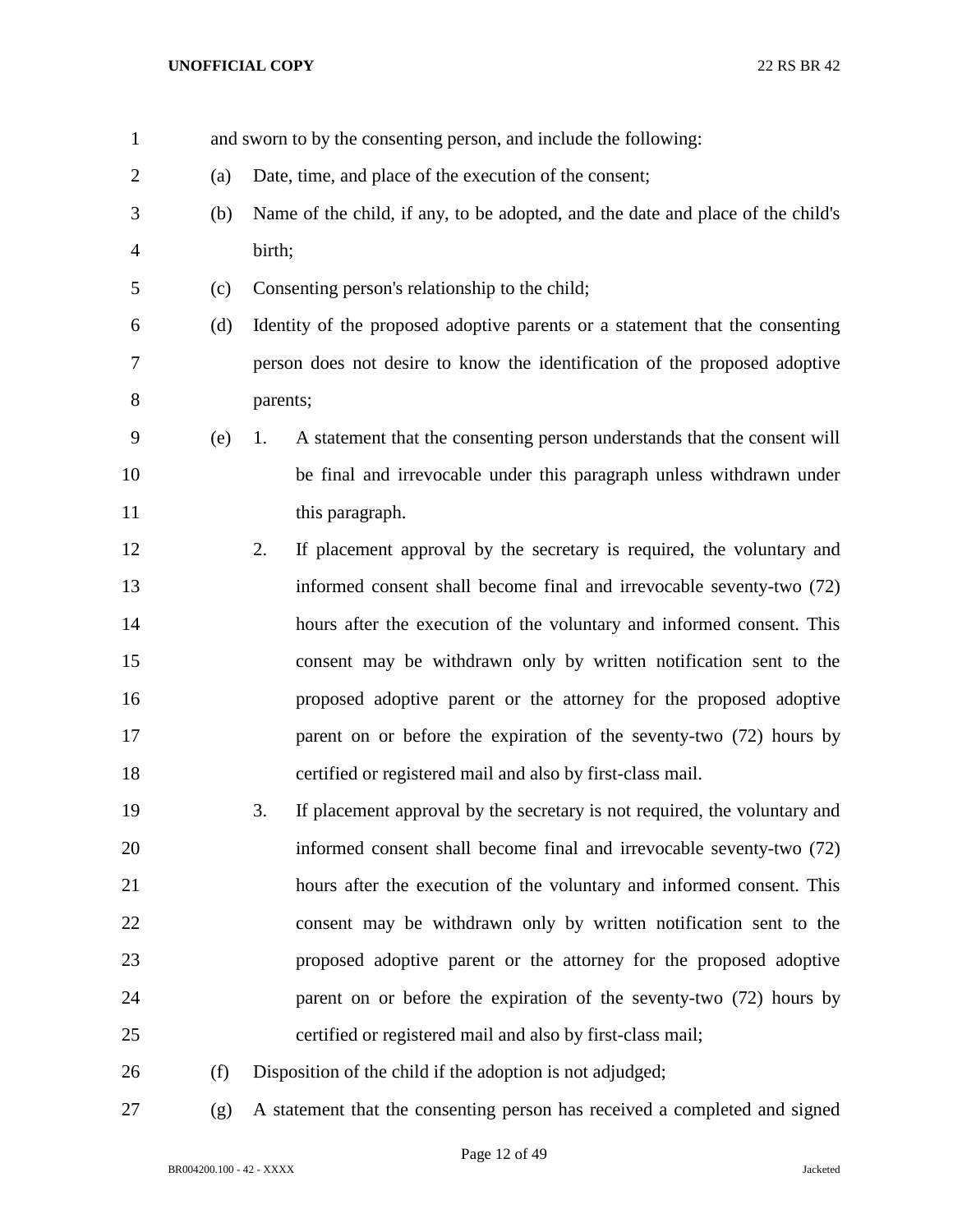| $\mathbf{1}$   |     | copy of the consent at the time of the execution of the consent;                              |
|----------------|-----|-----------------------------------------------------------------------------------------------|
| $\overline{2}$ |     | Name and address of the person who prepared the consent, name and address<br>(h)              |
| 3              |     | of the person who reviewed and explained the consent to the consenting                        |
| $\overline{4}$ |     | person, and a verified statement from the consenting person that the consent                  |
| 5              |     | has been reviewed with and fully explained to the consenting person; and                      |
| 6              |     | Total amount of the consenting person's legal fees, if any, for any purpose<br>(i)            |
| 7              |     | related to the execution of the consent and the source of payment of the legal                |
| $8\,$          |     | fees.                                                                                         |
| 9              |     | Section 12. KRS 199.505 is amended to read as follows:                                        |
| 10             | (1) | An attorney or child-placing agency that arranges a prospective adoption may at any           |
| 11             |     | time request that the cabinet search the putative father registry established under           |
| 12             |     | KRS 199.503 to determine whether a putative father is registered in relation to a             |
| 13             |     | mother whose child is the subject of the adoption.                                            |
| 14             | (2) | An attorney or child-placing agency that arranges a prospective adoption may at any           |
| 15             |     | time serve the putative father of a child or cause the putative father to be served           |
| 16             |     | with actual notice that the mother of the child is considering an adoptive placement          |
| 17             |     | for the child.                                                                                |
| 18             | (3) | Beginning July 14, 2018, whenever a petition for adoption is filed, the attorney or           |
| 19             |     | child-placing agency that arranges the adoption shall request that the cabinet search         |
| 20             |     | the putative father registry at least one (1) day after the expiration of the period          |
| 21             |     | specified by KRS 199.480(1)(b)2.                                                              |
| 22             | (4) | No later than five (5) <b>business</b> days after receiving a request under subsection (1) or |
| 23             |     | (3) of this section, the cabinet shall submit an affidavit to the requesting party            |
| 24             |     | verifying whether a putative father is registered in relation to a mother whose child         |
| 25             |     | is the subject of the adoption.                                                               |
| 26             | (5) | Whenever the cabinet finds that one $(1)$ or more putative fathers are registered, the        |
| 27             |     | cabinet shall submit a copy of each registration form with its affidavit.                     |

Page 13 of 49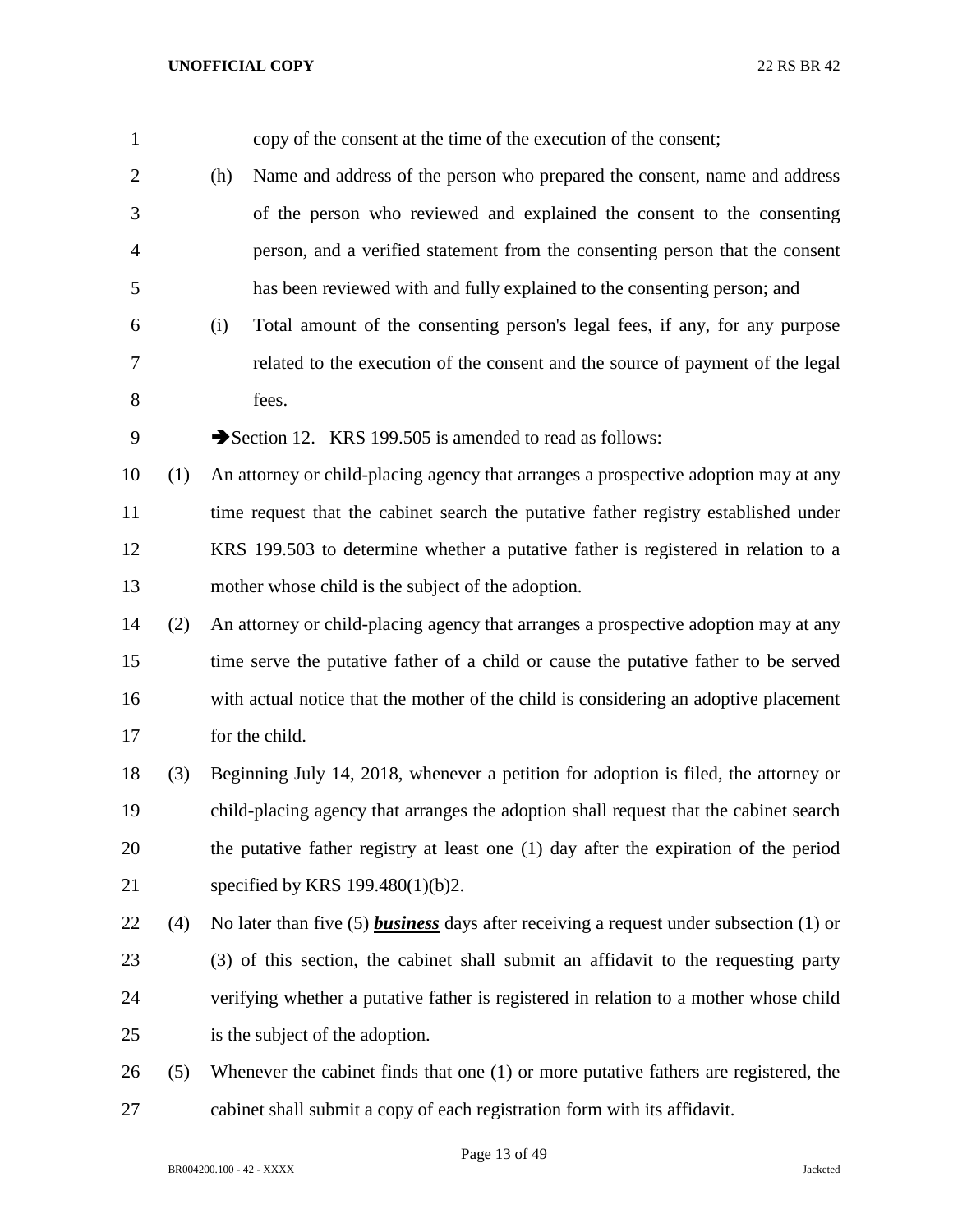- (6) A court shall not grant an adoption unless the cabinet's affidavit under this section is filed with the court.
- (7) An adoption involving a foreign-born child, an adoption initiated out-of-state, or a public agency adoption shall not be subject to the requirements of this section.

Section 13. KRS 199.540 is amended to read as follows:

- [(1) If a child adopted under KRS 199.470 to 199.520 reveals definite traits of ethnological ancestry different from those of the adoptive parents, and of which the adoptive parents had no knowledge or information prior to the adoption, a petition setting forth the facts may be filed by the original petitioner or the cabinet at any 10 time within five (5) years after the adoption with the court which decreed the adoption. If upon hearing the facts set forth in the petition they are established, the court may enter a decree of annulment of the adoption and setting aside any or all rights or obligations which may have accrued by reason of the adoption.
- 14  $(2)$  After the expiration of one (1) year from the date of the entry of judgment of adoption, the validity thereof shall not be subject to attack in any action, collateral or direct, by reason of any irregularity or failure to comply with KRS 199.470 to 199.520, either procedurally or substantively.
- 

18 Section 14. KRS 199.570 is amended to read as follows:

- (1) (a) The files and records of the court during adoption proceedings shall not be open to inspection by persons other than parties to the proceedings, their attorneys, and representatives of the cabinet except under order of the court expressly permitting inspection.
- (b) Upon the entry of the final order in the case, the clerk shall place all papers and records in the case in a suitable envelope which shall be sealed*, or a digital file with restricted access,* and shall not be open for inspection by any person except on written order of the court, except that upon the written consent of the biological parents and upon written order of the Circuit Court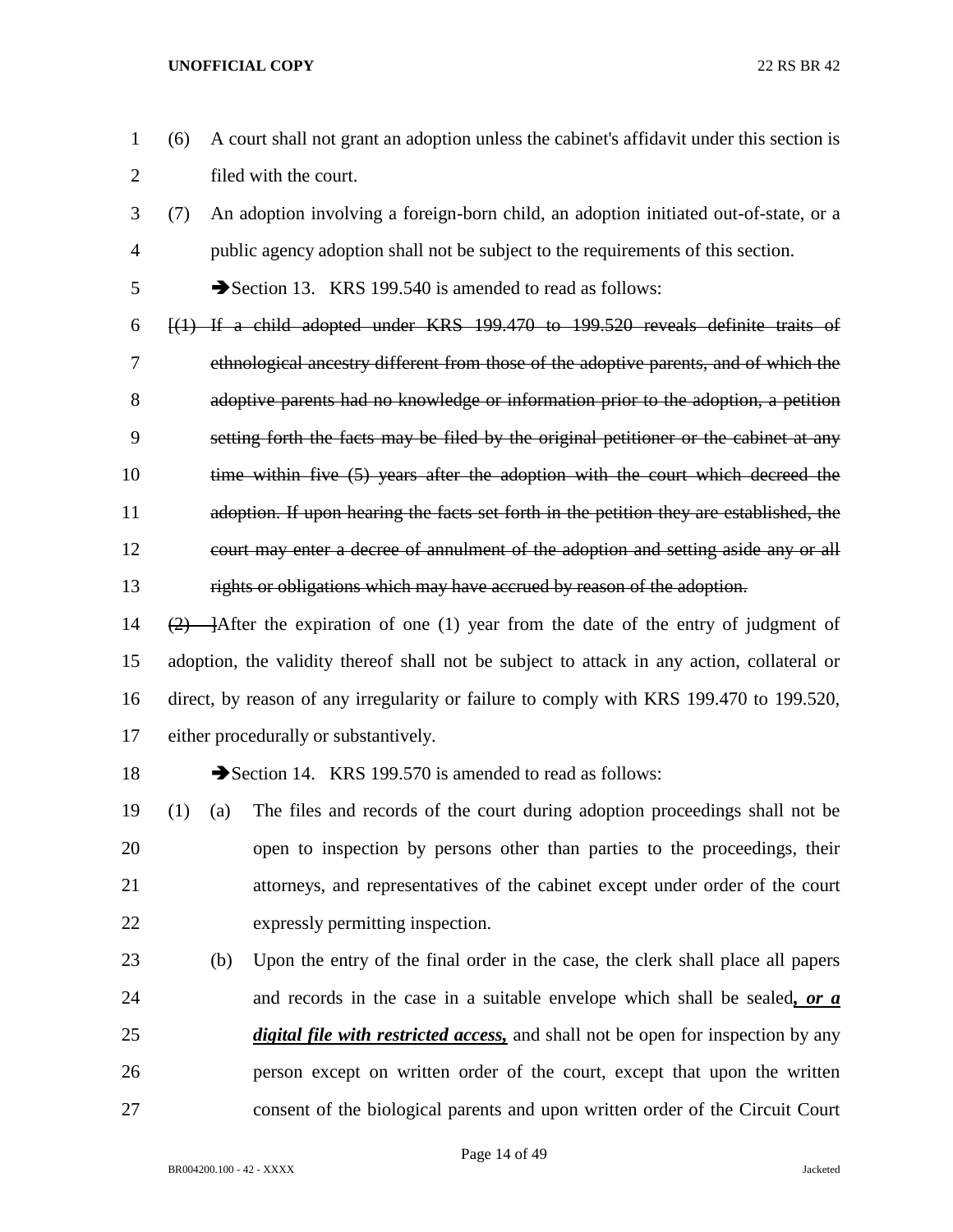all papers and records including all files and records of the Circuit Court during proceedings for termination of parental rights provided in KRS 625.108 shall be open for inspection to any adult adopted person who applies in person or in writing to the Circuit Court as provided in KRS 199.572. Health information received pursuant to KRS 199.525 shall be added to the adoption case file. The clerk of the Circuit Court shall set up a separate docket and order book for adoption cases and these files and records shall be kept locked.

 (c) No person having charge of any adoption records shall disclose the names of any parties appearing in such records or furnish any copy of any such records to any person or other entity that does not meet the requirements of KRS 199.572, except upon order of the court which entered the judgment of adoption.

 (2) After entry of the adoption judgment, the clerk of the Circuit Court shall promptly report to the Cabinet for Health and Family Services of Kentucky full information as called for on forms furnished by the Cabinet for Health and Family Services, necessary to make a new birth certificate conforming to the standard birth certificate form. Upon receipt of this information, the Cabinet for Health and Family Services shall cause to be made a new record of the birth and it shall be filed with the original certificate, and the original certificate shall be stamped with the words, "CONFIDENTIAL -- subject to copy and/or inspection only on written order of the court."

 (3) The new certificate shall set forth the new name, if any, of the adopted child, the names of the adoptive parents, and such other information deemed necessary in accordance with rules and regulations promulgated by the Cabinet for Health and Family Services in issuing of birth certificates. If the adopted child is under eighteen (18) years of age, the birth certificate shall not contain any information revealing the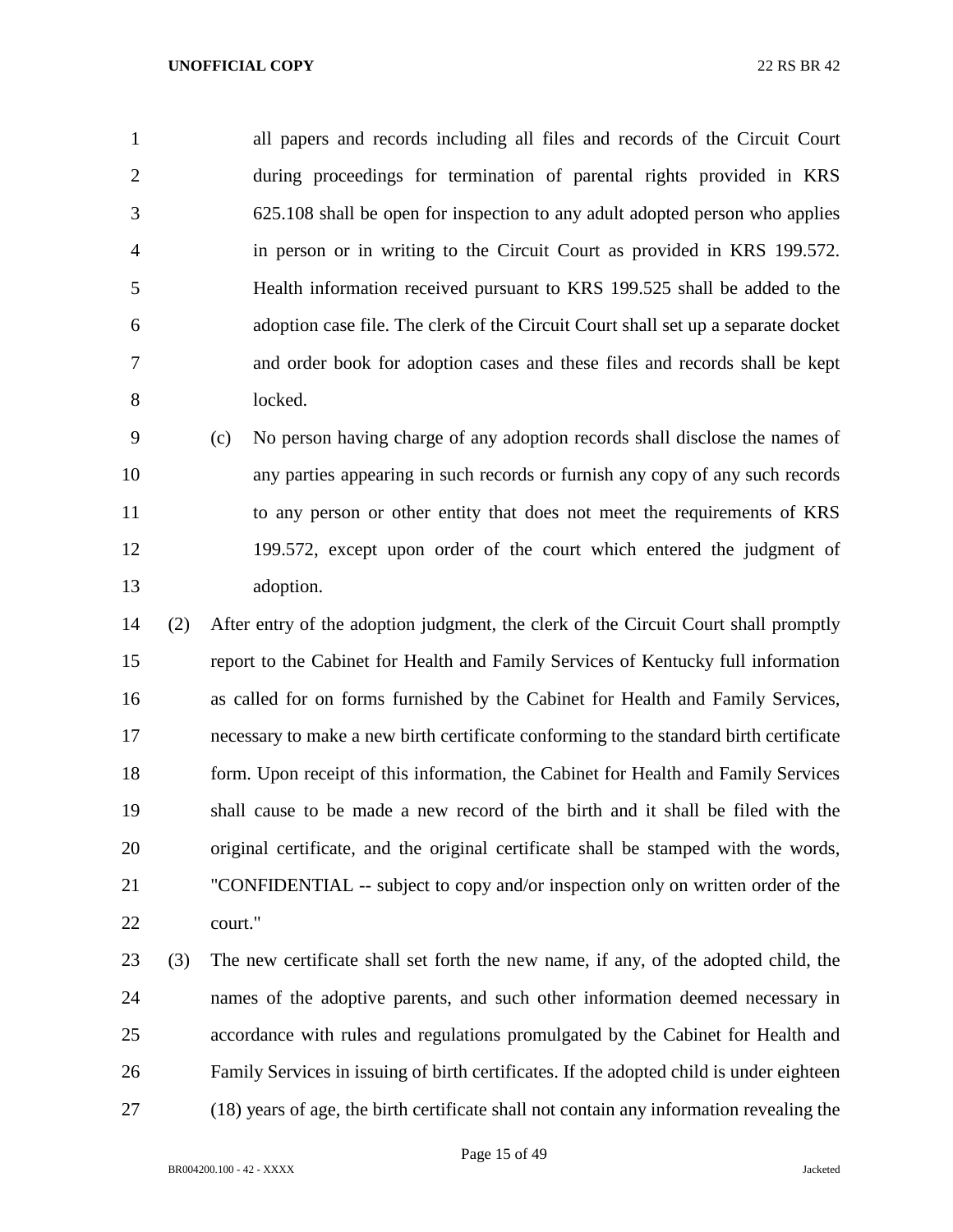child is adopted and shall show the adoptive parent or parents as the biological parent or parents of the child. If requested by the adoptive parents, the new birth certificate when issued shall contain the location of birth, hospital, and name of doctor or midwife. This information should be given only by an order of the court in which the child was adopted. The new birth certificate shall recite the residence of the adoptive parents as the birthplace of the child and this shall be deemed for all legal purposes to be the birthplace of the child. If no birth certificate is on file for a child born in Kentucky, the Cabinet for Health and Family Services shall prepare a certificate of birth in accordance with the information furnished the cabinet by the clerk of the Circuit Court which issued the adoption order. The Cabinet for Health and Family Services shall furnish to the clerks of the Circuit Courts the necessary forms to carry out the provisions of this section. If the child was born in another state, the order of adoption shall be forwarded to the division of vital statistics of the state concerned to be changed in accordance with the laws of such state. If the child was born in a foreign country, the report of adoption shall be returned to the attorney or agency handling the adoption for submission to the appropriate federal agency.

 (4) Thereafter when any copy of the certificate of birth of any child is issued it shall be a copy of the new certificate of birth, except when an order of the court granting the judgment of adoption shall request the issuance of the copy of the original certificate of the child's birth.

 (5) If any judgment of adoption is reversed, modified, or vacated in any particular, the clerk of the Circuit Court shall notify the Cabinet for Health and Family Services of the reversal or modification and the effect of same, and the cabinet shall make any necessary changes in its records.

- 26 Section 15. KRS 200.575 is amended to read as follows:
- (1) As used in this section, unless the context otherwise requires: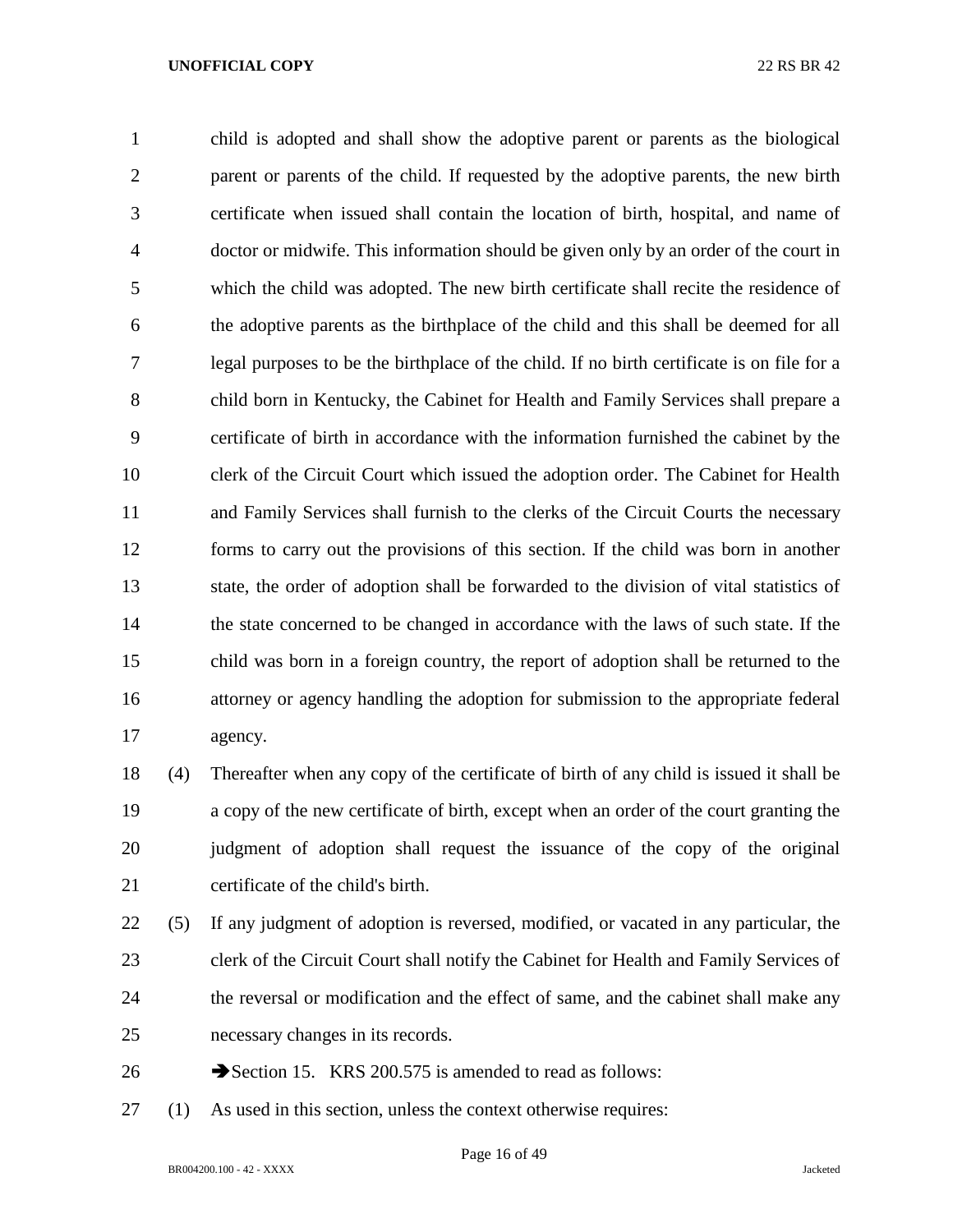| $\mathbf{1}$   |     | (a) |                   |               | "Department" means the Department for Community Based Services; and            |
|----------------|-----|-----|-------------------|---------------|--------------------------------------------------------------------------------|
| $\overline{2}$ |     | (b) |                   |               | "Family preservation services" means programs that:                            |
| 3              |     |     | 1.                |               | Follow intensive, home-based service models with demonstrated                  |
| 4              |     |     |                   |               | effectiveness in reducing or avoiding the need for out-of-home                 |
| 5              |     |     |                   |               | placement;                                                                     |
| 6              |     |     | 2.                |               | Provide such services that result in lower costs than would out-of-home        |
| 7              |     |     |                   |               | placement; and                                                                 |
| 8              |     |     | 3.                |               | Employ specially trained caseworkers who shall:                                |
| 9              |     |     |                   | a.            | Provide at least half of their services in the family's home or other          |
| 10             |     |     |                   |               | natural community setting;                                                     |
| 11             |     |     |                   | $\mathbf b$ . | Provide direct therapeutic services available twenty-four (24)                 |
| 12             |     |     |                   |               | hours per day for a family;                                                    |
| 13             |     |     |                   | c.            | Aid in the solution of practical problems that contribute to family            |
| 14             |     |     |                   |               | stress so as to effect improved parental performance and enhanced              |
| 15             |     |     |                   |               | functioning of the family unit;                                                |
| 16             |     |     |                   | d.            | Arrange for additional assistance, including but not limited to                |
| 17             |     |     |                   |               | housing, child care, education, and job training, emergency cash               |
| 18             |     |     |                   |               | grants, state and federally funded public assistance, and other basic          |
| 19             |     |     |                   |               | support needs; and                                                             |
| 20             |     |     |                   | e.            | Supervise any paraprofessionals or "family aides" made available               |
| 21             |     |     |                   |               | to provide specialized services or skills to manage everyday                   |
| 22             |     |     |                   |               | problems and better provide and care for children.                             |
| 23             | (2) |     |                   |               | The department shall be the lead administrative agency for family preservation |
| 24             |     |     |                   |               | services and may receive funding for the implementation of these services. The |
| 25             |     |     | department shall: |               |                                                                                |
| 26             |     | (a) |                   |               | Provide the coordination of and planning for the implementation of family      |
| 27             |     |     |                   |               | preservation services;                                                         |

Page 17 of 49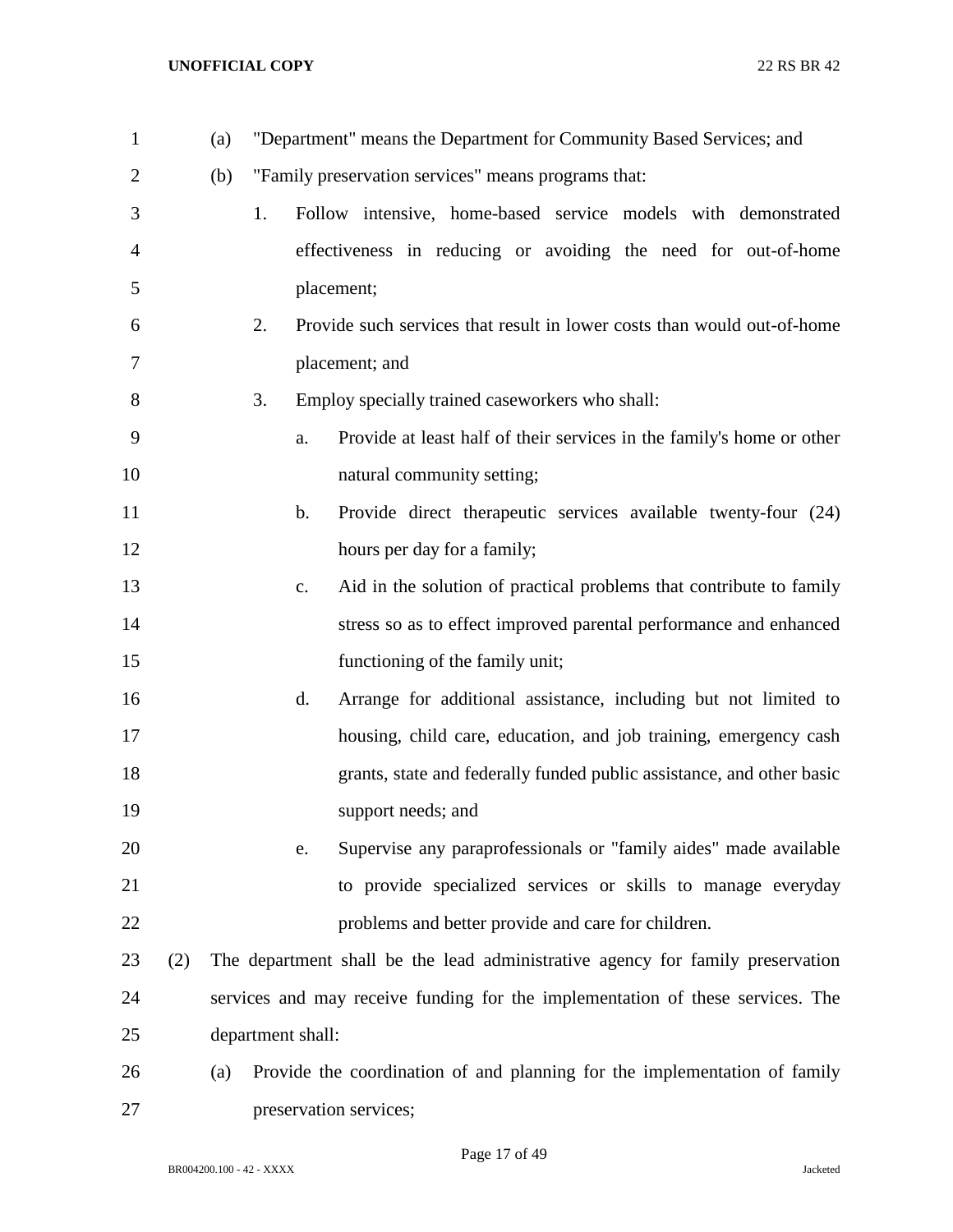| $\mathbf{1}$ |     | (b) | Provide standards for family preservation services programs;                        |
|--------------|-----|-----|-------------------------------------------------------------------------------------|
| 2            |     | (c) | Monitor these services to ensure they meet measurable standards of                  |
| 3            |     |     | performance as set forth in state law and as developed by the department; and       |
| 4            |     | (d) | Provide the initial training and approve any ongoing training required by           |
| 5            |     |     | providers of family preservation services.                                          |
| 6            | (3) |     | The department may provide family preservation services directly or may contract    |
| 7            |     |     | to provide these services. In the event the department provides family preservation |
| 8            |     |     | services with state caseworkers, those caseworkers and cases shall be excluded for  |
| 9            |     |     | the overall caseworker or case averages provided on a quarterly basis to the        |
| 10           |     |     | Legislative Research Commission and the Governor's office under KRS 199.461.        |
| 11           |     |     | Family preservation services caseworkers and cases shall be included in the report  |
| 12           |     |     | as a separate category.                                                             |
| 13           | (4) |     | If the department contracts to provide family preservation services, the contract   |
| 14           |     |     | shall include:                                                                      |
| 15           |     | (a) | Requirements for acceptance of any client referred by the department for            |
| 16           |     |     | family preservation services;                                                       |
| 17           |     | (b) | Caseload standards per caseworker;                                                  |
| 18           |     | (c) | Provision of twenty-four (24) hour crisis intervention services to families         |
| 19           |     |     | served by the program;                                                              |
| 20           |     | (d) | Minimum initial and ongoing training standards for family preservation              |
| 21           |     |     | services staff; and                                                                 |
| 22           |     | (e) | Internal programmatic evaluation and cooperation with external evaluation as        |
| 23           |     |     | directed by the department.                                                         |
| 24           | (5) |     | Family preservation services shall be provided only to those children who are at    |
| 25           |     |     | [actual, ]imminent <i>or moderate</i> risk of out-of-home placement:                |
| 26           |     | (a) | Who are at risk of commitment as dependent, abused, or neglected;                   |
| 27           |     | (b) | Who are emotionally disturbed; <i>or</i> [and]                                      |

Page 18 of 49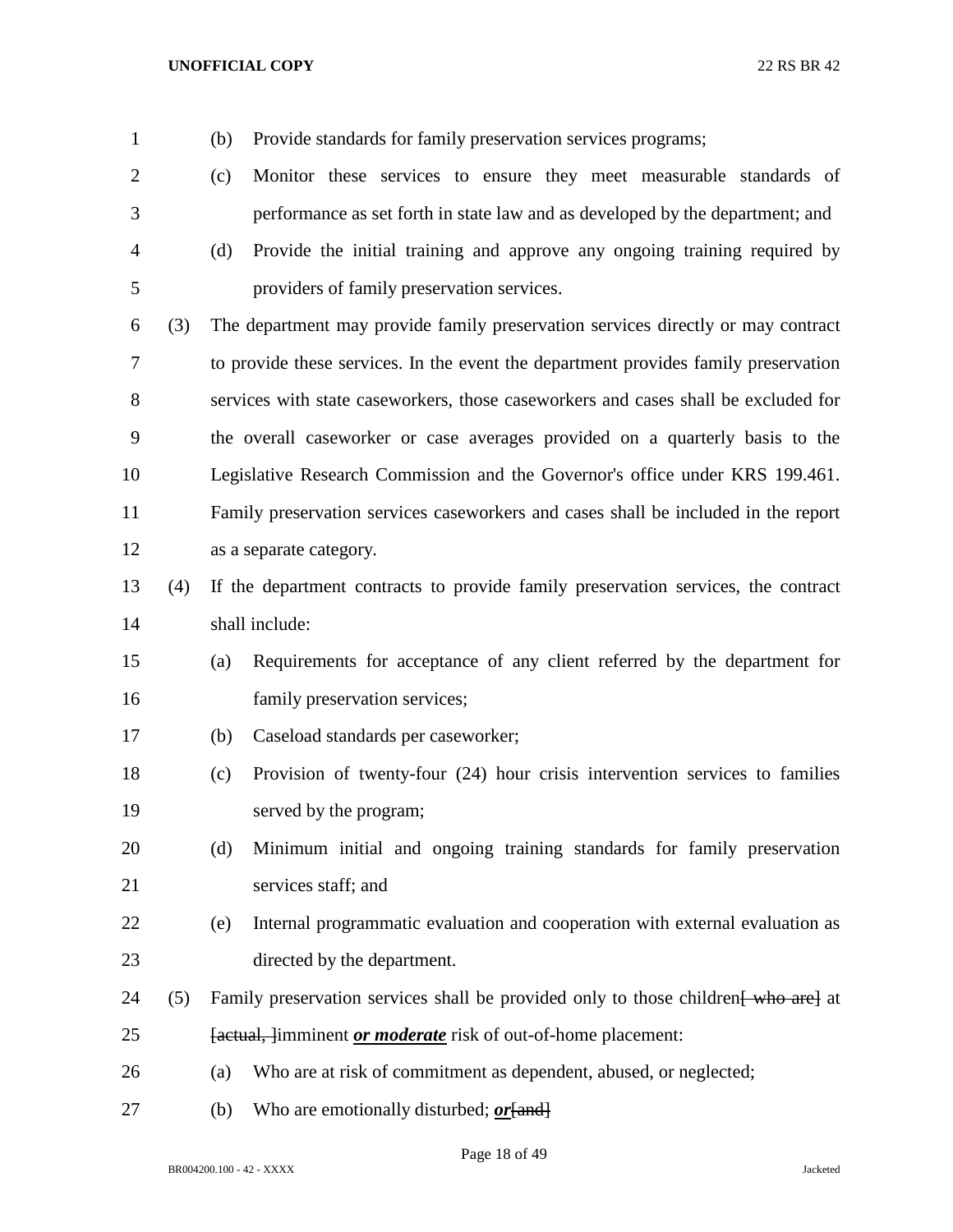- (c) Whose families are in conflict such that they are unable to exercise reasonable control of the child. (6) Families in which children are at risk of recurring sexual abuse perpetrated by a member of their immediate household who remains in close physical proximity to the victim or whose continued safety from recurring abuse cannot be reasonably ensured, shall not be eligible for family preservation services. (7) The implementation of family preservation services shall be limited to those situations where protection can be ensured for children, families, and the community. (8) The provision of family preservation services to a family shall constitute a reasonable effort by the Cabinet for Health and Family Services to prevent the removal of a child from the child's home under KRS 620.140, provided that the family has received timely access to other services from the Cabinet for Health and Family Services for which the family is eligible. (9) Acceptance of family preservation services shall not be considered an admission to any allegation that initiated the investigation of the family, nor shall refusal of
- where the issue is whether the Cabinet for Health and Family Services has made reasonable efforts to prevent removal of a child.

family preservation services be considered as evidence in any proceeding except

- (10) No family preservation services program shall compel any family member to engage in any activity or refrain from any activity, which is not reasonably related to remedying any condition that gave rise, or which could reasonably give rise, to any finding of child abuse, neglect, or dependency.
- (11) The commissioner of the department shall conduct and submit to the Child Welfare Oversight and Advisory Committee established in KRS 6.943, an annual evaluation of the family preservation services, which shall include the following:
- (a) The number of families receiving family preservation services, the number of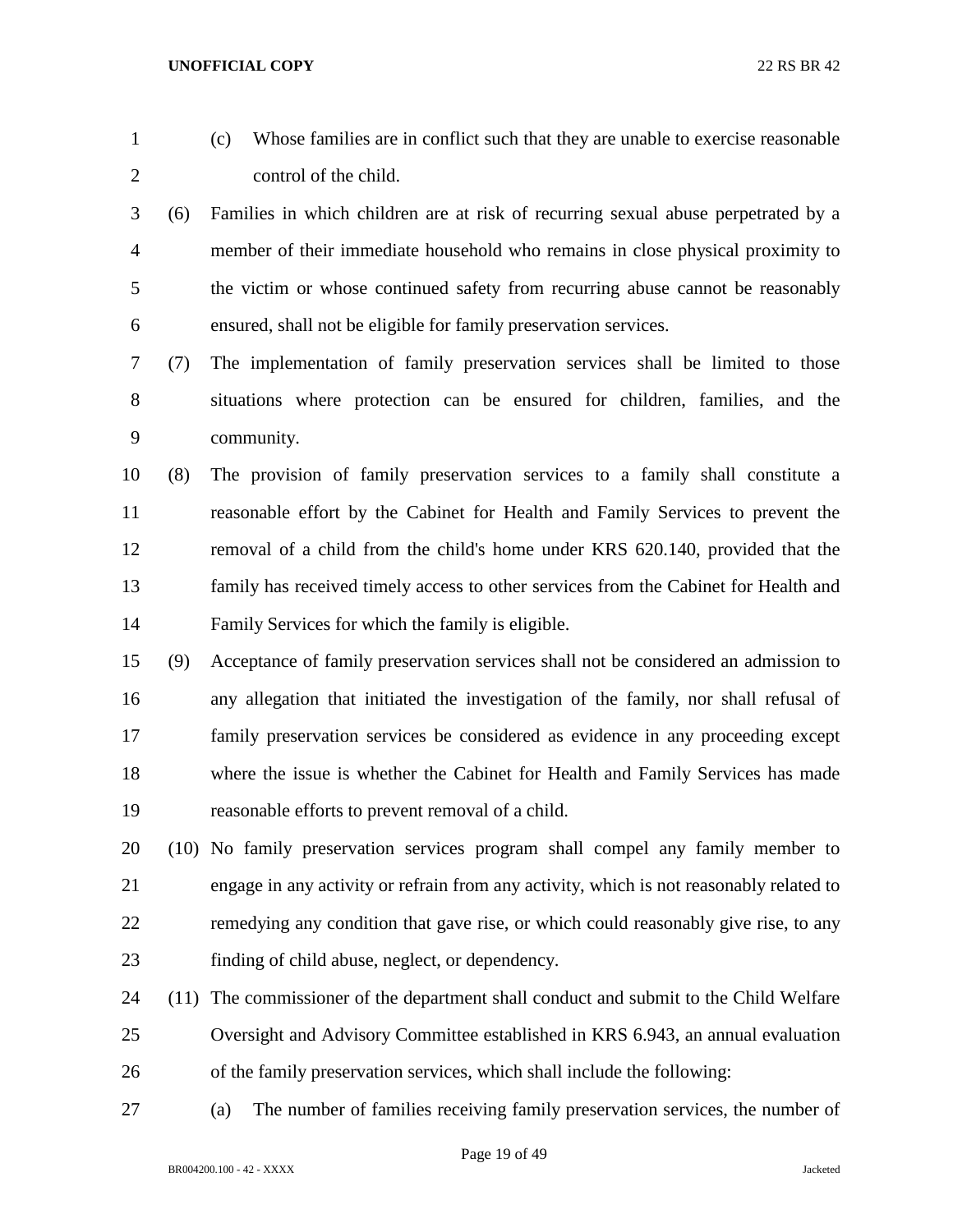| $\mathbf{1}$   |     | children in those families, and the number of children in those families who             |
|----------------|-----|------------------------------------------------------------------------------------------|
| $\overline{2}$ |     | would have been placed in out-of-home care if the family preservation                    |
| 3              |     | services had not be available;                                                           |
| 4              | (b) | Among those families receiving family preservation services, the number of               |
| 5              |     | children placed outside the home;                                                        |
| 6              | (c) | The average cost per family of providing family preservation services;                   |
| 7              | (d) | The number of children who remain reunified with their families six (6)                  |
| 8              |     | months and one (1) year after completion of the family preservation services;            |
| 9              |     | and                                                                                      |
| 10             | (e) | An overall evaluation of the progress of family preservation services programs           |
| 11             |     | during the preceding year, recommendations for improvements in the delivery              |
| 12             |     | of this service, and a plan for the continued development of family                      |
| 13             |     | preservation services to ensure progress towards statewide availability.                 |
| 14             |     | (12) Nothing in this section shall prohibit the department from developing other in-home |
| 15             |     | services in accordance with its statutory authority to promulgate administrative         |
| 16             |     | regulations in accordance with KRS Chapter 13A or to enter into contractual              |
| 17             |     | arrangements in accordance with KRS Chapter 45.                                          |
| 18             |     | SECTION 16. A NEW SECTION OF KRS CHAPTER 205 IS CREATED TO                               |
| 19             |     | <b>READ AS FOLLOWS:</b>                                                                  |
| 20             | (1) | <b>For the purposes of this section:</b>                                                 |
| 21             | (a) | "Advanced practice registered nurse" has the same meaning as in KRS                      |
| 22             |     | <u>314.011;</u>                                                                          |
| 23             | (b) | "Children's advocacy center" has the same meaning as in KRS 620.020;                     |
| 24             | (c) | "Child medical evaluation" means an examination at a children's advocacy                 |
| 25             |     | center to evaluate for child physical abuse, sexual abuse, or neglect and to             |
| 26             |     | exclude other etiologies and evaluate the health and well-being of the child.            |
| 27             |     | A child medical evaluation shall include but not be limited to one (1) or                |

Page 20 of 49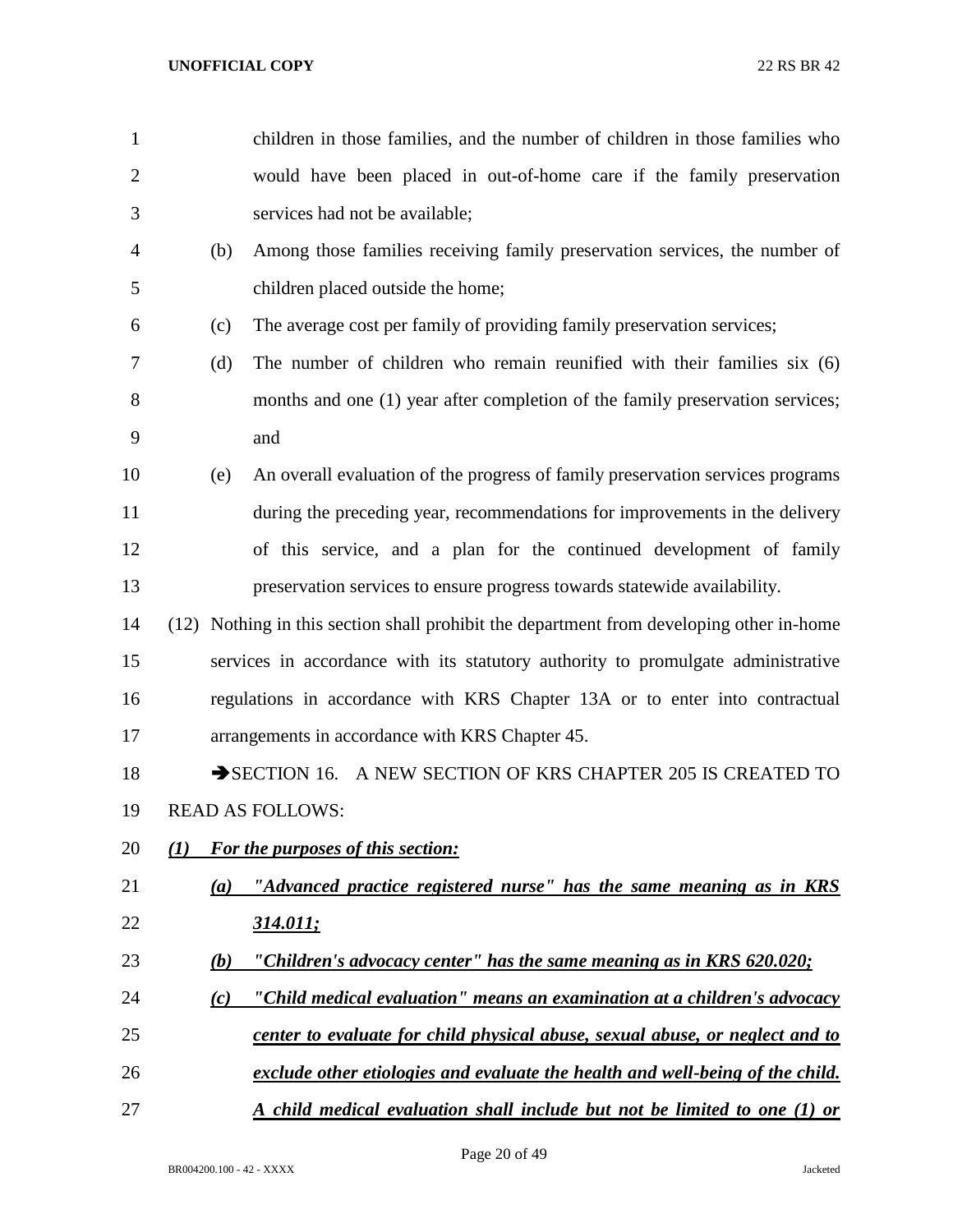| 1              |     | more of the following:                                                            |
|----------------|-----|-----------------------------------------------------------------------------------|
| $\overline{2}$ |     | A medical history taken from the child and a nonimplicated parent,<br>1.          |
| 3              |     | <u>guardian, or primary caretaker;</u>                                            |
| 4              |     | A comprehensive physical examination;<br>2.                                       |
| 5              |     | 3.<br><b>Laboratory services;</b>                                                 |
| 6              |     | <b>Photo documentation;</b><br>4.                                                 |
| 7              |     | <b>Follow-up evaluation; or</b><br>5.                                             |
| 8              |     | A mental health screening to determine the impact of the alleged<br>6.            |
| 9              |     | abuse on the mental health status of the child and the need for mental            |
| 10             |     | health services;                                                                  |
| 11             |     | "Physician" has the same meaning as in KRS 311.550; and<br>(d)                    |
| 12             |     | "Sexual assault nurse examiner" has the same meaning as in KRS<br>(e)             |
| 13             |     | 314.011.                                                                          |
| 14             | (2) | The Cabinet for Health and Family Services and any managed care organization      |
| 15             |     | or other entity with whom the Department for Medicaid Services contracts for the  |
| 16             |     | delivery of Medicaid services shall provide Medicaid reimbursement for a child    |
| 17             |     | medical evaluation provided by a licensed physician, advanced practice registered |
| 18             |     | nurse, or sexual assault nurse examiner employed or contracted by a children's    |
| 19             |     | advocacy center if the children's advocacy center is in compliance with the       |
| 20             |     | appropriate and necessary federal and state laws or regulations.                  |
| 21             | (3) | Child medical evaluations provided by a licensed physician, advanced practice     |
| 22             |     | registered nurse, or sexual assault nurse examiner in a children's advocacy       |
| 23             |     | center shall be reimbursed by the Department for Medicaid Services at the true    |
| 24             |     | and actual cost of the child medical evaluation.                                  |
| 25             | (4) | The Department for Medicaid Services shall apply for any waivers of federal laws  |
| 26             |     | or regulations necessary to implement this section.                               |
| 27             | (5) | The cabinet shall promulgate administrative regulations in accordance with KRS    |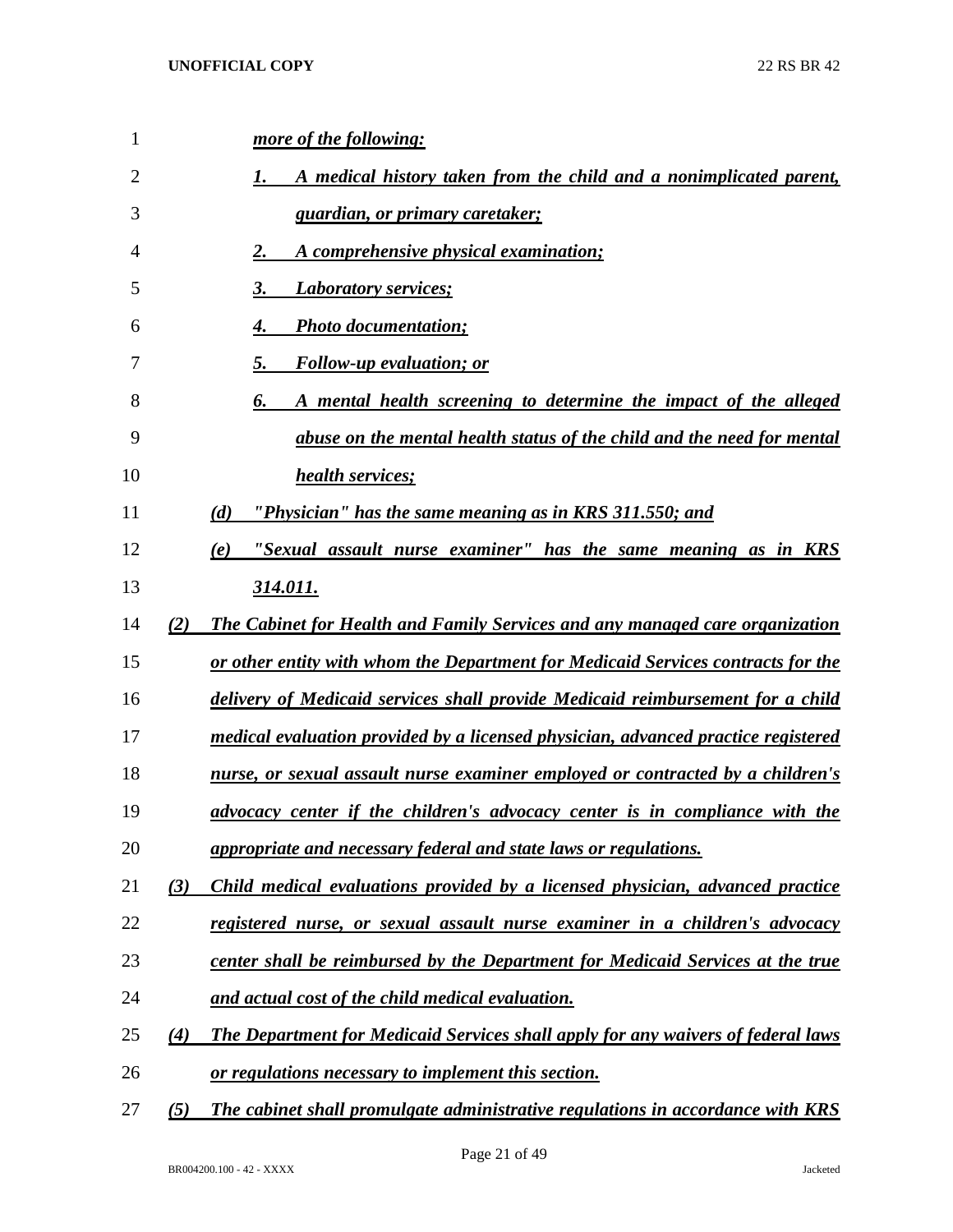| $\mathbf{1}$   |     |     |    | <b>Chapter 13A to implement this section.</b>                                       |
|----------------|-----|-----|----|-------------------------------------------------------------------------------------|
| $\overline{2}$ |     |     |    | Section 17. KRS 600.020 is amended to read as follows:                              |
| 3              |     |     |    | As used in KRS Chapters 600 to 645, unless the context otherwise requires:          |
| $\overline{4}$ | (1) |     |    | "Abused or neglected child" means a child whose health or welfare is harmed or      |
| 5              |     |     |    | threatened with harm when:                                                          |
| 6              |     | (a) |    | His or her parent, guardian, person in a position of authority or special trust, as |
| 7              |     |     |    | defined in KRS 532.045, or other person exercising custodial control or             |
| 8              |     |     |    | supervision of the child:                                                           |
| 9              |     |     | 1. | Inflicts or allows to be inflicted upon the child physical or emotional             |
| 10             |     |     |    | injury as defined in this section by other than accidental means;                   |
| 11             |     |     | 2. | Creates or allows to be created a risk of physical or emotional injury as           |
| 12             |     |     |    | defined in this section to the child by other than accidental means;                |
| 13             |     |     | 3. | Engages in a pattern of conduct that renders the parent incapable of                |
| 14             |     |     |    | caring for the immediate and ongoing needs of the child, including but              |
| 15             |     |     |    | not limited to parental incapacity due to a substance use disorder as               |
| 16             |     |     |    | defined in KRS 222.005;                                                             |
| 17             |     |     | 4. | Continuously or repeatedly fails or refuses to provide essential parental           |
| 18             |     |     |    | care and protection for the child, considering the age of the child;                |
| 19             |     |     | 5. | Commits or allows to be committed an act of sexual abuse, sexual                    |
| 20             |     |     |    | exploitation, or prostitution upon the child;                                       |
| 21             |     |     | 6. | Creates or allows to be created a risk that an act of sexual abuse, sexual          |
| 22             |     |     |    | exploitation, or prostitution will be committed upon the child;                     |
| 23             |     |     | 7. | Abandons or exploits the child;                                                     |
| 24             |     |     | 8. | Does not provide the child with adequate care, supervision, food,                   |
| 25             |     |     |    | clothing, shelter, and education or medical care necessary for the child's          |
| 26             |     |     |    | well-being when financially able to do so or offered financial or other             |
| 27             |     |     |    | means to do so. A parent or other person exercising custodial control or            |

Page 22 of 49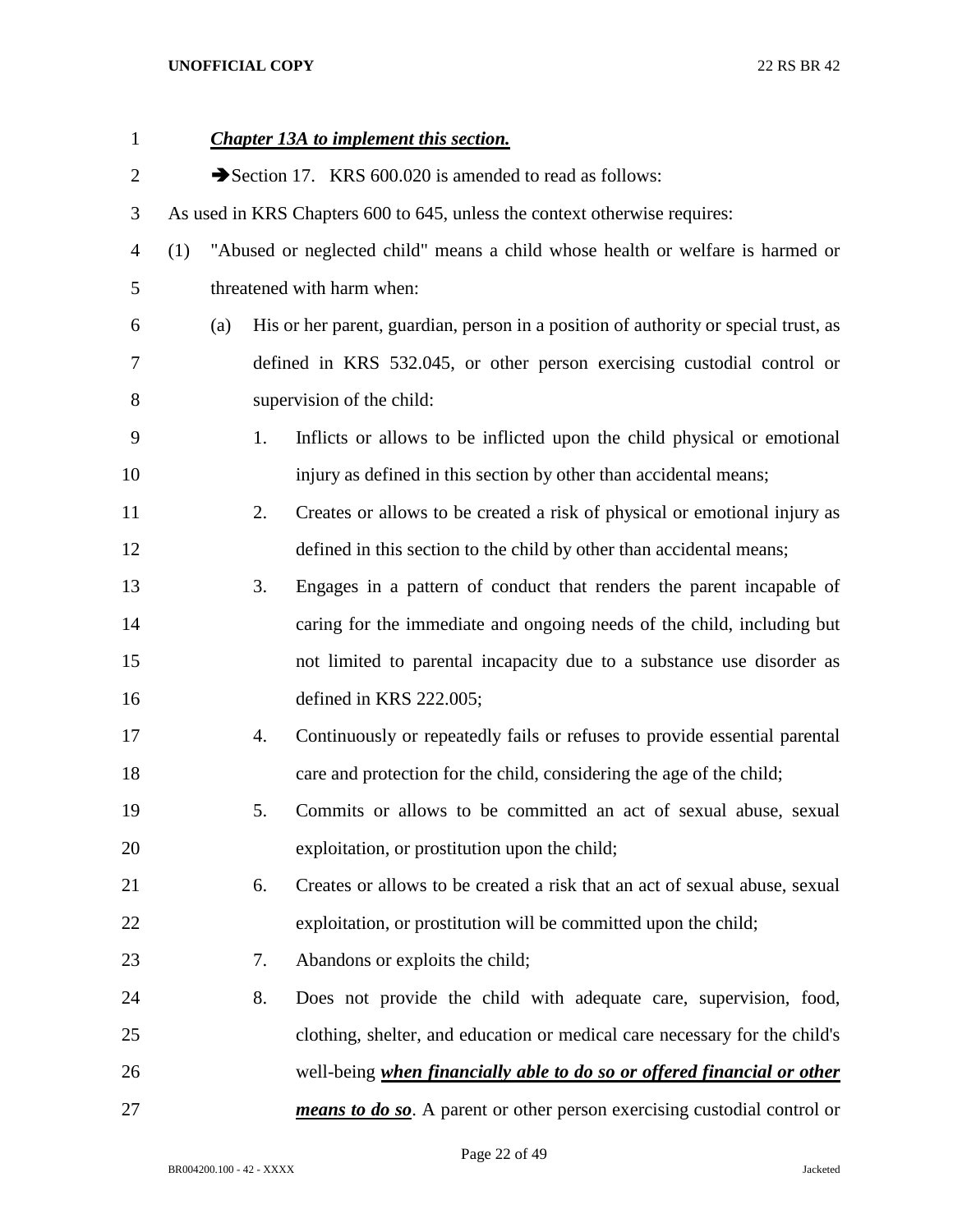| 1              |     |          |       | supervision of the child legitimately practicing the person's religious             |
|----------------|-----|----------|-------|-------------------------------------------------------------------------------------|
| $\overline{2}$ |     |          |       | beliefs shall not be considered a negligent parent solely because of                |
| 3              |     |          |       | failure to provide specified medical treatment for a child for that reason          |
| $\overline{4}$ |     |          |       | alone. This exception shall not preclude a court from ordering necessary            |
| 5              |     |          |       | medical services for a child;                                                       |
| 6              |     |          | 9.    | Fails to make sufficient progress toward identified goals as set forth in           |
| 7              |     |          |       | the court-approved case plan to allow for the safe return of the child to           |
| 8              |     |          |       | the parent that results in the child remaining committed to the cabinet             |
| 9              |     |          |       | and remaining in foster care for fifteen (15) cumulative months out of              |
| 10             |     |          |       | forty-eight (48) months; or                                                         |
| 11             |     |          | 10.   | Commits or allows female genital mutilation as defined in KRS 508.125               |
| 12             |     |          |       | to be committed; or                                                                 |
| 13             |     | (b)      |       | A person twenty-one (21) years of age or older commits or allows to be              |
| 14             |     |          |       | committed an act of sexual abuse, sexual exploitation, or prostitution upon a       |
| 15             |     |          |       | child less than sixteen (16) years of age;                                          |
| 16             | (2) |          |       | "Age or developmentally appropriate" has the same meaning as in 42 U.S.C. sec.      |
| 17             |     | 675(11); |       |                                                                                     |
| 18             | (3) |          |       | "Aggravated circumstances" means the existence of one (1) or more of the            |
| 19             |     |          |       | following conditions:                                                               |
| 20             |     | (a)      |       | The parent has not attempted or has not had contact with the child for a period     |
| 21             |     |          |       | of not less than ninety (90) days;                                                  |
| 22             |     | (b)      |       | The parent is incarcerated and will be unavailable to care for the child for a      |
| 23             |     |          |       | period of at least one (1) year from the date of the child's entry into foster care |
| 24             |     |          |       | and there is no appropriate relative placement available during this period of      |
| 25             |     |          | time; |                                                                                     |
| 26             |     | (c)      |       | The parent has sexually abused the child and has refused available treatment;       |
| 27             |     | (d)      |       | The parent has been found by the cabinet to have engaged in abuse of the            |

Page 23 of 49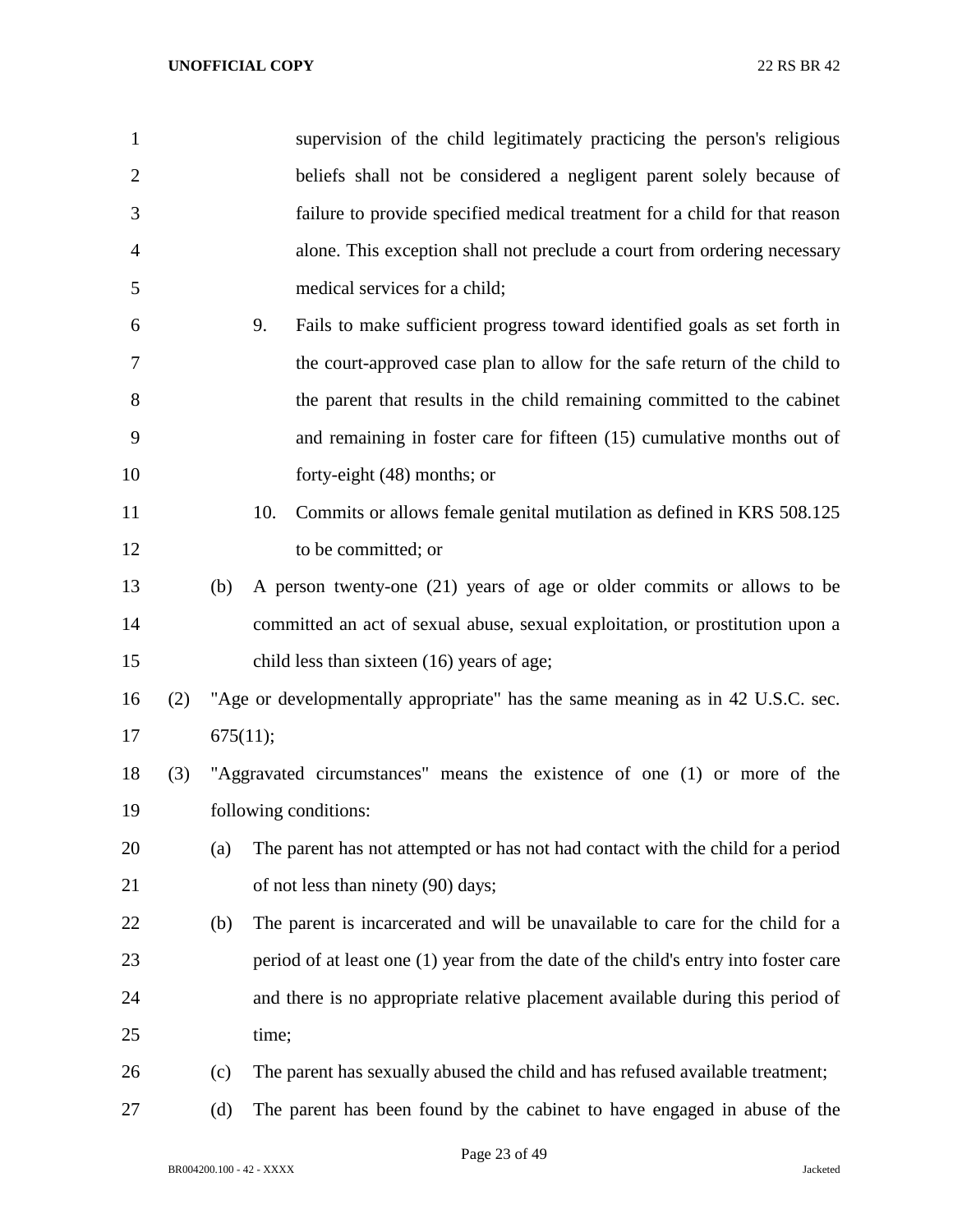| $\mathbf{1}$   |     | child that required removal from the parent's home two (2) or more times in                |
|----------------|-----|--------------------------------------------------------------------------------------------|
| $\overline{2}$ |     | the past two $(2)$ years; or                                                               |
| 3              |     | The parent has caused the child serious physical injury;<br>(e)                            |
| 4              | (4) | "Beyond the control of parents" means a child who has repeatedly failed to follow          |
| 5              |     | the reasonable directives of his or her parents, legal guardian, or person exercising      |
| 6              |     | custodial control or supervision other than a state agency, which behavior results in      |
| 7              |     | danger to the child or others, and which behavior does not constitute behavior that        |
| 8              |     | would warrant the filing of a petition under KRS Chapter 645;                              |
| 9              | (5) | "Beyond the control of school" means any child who has been found by the court to          |
| 10             |     | have repeatedly violated the lawful regulations for the government of the school as        |
| 11             |     | provided in KRS 158.150, and as documented in writing by the school as a part of           |
| 12             |     | the school's petition or as an attachment to the school's petition. The petition or        |
| 13             |     | attachment shall describe the student's behavior and all intervention strategies           |
| 14             |     | attempted by the school;                                                                   |
| 15             | (6) | "Boarding home" means a privately owned and operated home for the boarding and             |
| 16             |     | lodging of individuals which is approved by the Department of Juvenile Justice or          |
| 17             |     | the cabinet for the placement of children committed to the department or the               |
| 18             |     | cabinet;                                                                                   |
| 19             | (7) | "Cabinet" means the Cabinet for Health and Family Services;                                |
| 20             | (8) | "Certified juvenile facility staff" means individuals who meet the qualifications of,      |
| 21             |     | and who have completed a course of education and training in juvenile detention            |
| 22             |     | developed and approved by, the Department of Juvenile Justice after consultation           |
| 23             |     | with other appropriate state agencies;                                                     |
| 24             | (9) | "Child" means any person who has not reached his or her eighteenth birthday,               |
| 25             |     | unless otherwise provided;                                                                 |
| 26             |     | (10) "Child-caring facility" means any facility or group home other than a state facility, |
| 27             |     | Department of Juvenile Justice contract facility or group home, or one certified by        |
|                |     |                                                                                            |

Page 24 of 49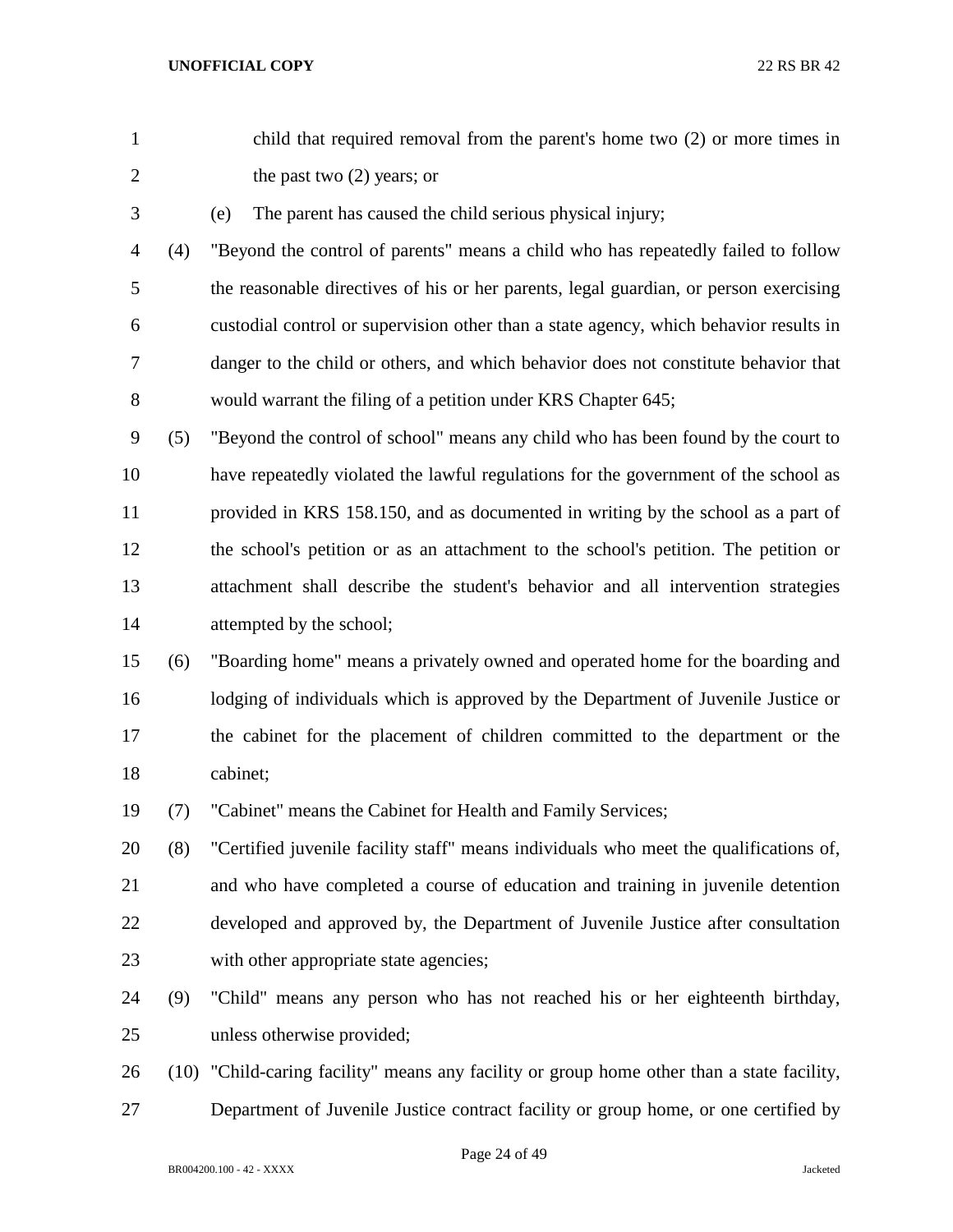an appropriate agency as operated primarily for educational or medical purposes, providing residential care on a twenty-four (24) hour basis to children not related by blood, adoption, or marriage to the person maintaining the facility;

- (11) "Child-placing agency" means any agency, other than a state agency, which supervises the placement of children in foster family homes or child-caring facilities or which places children for adoption;
- (12) "Clinical treatment facility" means a facility with more than eight (8) beds designated by the Department of Juvenile Justice or the cabinet for the treatment of mentally ill children. The treatment program of such facilities shall be supervised by a qualified mental health professional;
- (13) "Commitment" means an order of the court which places a child under the custodial control or supervision of the Cabinet for Health and Family Services, Department of Juvenile Justice, or another facility or agency until the child attains the age of eighteen (18) unless otherwise provided by law;
- (14) "Community-based facility" means any nonsecure, homelike facility licensed, operated, or permitted to operate by the Department of Juvenile Justice or the cabinet, which is located within a reasonable proximity of the child's family and home community, which affords the child the opportunity, if a Kentucky resident, to continue family and community contact;
- (15) "Complaint" means a verified statement setting forth allegations in regard to the child which contain sufficient facts for the formulation of a subsequent petition;
- (16) "Court" means the juvenile session of District Court unless a statute specifies the 23 adult session of District Court or the Circuit Court:
- (17) "Court-designated worker" means that organization or individual delegated by the Administrative Office of the Courts for the purposes of placing children in alternative placements prior to arraignment, conducting preliminary investigations, and formulating, entering into, and supervising diversion agreements and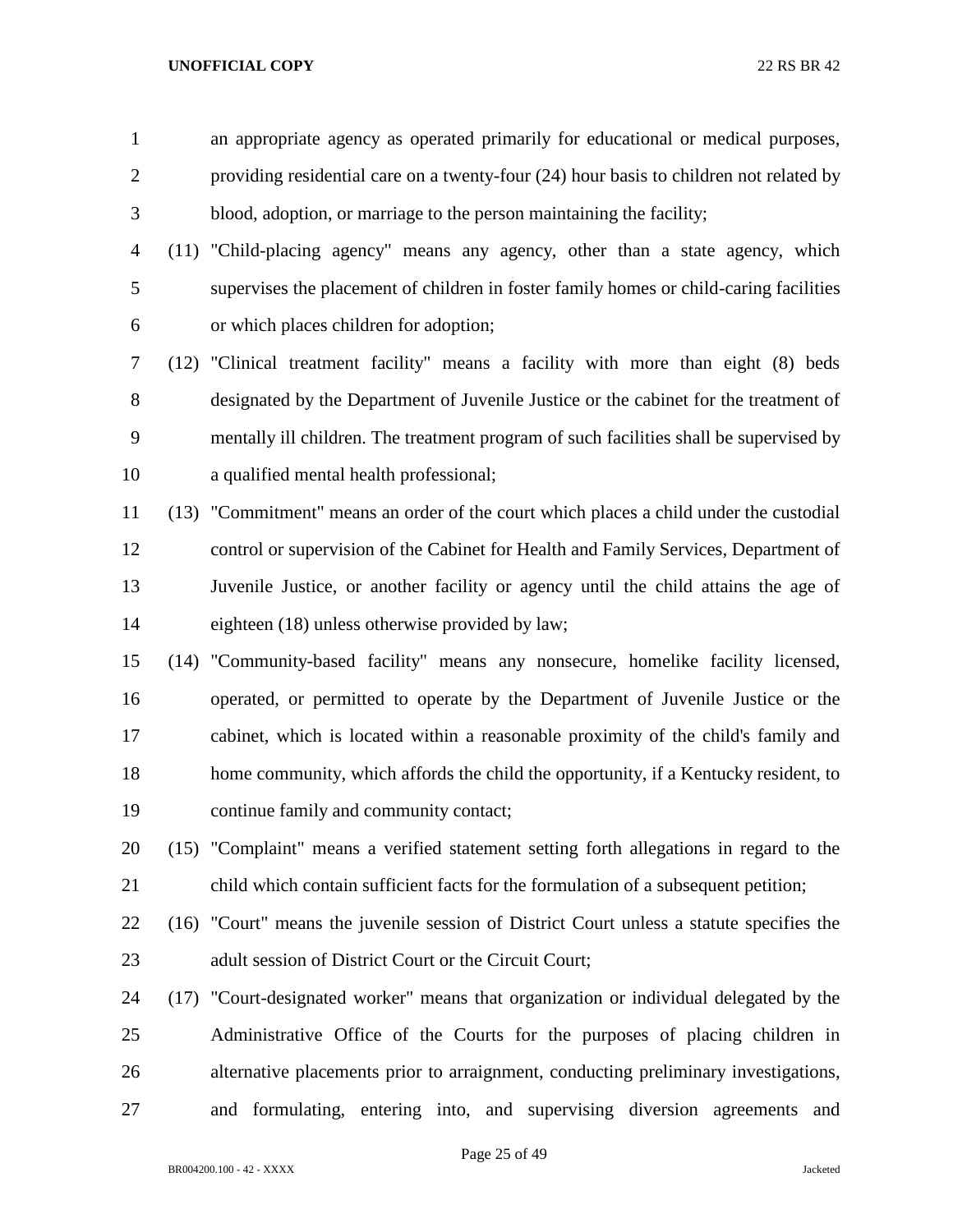| $\mathbf{1}$   | performing such other functions as authorized by law or court order;                     |  |  |
|----------------|------------------------------------------------------------------------------------------|--|--|
| $\overline{2}$ | (18) "Deadly weapon" has the same meaning as it does in KRS 500.080;                     |  |  |
| 3              | (19) "Department" means the Department for Community Based Services;                     |  |  |
| 4              | (20) "Dependent child" means any child, other than an abused or neglected child, who is  |  |  |
| 5              | under improper care, custody, control, or guardianship that is not due to an             |  |  |
| 6              | intentional act of the parent, guardian, or person exercising custodial control or       |  |  |
| 7              | supervision of the child;                                                                |  |  |
| 8              | (21) "Detention" means the safe and temporary custody of a juvenile who is accused of    |  |  |
| 9              | conduct subject to the jurisdiction of the court who requires a restricted or closely    |  |  |
| 10             | supervised environment for his or her own or the community's protection;                 |  |  |
| 11             | (22) "Detention hearing" means a hearing held by a judge or trial commissioner within    |  |  |
| 12             | twenty-four (24) hours, exclusive of weekends and holidays, of the start of any          |  |  |
| 13             | period of detention prior to adjudication;                                               |  |  |
| 14             | (23) "Diversion agreement" means a mechanism designed to hold a child accountable for    |  |  |
| 15             | his or her behavior and, if appropriate, securing services to serve the best interest of |  |  |
| 16             | the child and to provide redress for that behavior without court action and without      |  |  |
| 17             | the creation of a formal court record;                                                   |  |  |
| 18             | (24) "Eligible youth" means a person who:                                                |  |  |
| 19             | Is or has been committed to the cabinet as dependent, neglected, or abused;<br>(a)       |  |  |
| 20             | Is eighteen $(18)$ years of age to nineteen $(19)$ years of age; and<br>(b)              |  |  |
| 21             | Is requesting to extend or reinstate his or her commitment to the cabinet in<br>(c)      |  |  |
| 22             | order to participate in state or federal educational programs or to establish            |  |  |
| 23             | independent living arrangements;                                                         |  |  |
| 24             | (25) "Emergency shelter" is a group home, private residence, foster home, or similar     |  |  |
| 25             | homelike facility which provides temporary or emergency care of children and             |  |  |
| 26             | adequate staff and services consistent with the needs of each child;                     |  |  |
| 27             | (26) "Emotional injury" means an injury to the mental or psychological capacity or       |  |  |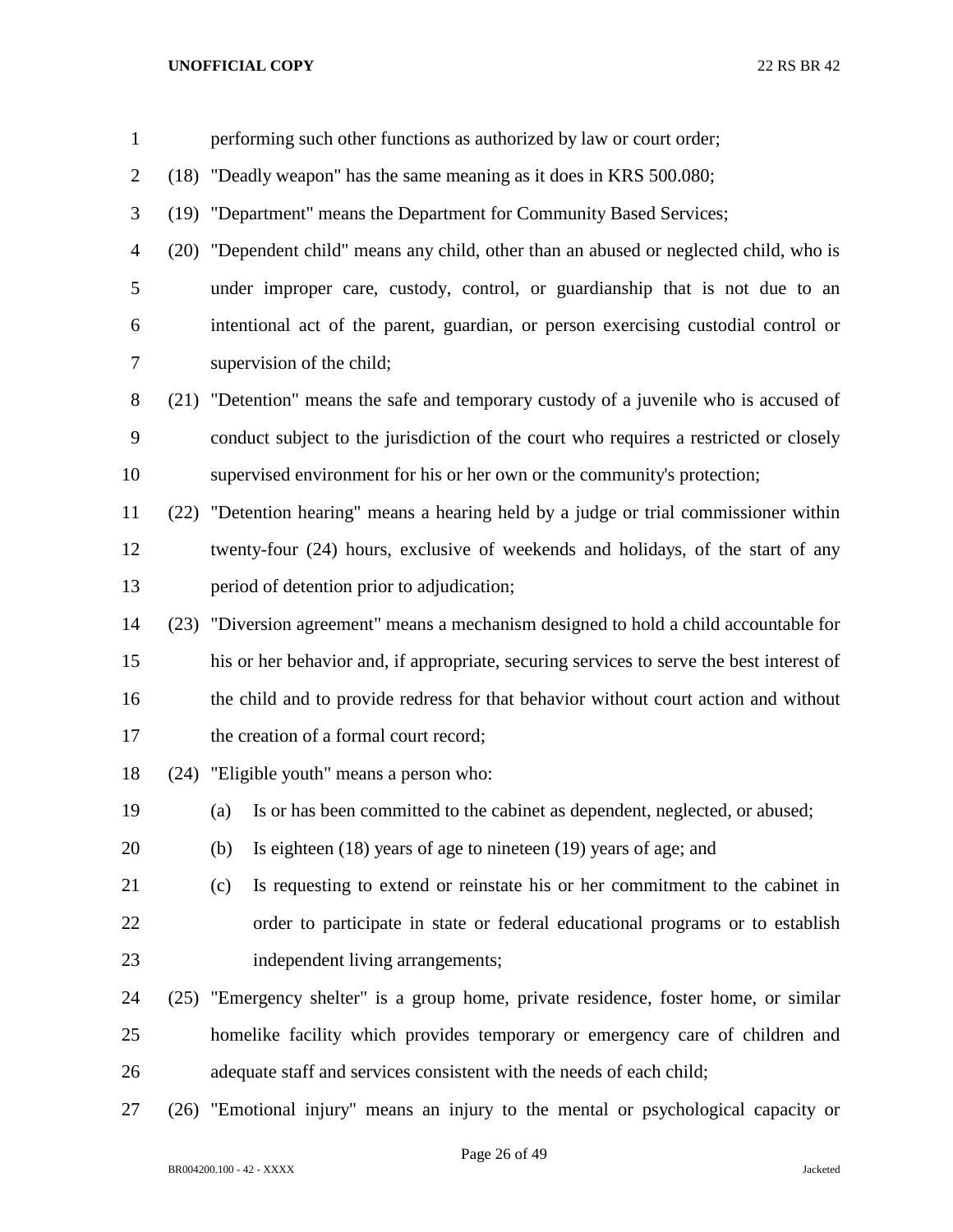| $\mathbf{1}$   | emotional stability of a child as evidenced by a substantial and observable               |  |  |
|----------------|-------------------------------------------------------------------------------------------|--|--|
| $\overline{2}$ | impairment in the child's ability to function within a normal range of performance        |  |  |
| 3              | and behavior with due regard to his or her age, development, culture, and                 |  |  |
| $\overline{4}$ | environment as testified to by a qualified mental health professional;                    |  |  |
| 5              | (27) "Evidence-based practices" means policies, procedures, programs, and practices       |  |  |
| 6              | proven by scientific research to reliably produce reductions in recidivism;               |  |  |
| $\tau$         | (28) "Fictive kin" means an individual who is not related by birth, adoption, or marriage |  |  |
| 8              | to a child, but who has an emotionally significant relationship with the child, or an     |  |  |
| 9              | emotionally significant relationship with a biological parent of the child in the         |  |  |
| 10             | case of a child from birth to twelve (12) months of age, prior to placement;              |  |  |
| 11             | (29) "Firearm" shall have the same meaning as in KRS 237.060 and 527.010;                 |  |  |
| 12             | (30) "Foster family home" means a private home in which children are placed for foster    |  |  |
| 13             | family care under supervision of the cabinet or a licensed child-placing agency;          |  |  |
| 14             | (31) "Graduated sanction" means any of a continuum of accountability measures,            |  |  |
| 15             | programs, and sanctions, ranging from less restrictive to more restrictive in nature,     |  |  |
| 16             | that may include but are not limited to:                                                  |  |  |
| 17             | Electronic monitoring;<br>(a)                                                             |  |  |
| 18             | Drug and alcohol screening, testing, or monitoring;<br>(b)                                |  |  |
| 19             | Day or evening reporting centers;<br>(c)                                                  |  |  |
| 20             | Reporting requirements;<br>(d)                                                            |  |  |
| 21             | Community service; and<br>(e)                                                             |  |  |
| 22             | Rehabilitative interventions such as family counseling, substance abuse<br>(f)            |  |  |
| 23             | treatment, restorative justice programs, and behavioral or mental health                  |  |  |
| 24             | treatment;                                                                                |  |  |
| 25             | (32) "Habitual runaway" means any child who has been found by the court to have been      |  |  |
| 26             | absent from his or her place of lawful residence without the permission of his or her     |  |  |
| 27             | custodian for at least three (3) days during a one (1) year period;                       |  |  |

Page 27 of 49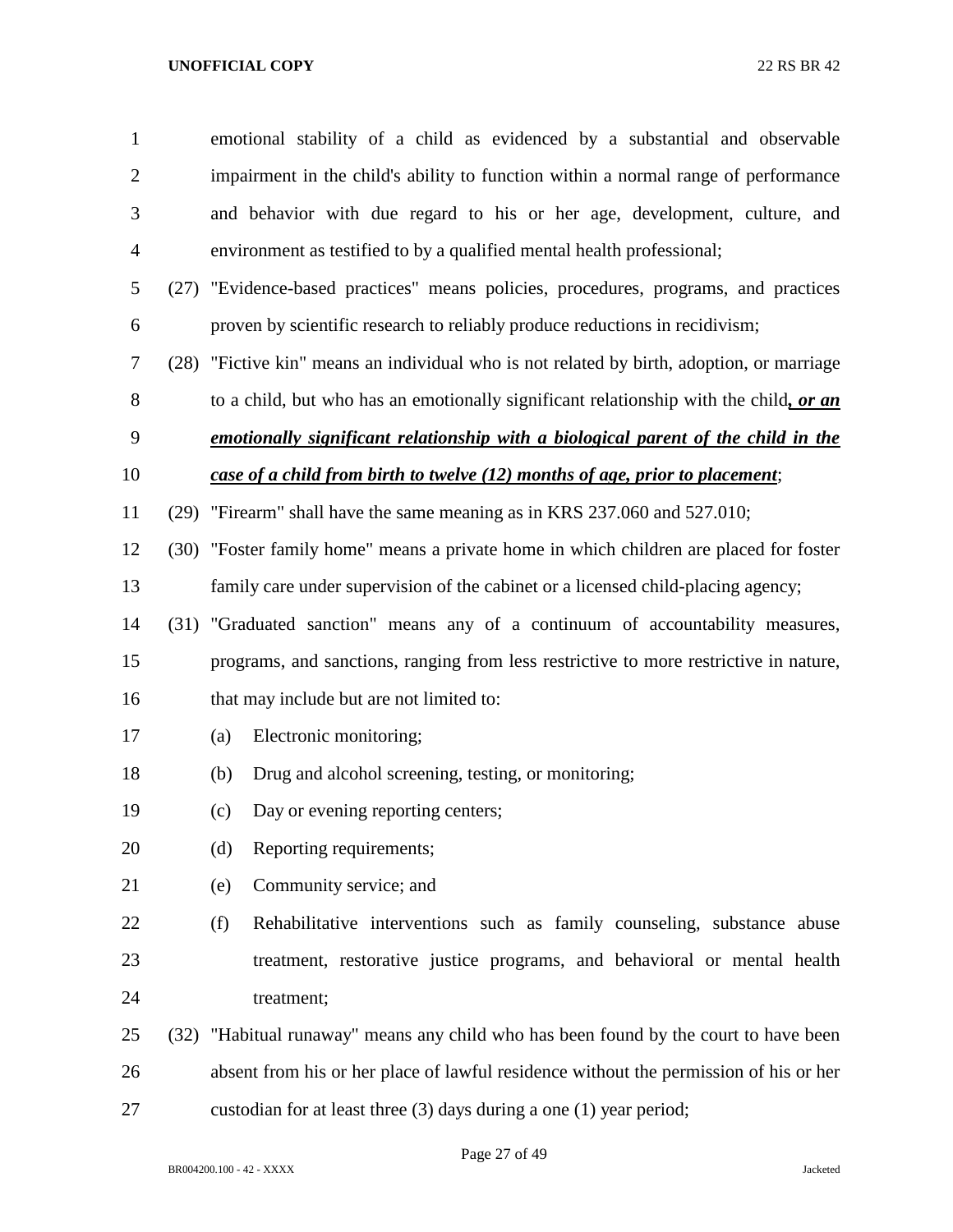- (33) "Habitual truant" means any child who has been found by the court to have been reported as a truant as defined in KRS 159.150(1) two (2) or more times during a one (1) year period;
- (34) "Hospital" means, except for purposes of KRS Chapter 645, a licensed private or public facility, health care facility, or part thereof, which is approved by the cabinet to treat children;
- (35) "Independent living" means those activities necessary to assist a committed child to establish independent living arrangements;
- (36) "Informal adjustment" means an agreement reached among the parties, with consultation, but not the consent, of the victim of the crime or other persons specified in KRS 610.070 if the victim chooses not to or is unable to participate, after a petition has been filed, which is approved by the court, that the best interest of the child would be served without formal adjudication and disposition;
- (37) "Intentionally" means, with respect to a result or to conduct described by a statute which defines an offense, that the actor's conscious objective is to cause that result or to engage in that conduct;
- (38) "Least restrictive alternative" means, except for purposes of KRS Chapter 645, that the program developed on the child's behalf is no more harsh, hazardous, or intrusive than necessary; or involves no restrictions on physical movements nor requirements for residential care except as reasonably necessary for the protection of the child from physical injury; or protection of the community, and is conducted at the suitable available facility closest to the child's place of residence to allow for appropriate family engagement;
- (39) "Motor vehicle offense" means any violation of the nonfelony provisions of KRS Chapters 186, 189, or 189A, KRS 177.300, 304.39-110, or 304.39-117;
- (40) "Near fatality" means an injury that, as certified by a physician, places a child in serious or critical condition;

Page 28 of 49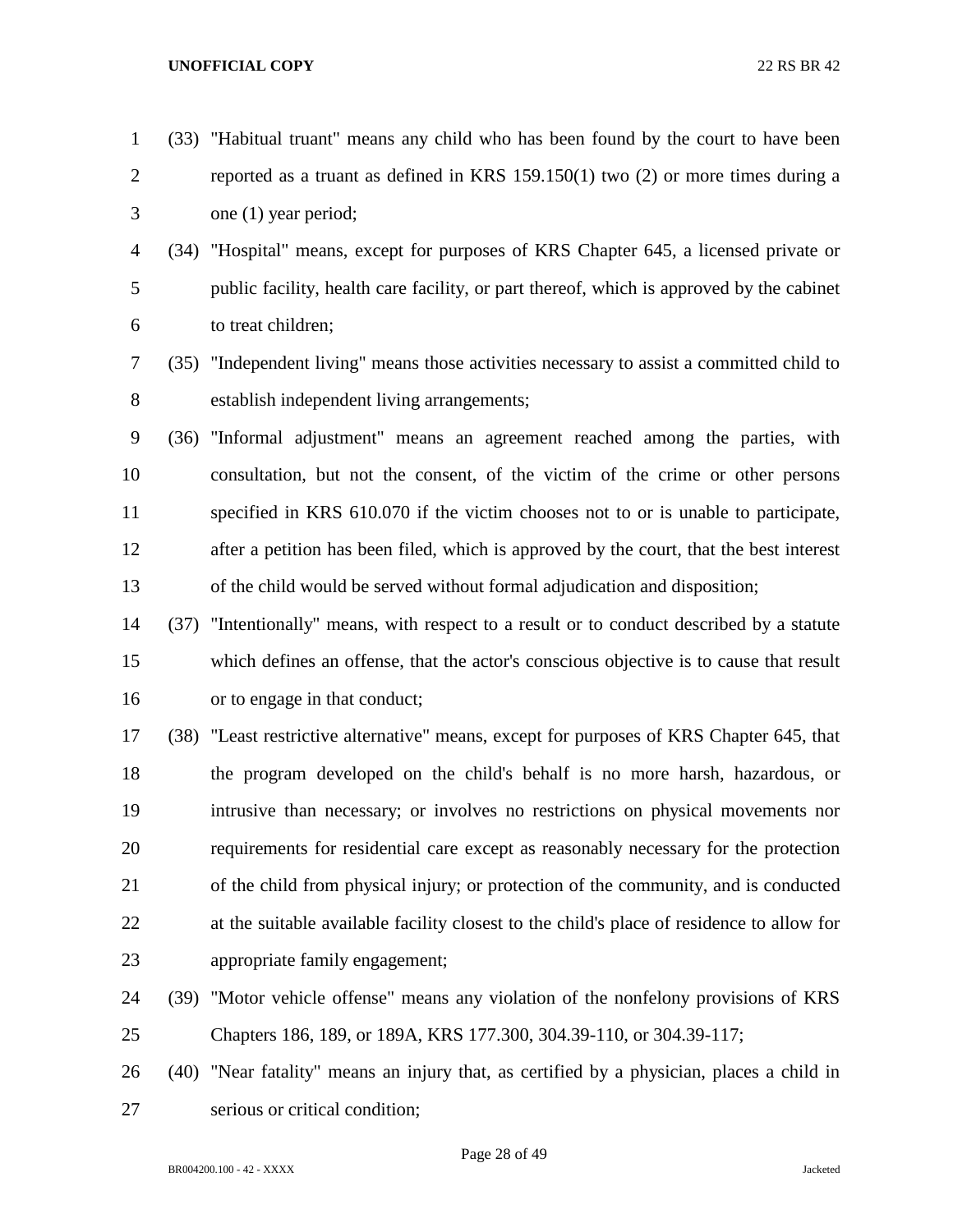- (41) "Needs of the child" means necessary food, clothing, health, shelter, and education;
- (42) "Nonoffender" means a child alleged to be dependent, neglected, or abused and who has not been otherwise charged with a status or public offense;
- (43) "Nonsecure facility" means a facility which provides its residents access to the surrounding community and which does not rely primarily on the use of physically restricting construction and hardware to restrict freedom;
- (44) "Nonsecure setting" means a nonsecure facility or a residential home, including a child's own home, where a child may be temporarily placed pending further court action. Children before the court in a county that is served by a state operated secure detention facility, who are in the detention custody of the Department of Juvenile Justice, and who are placed in a nonsecure alternative by the Department of Juvenile Justice, shall be supervised by the Department of Juvenile Justice;
- (45) "Out-of-home placement" means a placement other than in the home of a parent, relative, or guardian, in a boarding home, clinical treatment facility, community- based facility, detention facility, emergency shelter, fictive kin home, foster family home, hospital, nonsecure facility, physically secure facility, residential treatment facility, or youth alternative center;
- (46) "Parent" means the biological or adoptive mother or father of a child;
- (47) "Person exercising custodial control or supervision" means a person or agency that has assumed the role and responsibility of a parent or guardian for the child, but that does not necessarily have legal custody of the child;
- (48) "Petition" means a verified statement, setting forth allegations in regard to the child, which initiates formal court involvement in the child's case;
- (49) "Physical injury" means substantial physical pain or any impairment of physical condition;
- (50) "Physically secure facility" means a facility that relies primarily on the use of construction and hardware such as locks, bars, and fences to restrict freedom;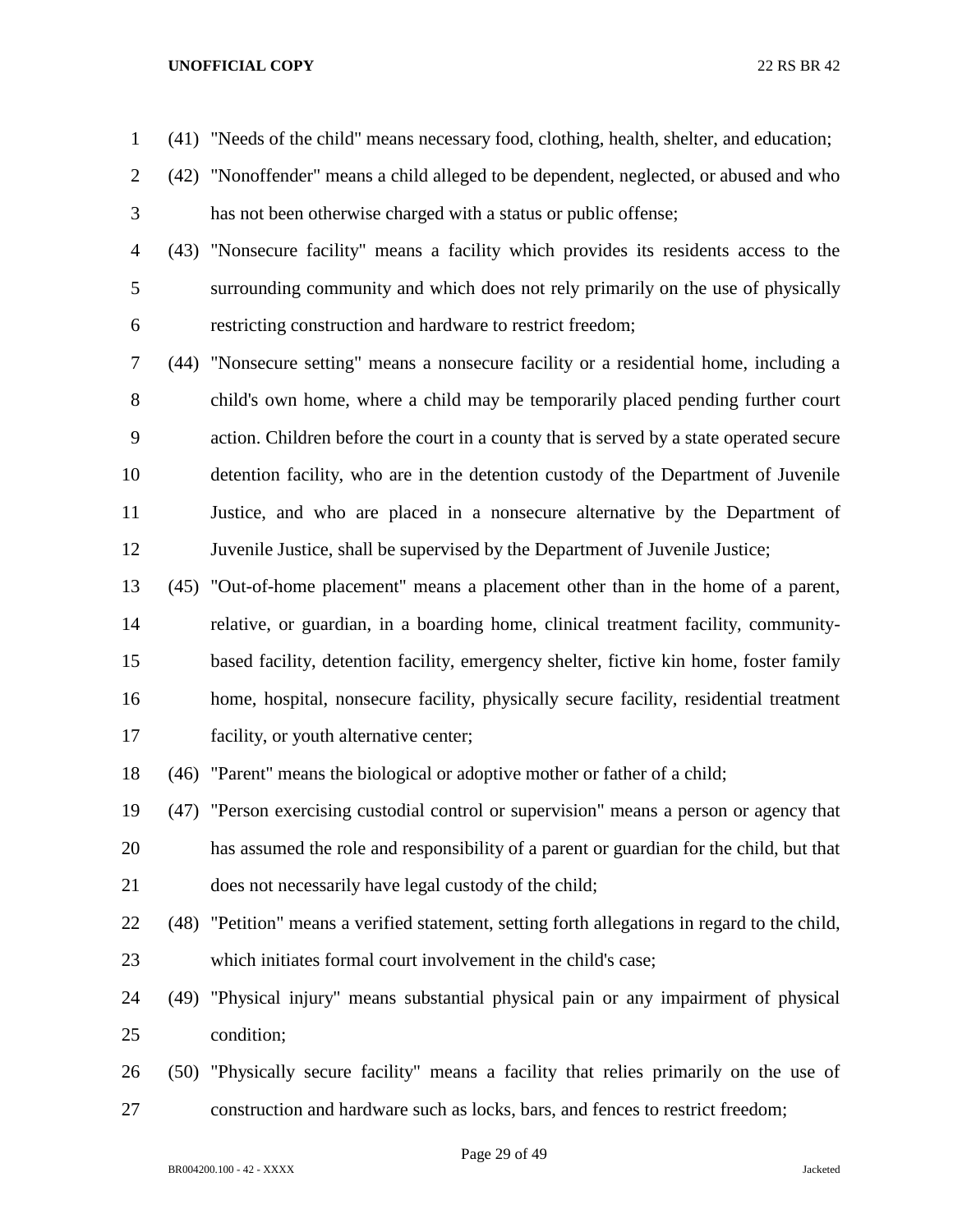(51) "Public offense action" means an action, excluding contempt, brought in the interest of a child who is accused of committing an offense under KRS Chapter 527 or a public offense which, if committed by an adult, would be a crime, whether the same is a felony, misdemeanor, or violation, other than an action alleging that a child sixteen (16) years of age or older has committed a motor vehicle offense;

(52) "Qualified mental health professional" means:

- (a) A physician licensed under the laws of Kentucky to practice medicine or osteopathy, or a medical officer of the government of the United States while engaged in the performance of official duties;
- (b) A psychiatrist licensed under the laws of Kentucky to practice medicine or osteopathy, or a medical officer of the government of the United States while engaged in the practice of official duties, and who is certified or eligible to apply for certification by the American Board of Psychiatry and Neurology, 14 Inc.;
- (c) A psychologist with the health service provider designation, a psychological practitioner, a certified psychologist, or a psychological associate licensed 17 under the provisions of KRS Chapter 319;
- (d) A licensed registered nurse with a master's degree in psychiatric nursing from an accredited institution and two (2) years of clinical experience with mentally ill persons, or a licensed registered nurse with a bachelor's degree in nursing from an accredited institution who is certified as a psychiatric and mental health nurse by the American Nurses Association and who has three (3) years of inpatient or outpatient clinical experience in psychiatric nursing and who is currently employed by a hospital or forensic psychiatric facility licensed by the Commonwealth or a psychiatric unit of a general hospital, a private agency or company engaged in providing mental health services, or a regional comprehensive care center;

Page 30 of 49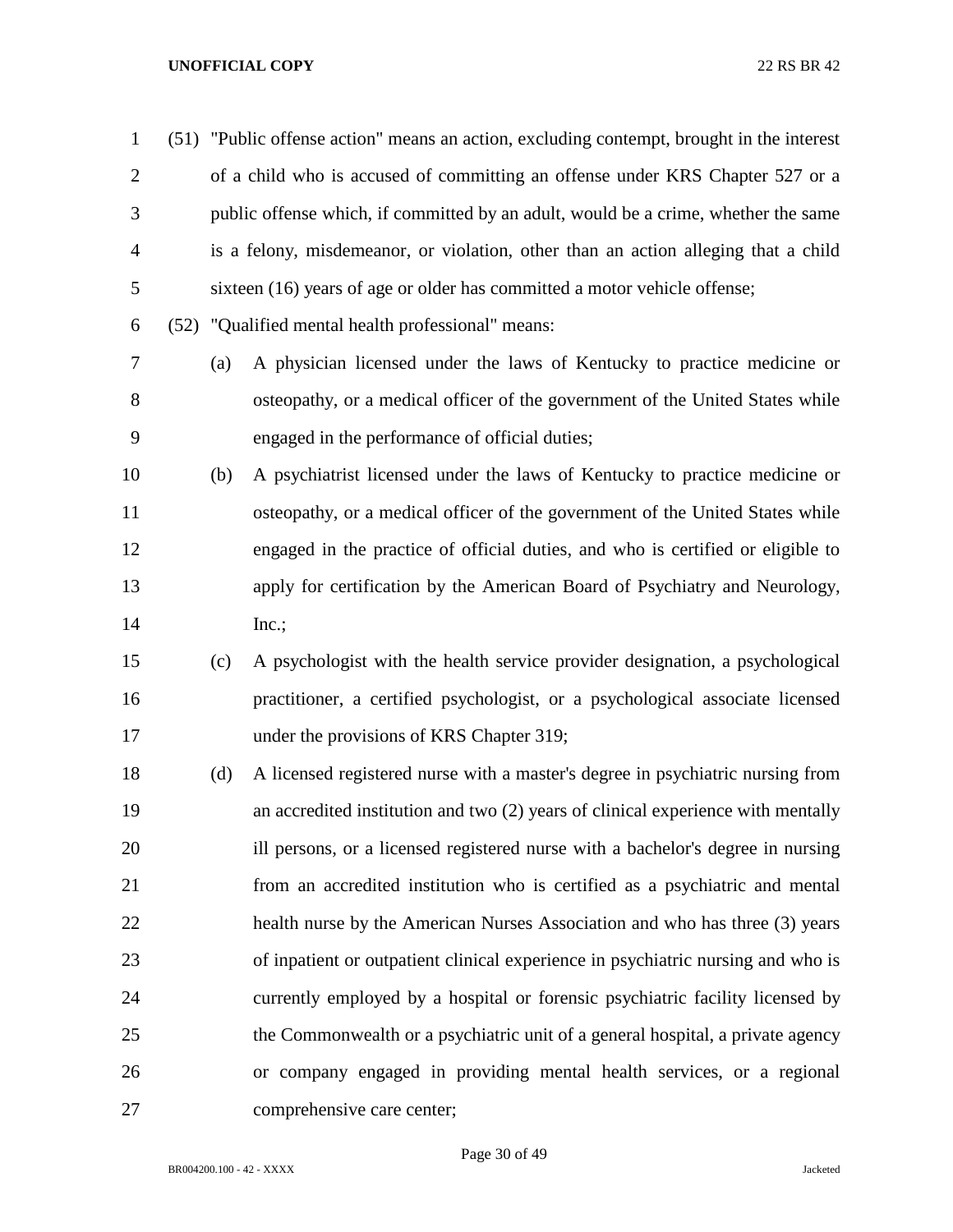(e) A licensed clinical social worker licensed under the provisions of KRS 335.100, or a certified social worker licensed under the provisions of KRS 335.080 with three (3) years of inpatient or outpatient clinical experience in psychiatric social work and currently employed by a hospital or forensic psychiatric facility licensed by the Commonwealth, a psychiatric unit of a general hospital, a private agency or company engaged in providing mental health services, or a regional comprehensive care center;

 (f) A marriage and family therapist licensed under the provisions of KRS 335.300 to 335.399 with three (3) years of inpatient or outpatient clinical experience in psychiatric mental health practice and currently employed by a hospital or forensic psychiatric facility licensed by the Commonwealth, a psychiatric unit of a general hospital, a private agency or company engaged in providing mental health services, or a regional comprehensive care center;

 (g) A professional counselor credentialed under the provisions of KRS 335.500 to 335.599 with three (3) years of inpatient or outpatient clinical experience in psychiatric mental health practice and currently employed by a hospital or forensic facility licensed by the Commonwealth, a psychiatric unit of a general hospital, a private agency or company engaged in providing mental health services, or a regional comprehensive care center; or

 (h) A physician assistant licensed under KRS 311.840 to 311.862, who meets one 21 (1) of the following requirements:

 1. Provides documentation that he or she has completed a psychiatric residency program for physician assistants;

 2. Has completed at least one thousand (1,000) hours of clinical experience under a supervising physician, as defined by KRS 311.840, who is a psychiatrist and is certified or eligible for certification by the American 27 Board of Psychiatry and Neurology, Inc.;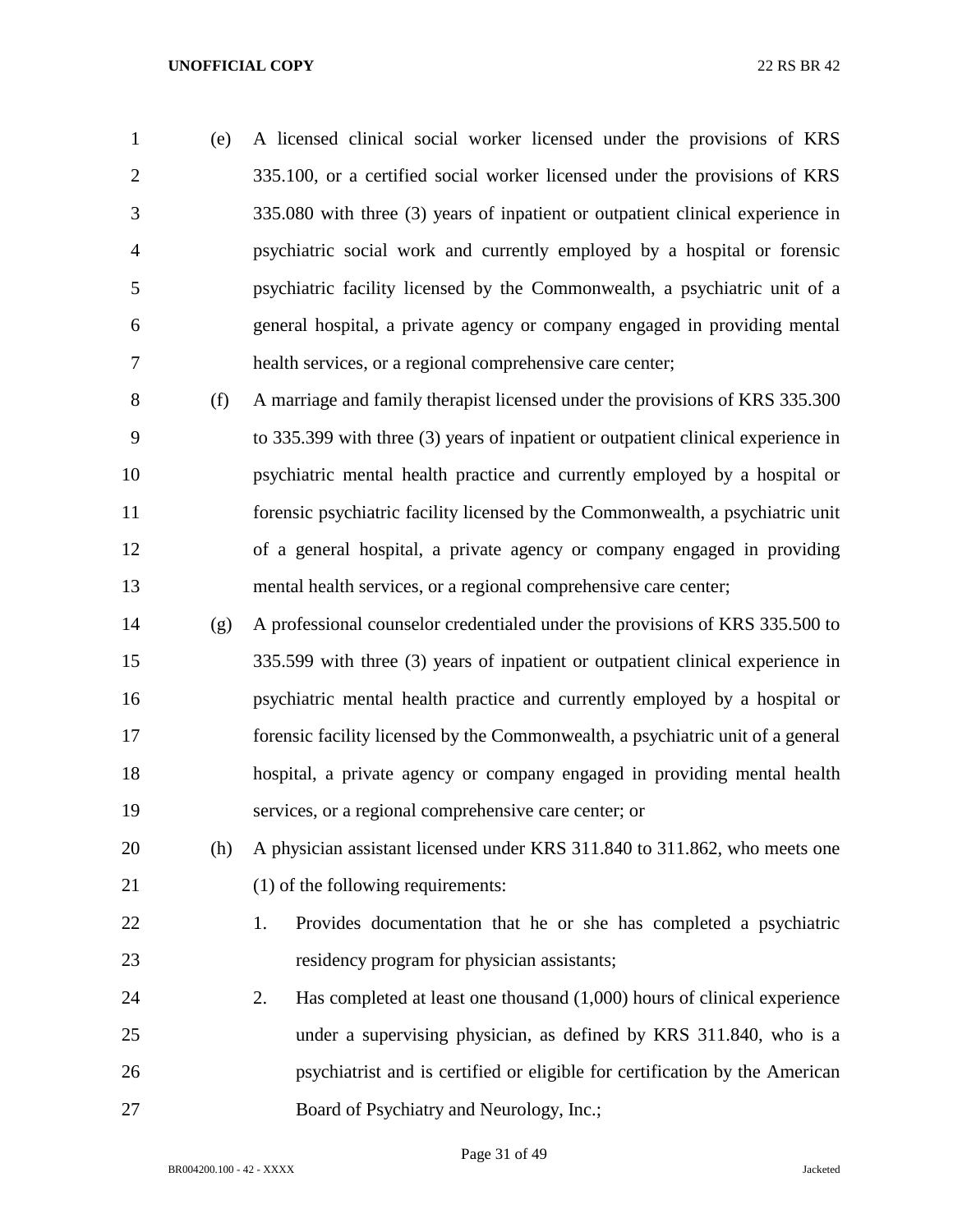| 1              | 3.               | Holds a master's degree from a physician assistant program accredited              |
|----------------|------------------|------------------------------------------------------------------------------------|
| $\overline{2}$ |                  | by the Accreditation Review Commission on Education for the                        |
| 3              |                  | Physician Assistant or its predecessor or successor agencies, is                   |
| 4              |                  | practicing under a supervising physician as defined by KRS 311.840,                |
| 5              |                  | and:                                                                               |
| 6              |                  | Has two (2) years of clinical experience in the assessment,<br>a.                  |
| 7              |                  | evaluation, and treatment of mental disorders; or                                  |
| 8              |                  | Has been employed by a hospital or forensic psychiatric facility<br>$\mathbf b$ .  |
| 9              |                  | licensed by the Commonwealth or a psychiatric unit of a general                    |
| 10             |                  | hospital or a private agency or company engaged in the provision                   |
| 11             |                  | of mental health services or a regional community program for                      |
| 12             |                  | mental health and individuals with an intellectual disability for at               |
| 13             |                  | least two $(2)$ years; or                                                          |
| 14             | 4.               | Holds a bachelor's degree, possesses a current physician assistant                 |
| 15             |                  | certificate issued by the board prior to July 15, 2002, is practicing under        |
| 16             |                  | a supervising physician as defined by KRS 311.840, and:                            |
| 17             |                  | Has three (3) years of clinical experience in the assessment,<br>a.                |
| 18             |                  | evaluation, and treatment of mental disorders; or                                  |
| 19             |                  | b.<br>Has been employed by a hospital or forensic psychiatric facility             |
| 20             |                  | licensed by the Commonwealth or a psychiatric unit of a general                    |
| 21             |                  | hospital or a private agency or company engaged in the provision                   |
| 22             |                  | of mental health services or a regional community program for                      |
| 23             |                  | mental health and individuals with an intellectual disability for at               |
| 24             |                  | least three (3) years;                                                             |
| 25             |                  | (53) "Reasonable and prudent parent standard" has the same meaning as in 42 U.S.C. |
| 26             | sec. $675(10)$ ; |                                                                                    |

(54) "Residential treatment facility" means a facility or group home with more than eight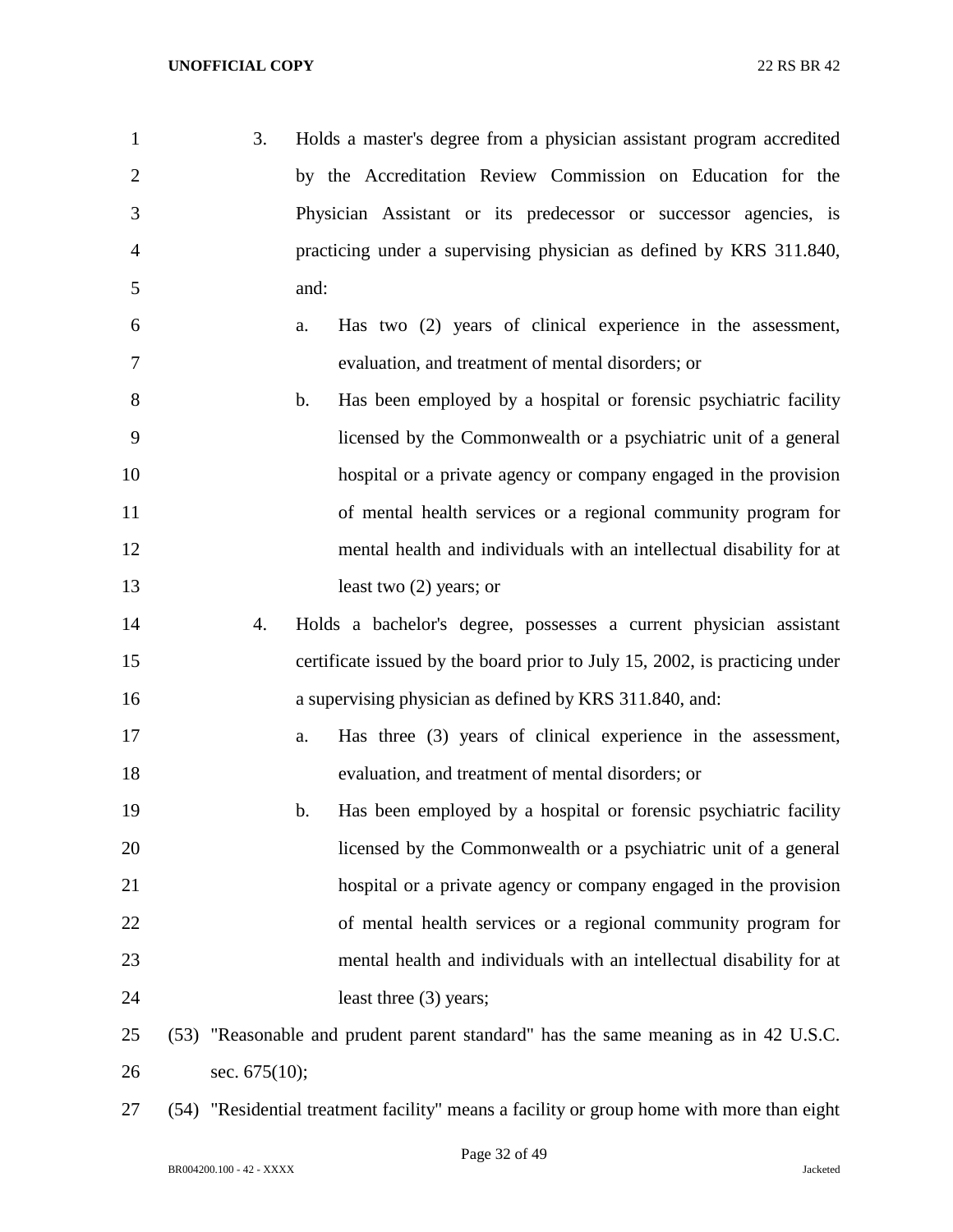| $\mathbf{1}$   |      | (8) beds designated by the Department of Juvenile Justice or the cabinet for the            |
|----------------|------|---------------------------------------------------------------------------------------------|
| $\overline{2}$ |      | treatment of children;                                                                      |
| 3              |      | (55) "Retain in custody" means, after a child has been taken into custody, the continued    |
| $\overline{4}$ |      | holding of the child by a peace officer for a period of time not to exceed twelve (12)      |
| 5              |      | hours when authorized by the court or the court-designated worker for the purpose           |
| 6              |      | of making preliminary inquiries;                                                            |
| 7              |      | (56) "Risk and needs assessment" means an actuarial tool scientifically proven to           |
| 8              |      | identify specific factors and needs that are related to delinquent and noncriminal          |
| 9              |      | misconduct;                                                                                 |
| 10             |      | (57) "School personnel" means those certified persons under the supervision of the local    |
| 11             |      | public or private education agency;                                                         |
| 12             |      | (58) "Secretary" means the secretary of the Cabinet for Health and Family Services;         |
| 13             |      | (59) "Secure juvenile detention facility" means any physically secure facility used for the |
| 14             |      | secure detention of children other than any facility in which adult prisoners are           |
| 15             |      | confined;                                                                                   |
| 16             |      | (60) "Serious physical injury" means physical injury which creates a substantial risk of    |
| 17             |      | death or which causes serious and prolonged disfigurement, prolonged impairment             |
| 18             |      | of health, or prolonged loss or impairment of the function of any bodily member or          |
| 19             |      | organ;                                                                                      |
| 20             |      | (61) "Sexual abuse" includes but is not necessarily limited to any contacts or interactions |
| 21             |      | in which the parent, guardian, person in a position of authority or special trust, as       |
| 22             |      | defined in KRS 532.045, or other person having custodial control or supervision of          |
| 23             |      | the child or responsibility for his or her welfare, uses or allows, permits, or             |
| 24             |      | encourages the use of the child for the purposes of the sexual stimulation of the           |
| 25             |      | perpetrator or another person;                                                              |
| 26             | (62) | "Sexual exploitation" includes but is not limited to a situation in which a parent,         |

guardian, person in a position of authority or special trust, as defined in KRS

Page 33 of 49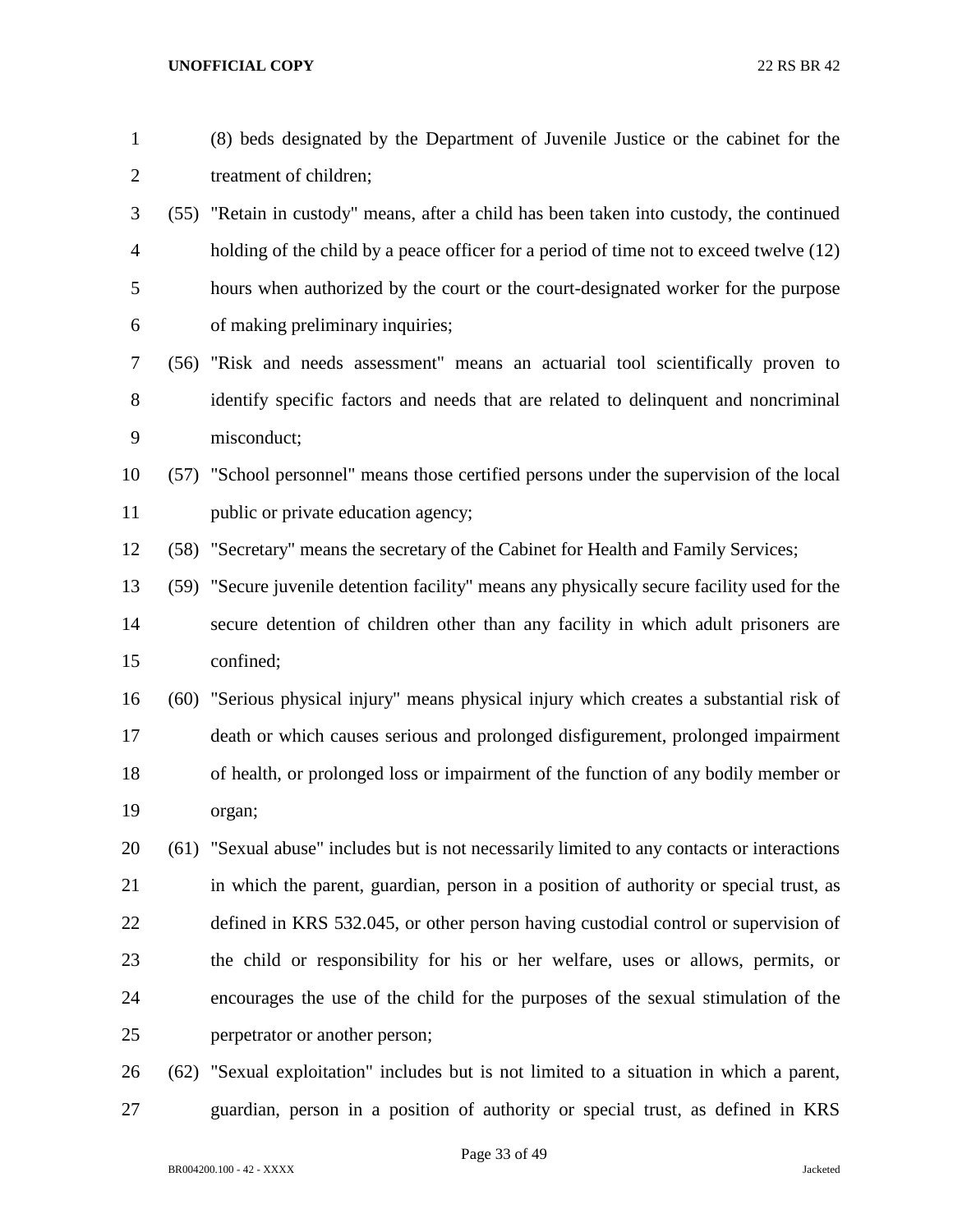532.045, or other person having custodial control or supervision of a child or responsible for his or her welfare, allows, permits, or encourages the child to engage in an act which constitutes prostitution under Kentucky law; or a parent, guardian, person in a position of authority or special trust, as defined in KRS 532.045, or other person having custodial control or supervision of a child or responsible for his or her welfare, allows, permits, or encourages the child to engage in an act of obscene or pornographic photographing, filming, or depicting of a child as provided for under Kentucky law; (63) "Social service worker" means any employee of the cabinet or any private agency designated as such by the secretary of the cabinet or a social worker employed by a county or city who has been approved by the cabinet to provide, under its supervision, services to families and children; (64) "Staff secure facility for residential treatment" means any setting which assures that 14 all entrances and exits are under the exclusive control of the facility staff, and in which a child may reside for the purpose of receiving treatment; (65) (a) "Status offense action" is any action brought in the interest of a child who is accused of committing acts, which if committed by an adult, would not be a crime. Such behavior shall not be considered criminal or delinquent and such children shall be termed status offenders. Status offenses shall include: 20 1. Beyond the control of school or beyond the control of parents; 21 2. Habitual runaway; 3. Habitual truant; and 4. Alcohol offenses as provided in KRS 244.085. (b) Status offenses shall not include violations of state or local ordinances which may apply to children such as a violation of curfew; (66) "Take into custody" means the procedure by which a peace officer or other authorized person initially assumes custody of a child. A child may be taken into

## Page 34 of 49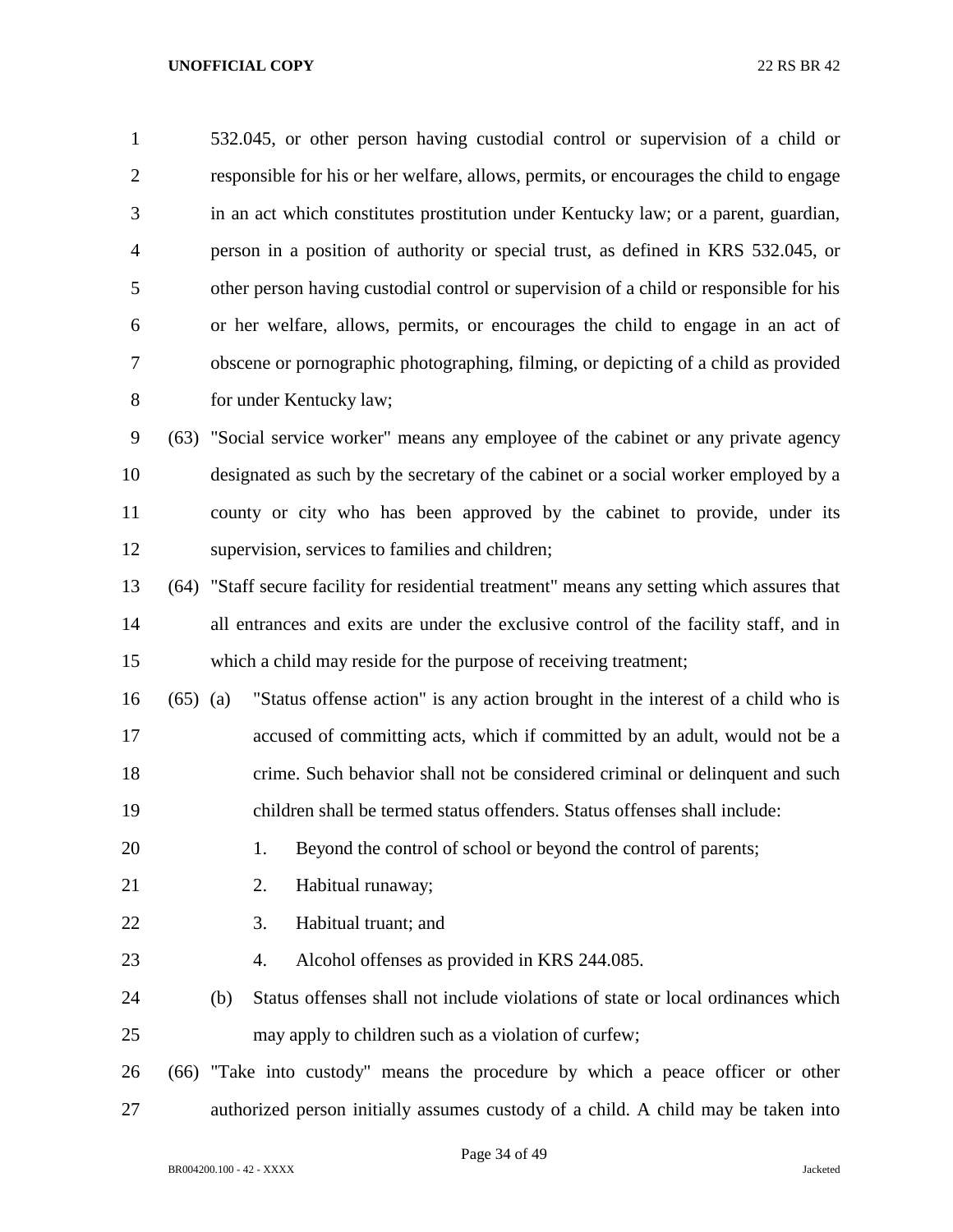| $\mathbf{1}$   | custody for a period of time not to exceed two (2) hours;                                    |  |  |
|----------------|----------------------------------------------------------------------------------------------|--|--|
| $\overline{2}$ | (67) "Transitional living support" means all benefits to which an eligible youth is          |  |  |
| 3              | entitled upon being granted extended or reinstated commitment to the cabinet by the          |  |  |
| $\overline{4}$ | court;                                                                                       |  |  |
| 5              | (68) "Transition plan" means a plan that is personalized at the direction of the youth that: |  |  |
| 6              | Includes specific options on housing, health insurance, education, local<br>(a)              |  |  |
| 7              | opportunities for mentors and continuing support services, and workforce                     |  |  |
| 8              | supports and employment services; and                                                        |  |  |
| 9              | Is as detailed as the youth may elect;<br>(b)                                                |  |  |
| 10             | (69) "Valid court order" means a court order issued by a judge to a child alleged or found   |  |  |
| 11             | to be a status offender:                                                                     |  |  |
| 12             | Who was brought before the court and made subject to the order;<br>(a)                       |  |  |
| 13             | Whose future conduct was regulated by the order;<br>(b)                                      |  |  |
| 14             | Who was given written and verbal warning of the consequences of the<br>(c)                   |  |  |
| 15             | violation of the order at the time the order was issued and whose attorney or                |  |  |
| 16             | parent or legal guardian was also provided with a written notice of the                      |  |  |
| 17             | consequences of violation of the order, which notification is reflected in the               |  |  |
| 18             | record of the court proceedings; and                                                         |  |  |
| 19             | Who received, before the issuance of the order, the full due process rights<br>(d)           |  |  |
| 20             | guaranteed by the Constitution of the United States;                                         |  |  |
| 21             | (70) "Violation" means any offense, other than a traffic infraction, for which a sentence    |  |  |
| 22             | of a fine only can be imposed;                                                               |  |  |
| 23             | (71) "Youth alternative center" means a nonsecure facility, approved by the Department       |  |  |
| 24             | of Juvenile Justice, for the detention of juveniles, both prior to adjudication and          |  |  |
| 25             | after adjudication, which meets the criteria specified in KRS 15A.320; and                   |  |  |
| 26             | (72) "Youthful offender" means any person regardless of age, transferred to Circuit          |  |  |
| 27             | Court under the provisions of KRS Chapter 635 or 640 and who is subsequently                 |  |  |

Page 35 of 49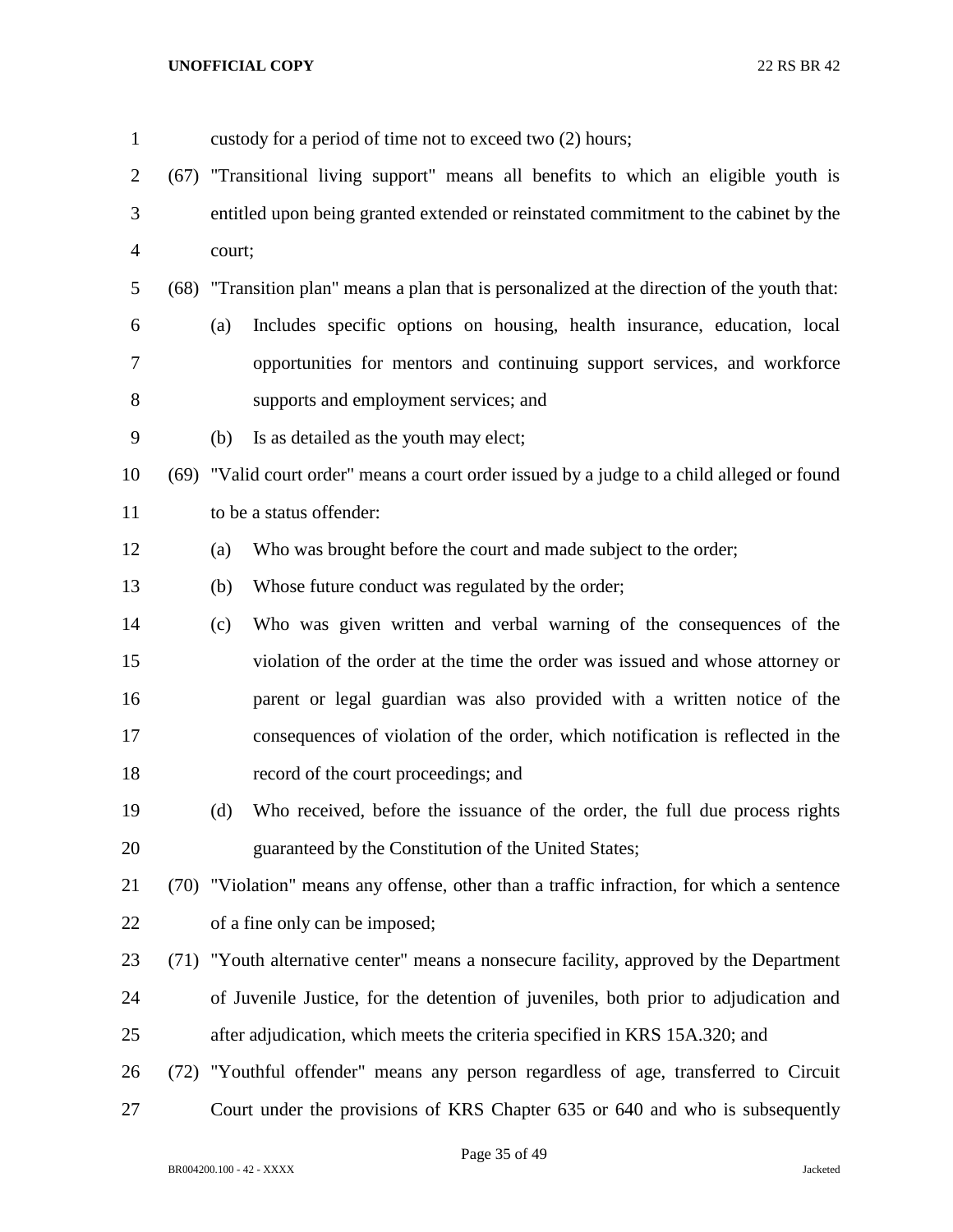| $\mathbf{1}$   |     |     | convicted in Circuit Court.                                                          |
|----------------|-----|-----|--------------------------------------------------------------------------------------|
| $\overline{2}$ |     |     | Section 18. KRS 620.055 is amended to read as follows:                               |
| 3              | (1) |     | An external child fatality and near fatality review panel is hereby created and      |
| $\overline{4}$ |     |     | established for the purpose of conducting comprehensive reviews of child fatalities  |
| 5              |     |     | and near fatalities, reported to the Cabinet for Health and Family Services,         |
| 6              |     |     | suspected to be a result of abuse or neglect. The panel shall be attached to the     |
| 7              |     |     | Justice and Public Safety Cabinet for staff and administrative purposes.             |
| $8\,$          | (2) |     | The external child fatality and near fatality review panel shall be composed of the  |
| 9              |     |     | following five $(5)$ ex officio nonvoting members and fifteen $(15)$ voting members: |
| 10             |     | (a) | The chairperson of the House Health and Welfare Committee of the Kentucky            |
| 11             |     |     | General Assembly, who shall be an ex officio nonvoting member;                       |
| 12             |     | (b) | The chairperson of the Senate Health and Welfare Committee of the Kentucky           |
| 13             |     |     | General Assembly, who shall be an ex officio nonvoting member;                       |
| 14             |     | (c) | The commissioner of the Department for Community Based Services, who                 |
| 15             |     |     | shall be an ex officio nonvoting member;                                             |
| 16             |     | (d) | The commissioner of the Department for Public Health, who shall be an ex             |
| 17             |     |     | officio nonvoting member;                                                            |
| 18             |     | (e) | A family court judge selected by the Chief Justice of the Kentucky Supreme           |
| 19             |     |     | Court, who shall be an ex officio nonvoting member;                                  |
| 20             |     | (f) | A pediatrician from the University of Kentucky's Department of Pediatrics            |
| 21             |     |     | who is licensed and experienced in forensic medicine relating to child abuse         |
| 22             |     |     | and neglect to be selected by the Attorney General from a list of three (3)          |
| 23             |     |     | names provided by the dean of the University of Kentucky School of                   |
| 24             |     |     | Medicine;                                                                            |
| 25             |     | (g) | A pediatrician from the University of Louisville's Department of Pediatrics          |
| 26             |     |     | who is licensed and experienced in forensic medicine relating to child abuse         |
| 27             |     |     | and neglect to be selected by the Attorney General from a list of three (3)          |

Page 36 of 49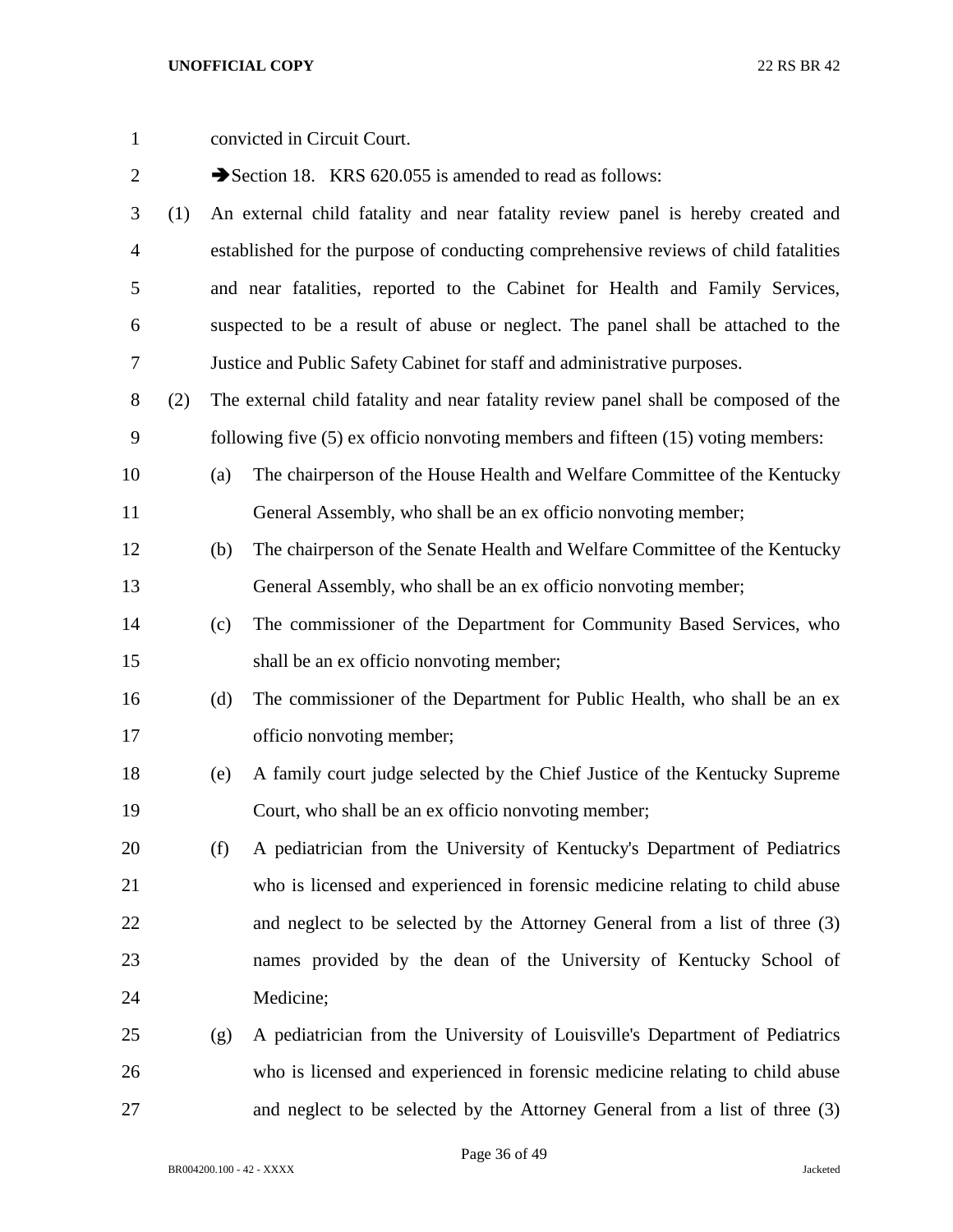| $\mathbf{1}$   |                    | names provided by the dean of the University of Louisville School of             |
|----------------|--------------------|----------------------------------------------------------------------------------|
| $\overline{2}$ |                    | Medicine;                                                                        |
| 3              | (h)                | The state medical examiner or designee;                                          |
| 4              | (i)                | A court-appointed special advocate (CASA) program director to be selected        |
| 5              |                    | by the Attorney General from a list of three (3) names provided by the           |
| 6              |                    | Kentucky CASA Association;                                                       |
| 7              | (j)                | A peace officer with experience investigating child abuse and neglect fatalities |
| 8              |                    | and near fatalities to be selected by the Attorney General from a list of three  |
| 9              |                    | (3) names provided by the commissioner of the Kentucky State Police;             |
| 10             | (k)                | A representative from Prevent Child Abuse Kentucky, Inc. to be selected by       |
| 11             |                    | the Attorney General from a list of three (3) names provided by the president    |
| 12             |                    | of the Prevent Child Abuse Kentucky, Inc. board of directors;                    |
| 13             | (1)                | A practicing local prosecutor to be selected by the Attorney General;            |
| 14             | (m)                | The executive director of the Kentucky Domestic Violence Association or the      |
| 15             |                    | executive director's designee;                                                   |
| 16             | (n)                | The chairperson of the State Child Fatality Review Team established in           |
| 17             |                    | accordance with KRS 211.684 or the chairperson's designee;                       |
| 18             | $\left( 0 \right)$ | A practicing social work clinician to be selected by the Attorney General from   |
| 19             |                    | a list of three (3) names provided by the Board of Social Work;                  |
| 20             | (p)                | A practicing addiction counselor to be selected by the Attorney General from     |
| 21             |                    | a list of three (3) names provided by the Kentucky Association of Addiction      |
| 22             |                    | Professionals;                                                                   |
| 23             | (q)                | A representative from the family resource and youth service centers to be        |
| 24             |                    | selected by the Attorney General from a list of three (3) names submitted by     |
| 25             |                    | the Cabinet for Health and Family Services;                                      |
| 26             | (r)                | A representative of a community mental health center to be selected by the       |
| 27             |                    | Attorney General from a list of three (3) names provided by the Kentucky         |

Page 37 of 49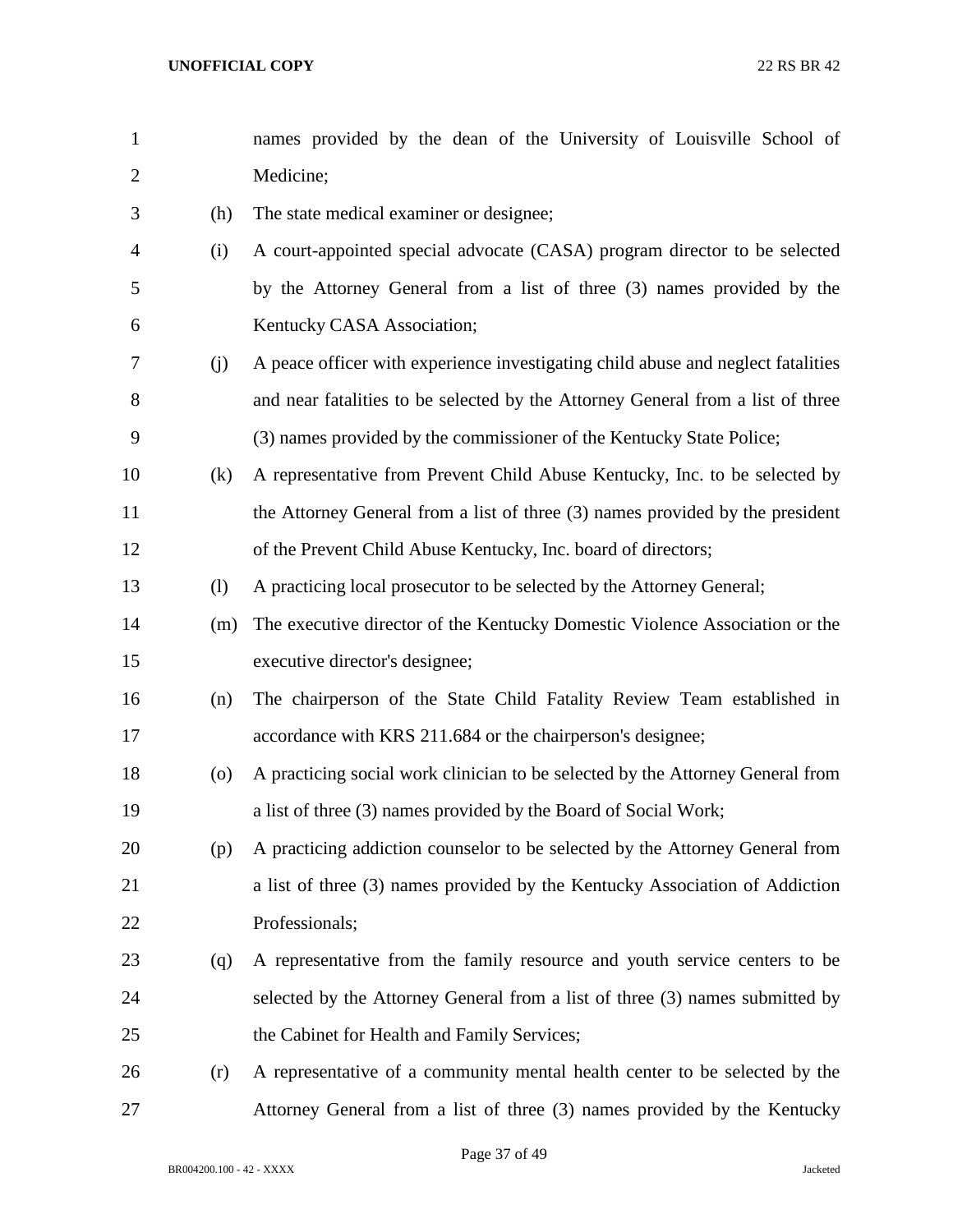- Association of Regional Mental Health and Mental Retardation Programs, Inc.;
- (s) A member of a citizen foster care review board selected by the Chief Justice of the Kentucky Supreme Court; and
- 

 (t) An at-large representative who shall serve as chairperson to be selected by the Secretary of State.

- (3) (a) By August 1, 2013, the appointing authority or the appointing authorities, as the case may be, shall have appointed panel members. Initial terms of members, other than those serving ex officio, shall be staggered to provide 10 continuity. Initial appointments shall be: five (5) members for terms of one (1) year, five (5) members for terms of two (2) years, and five (5) members for 12 terms of three (3) years, these terms to expire, in each instance, on June 30 and thereafter until a successor is appointed and accepts appointment.
- (b) Upon the expiration of these initial staggered terms, successors shall be appointed by the respective appointing authorities, for terms of two (2) years, and until successors are appointed and accept their appointments. Members shall be eligible for reappointment. Vacancies in the membership of the panel shall be filled in the same manner as the original appointments.

## (c) At any time, a panel member shall recuse himself or herself from the review of a case if the panel member believes he or she has a personal or private conflict of interest.

# (d) If a voting panel member is absent from two (2) or more consecutive, regularly scheduled meetings, the member shall be considered to have resigned and shall be replaced with a new member in the same manner as the original appointment.

 (e) If a voting panel member is proven to have violated subsection (13) of this section, the member shall be removed from the panel, and the member shall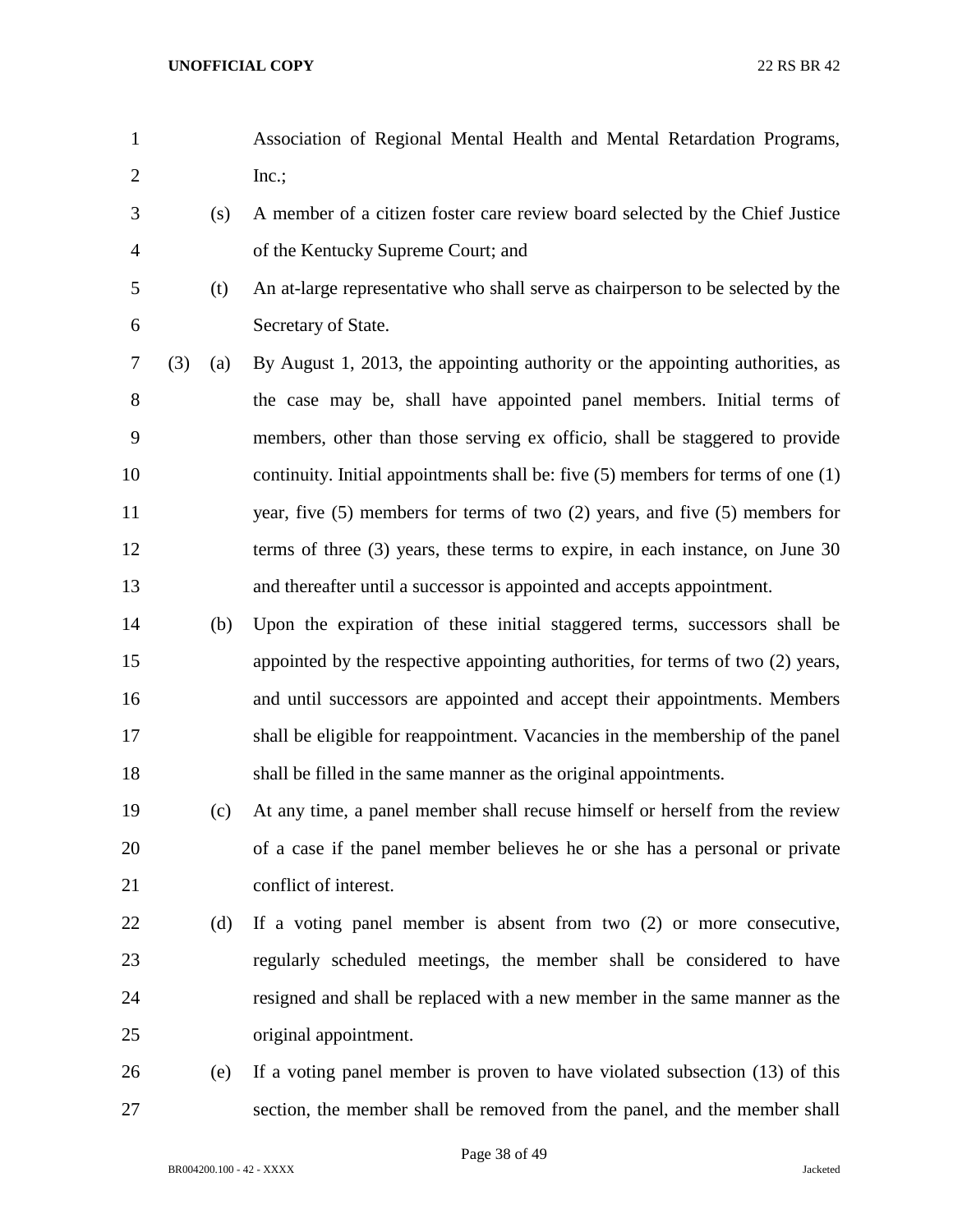be replaced with a new member in the same manner as the original appointment.

- (4) The panel shall meet at least quarterly and may meet upon the call of the chairperson of the panel.
- (5) Members of the panel shall receive no compensation for their duties related to the panel, but may be reimbursed for expenses incurred in accordance with state guidelines and administrative regulations.

 (6) Each panel member shall be provided copies of all information set out in this subsection, including but not limited to records and information, upon request, to be gathered, unredacted, and submitted to the panel within thirty (30) days by the Cabinet for Health and Family Services from the Department for Community Based Services or any agency, organization, or entity involved with a child subject to a fatality or near fatality:

- (a) Cabinet for Health and Family Services records and documentation regarding the deceased or injured child and his or her caregivers, residents of the home, and persons supervising the child at the time of the incident that include all records and documentation set out in this paragraph:
- 18 1. All prior and ongoing investigations, services, or contacts;
- 2. Any and all records of services to the family provided by agencies or individuals contracted by the Cabinet for Health and Family Services; and
- 3. All documentation of actions taken as a result of child fatality internal reviews conducted pursuant to KRS 620.050(12)(b);
- (b) Licensing reports from the Cabinet for Health and Family Services, Office of Inspector General, if an incident occurred in a licensed facility;
- (c) All available records regarding protective services provided out of state;
- (d) All records of services provided by the Department for Juvenile Justice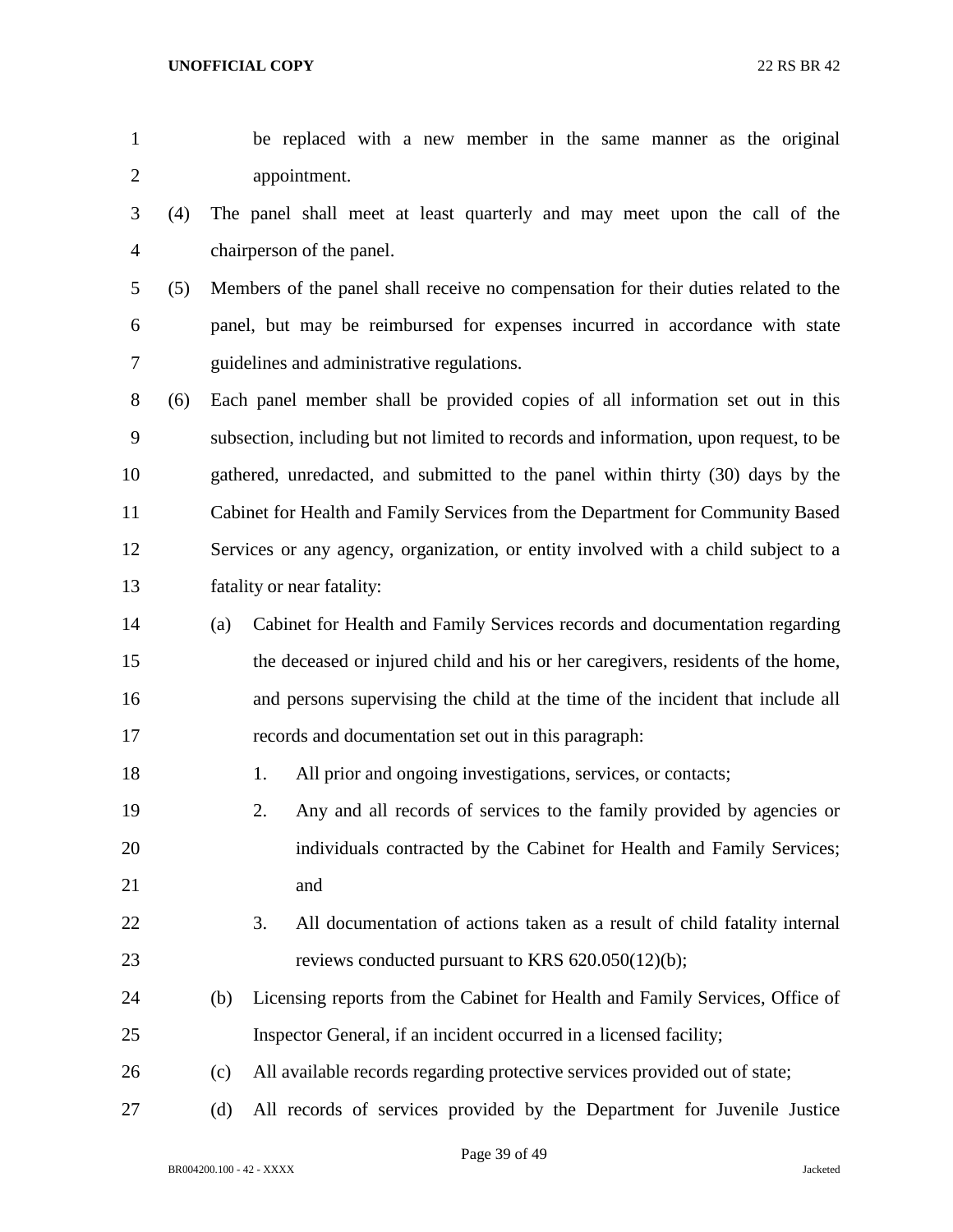| $\mathbf{1}$   |     | regarding the deceased or injured child and his or her caregivers, residents of  |
|----------------|-----|----------------------------------------------------------------------------------|
| $\overline{2}$ |     | the home, and persons involved with the child at the time of the incident;       |
| 3              | (e) | Autopsy reports;                                                                 |
| 4              | (f) | Emergency medical service, fire department, law enforcement, coroner, and        |
| 5              |     | other first responder reports, including but not limited to photos and           |
| 6              |     | interviews with family members and witnesses;                                    |
| 7              | (g) | Medical records regarding the deceased or injured child, including but not       |
| 8              |     | limited to all records and documentation set out in this paragraph:              |
| 9              |     | 1.<br>Primary care records, including progress notes; developmental              |
| 10             |     | milestones; growth charts that include head circumference; all laboratory        |
| 11             |     | and X-ray requests and results; and birth record that includes record of         |
| 12             |     | delivery type, complications, and initial physical exam of baby;                 |
| 13             |     | 2.<br>In-home provider care notes about observations of the family, bonding,     |
| 14             |     | others in home, and concerns;                                                    |
| 15             |     | 3.<br>Hospitalization and emergency department records;                          |
| 16             |     | Dental records;<br>4.                                                            |
| 17             |     | Specialist records; and<br>5.                                                    |
| 18             |     | All photographs of injuries of the child that are available;<br>6.               |
| 19             | (h) | Educational records of the deceased or injured child, or other children residing |
| 20             |     | in the home where the incident occurred, including but not limited to the        |
| 21             |     | records and documents set out in this paragraph:                                 |
| 22             |     | Attendance records;<br>1.                                                        |
| 23             |     | Special education services;<br>2.                                                |
| 24             |     | School-based health records; and<br>3.                                           |
| 25             |     | Documentation of any interaction and services provided to the children<br>4.     |
| 26             |     | and family.                                                                      |
| 27             |     | The release of educational records shall be in compliance with the Family        |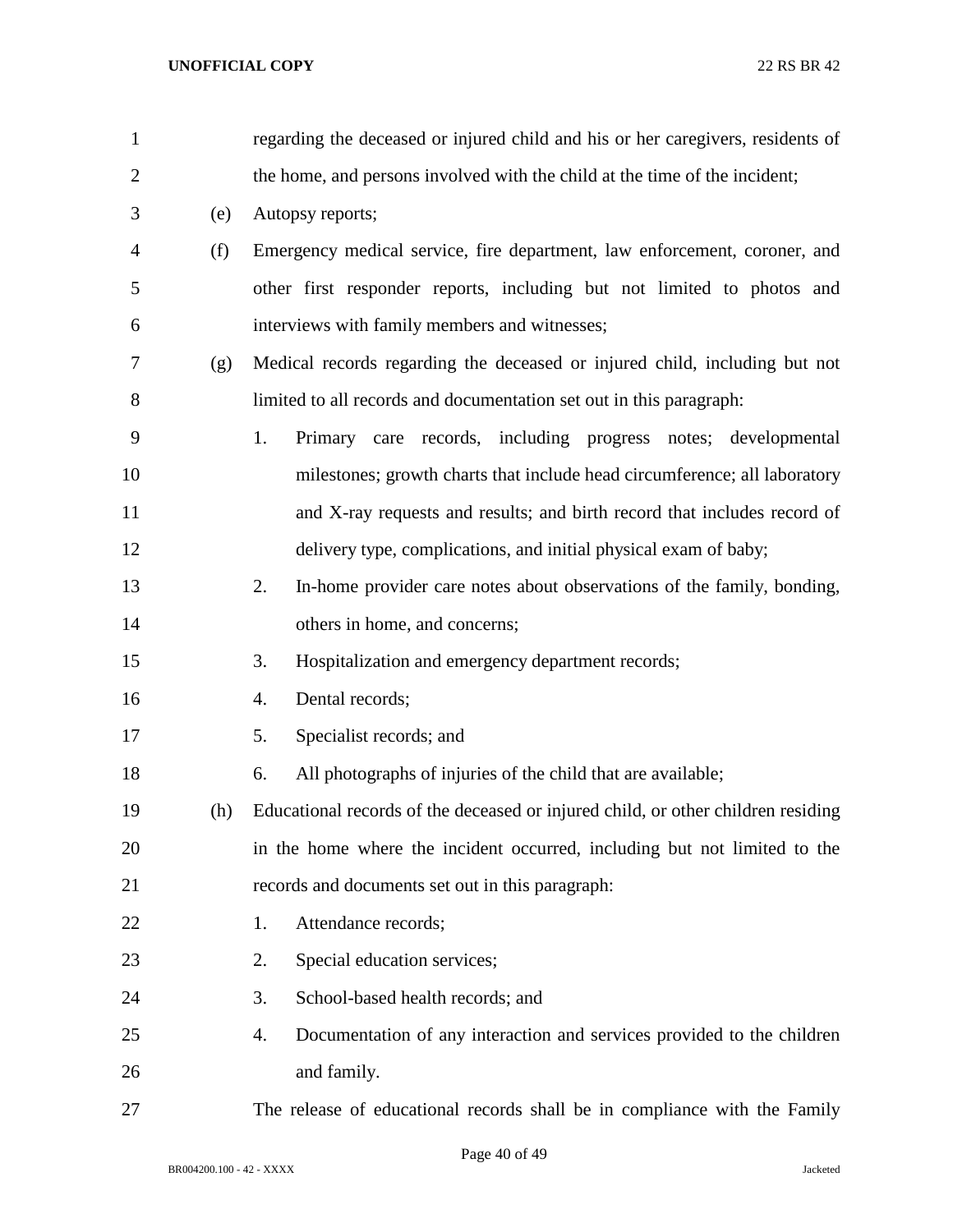Educational Rights and Privacy Act, 20 U.S.C. sec. 1232g and its implementing regulations; (i) Head Start records or records from any other child care or early child care provider; (j) Records of any Family, Circuit, or District Court involvement with the deceased or injured child and his or her caregivers, residents of the home and persons involved with the child at the time of the incident that include but are not limited to the juvenile and family court records and orders set out in this paragraph, pursuant to KRS Chapters 199, 403, 405, 406, and 600 to 645: 10 1. Petitions; 2. Court reports by the Department for Community Based Services, guardian ad litem, court-appointed special advocate, and the Citizen Foster Care Review Board; 3. All orders of the court, including temporary, dispositional, or adjudicatory; and 4. Documentation of annual or any other review by the court; (k) Home visit records from the Department for Public Health or other services; (l) All information on prior allegations of abuse or neglect and deaths of children of adults residing in the household; (m) All law enforcement records and documentation regarding the deceased or injured child and his or her caregivers, residents of the home, and persons involved with the child at the time of the incident; and (n) Mental health records regarding the deceased or injured child and his or her caregivers, residents of the home, and persons involved with the child at the 25 time of the incident. (7) The panel may seek the advice of experts, such as persons specializing in the fields of psychiatric and forensic medicine, nursing, psychology, social work, education,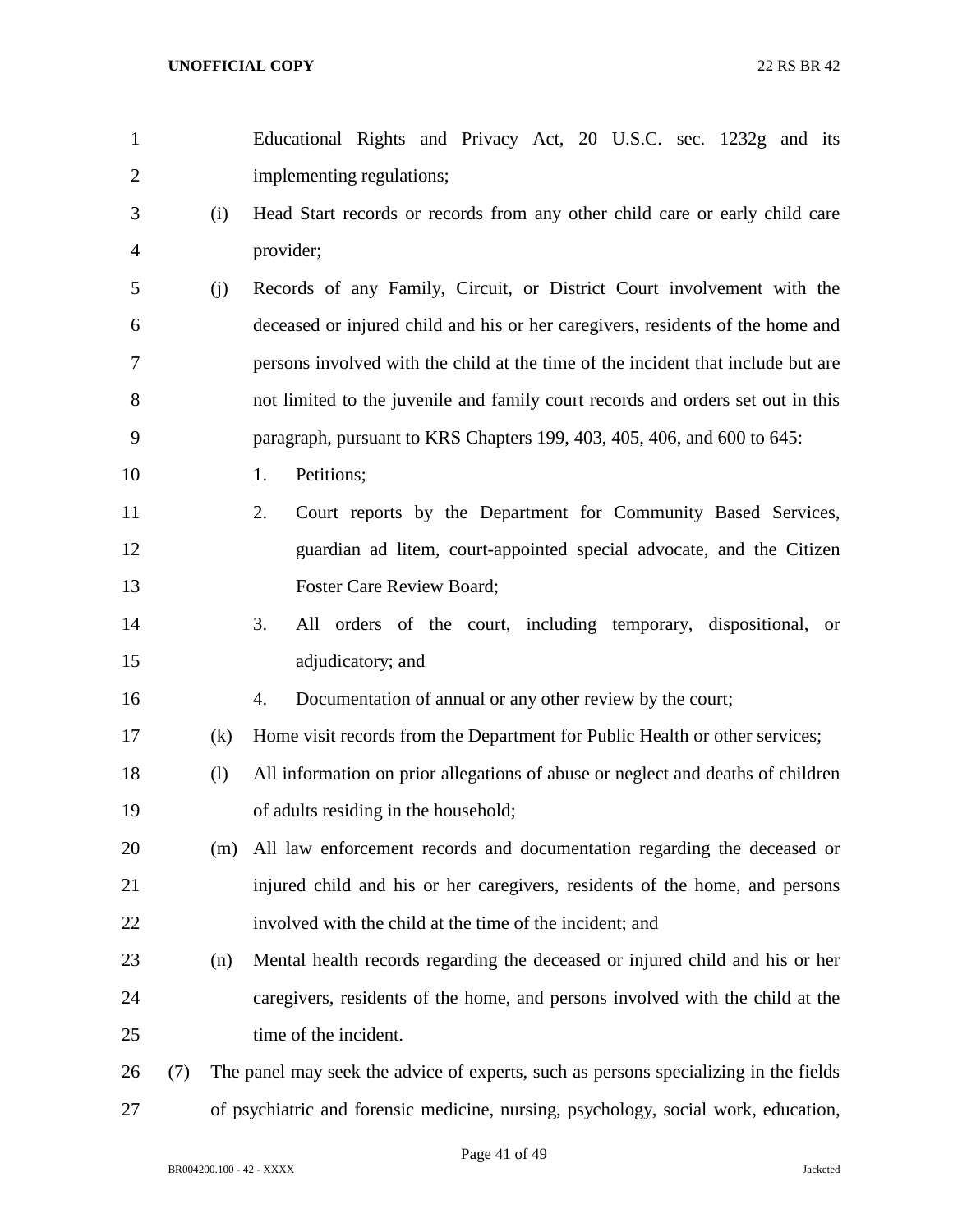- law enforcement, family law, or other related fields, if the facts of a case warrant additional expertise.
- (8) The panel shall post updates after each meeting to the Web site of the Justice and Public Safety Cabinet regarding case reviews, findings, and recommendations.
- (9) The panel chairperson, or other requested persons, shall report a summary of the panel's discussions and proposed or actual recommendations to the Interim Joint Committee on Health and Welfare of the Kentucky General Assembly monthly or at the request of a committee co-chair. The goal of the committee shall be to ensure impartiality regarding the operations of the panel during its review process.
- (10) The panel shall publish an annual report by December 1 of each year consisting of case reviews, findings, and recommendations for system and process improvements to help prevent child fatalities and near fatalities that are due to abuse and neglect. The report shall be submitted to the Governor, the secretary of the Cabinet for Health and Family Services, the Chief Justice of the Supreme Court, the Attorney General, *the State Child Abuse and Neglect Prevention Board established pursuant to Section 2 of this Act,* and the director of the Legislative Research Commission for distribution to the Child Welfare Oversight and Advisory Committee*, the Interim Joint Committee on Health, Welfare, and Family*  **Services, and the Interim Joint Committee on** [ established in KRS 6.943 and the ] 20 Judiciary<del>[ Committee]</del>.
- (11) Information and record copies that are confidential under state or federal law and are provided to the external child fatality and near fatality review panel by the Cabinet for Health and Family Services, the Department for Community Based Services, or any agency, organization, or entity for review shall not become the information and records of the panel and shall not lose their confidentiality by virtue of the panel's access to the information and records. The original information and records used to generate information and record copies provided to the panel in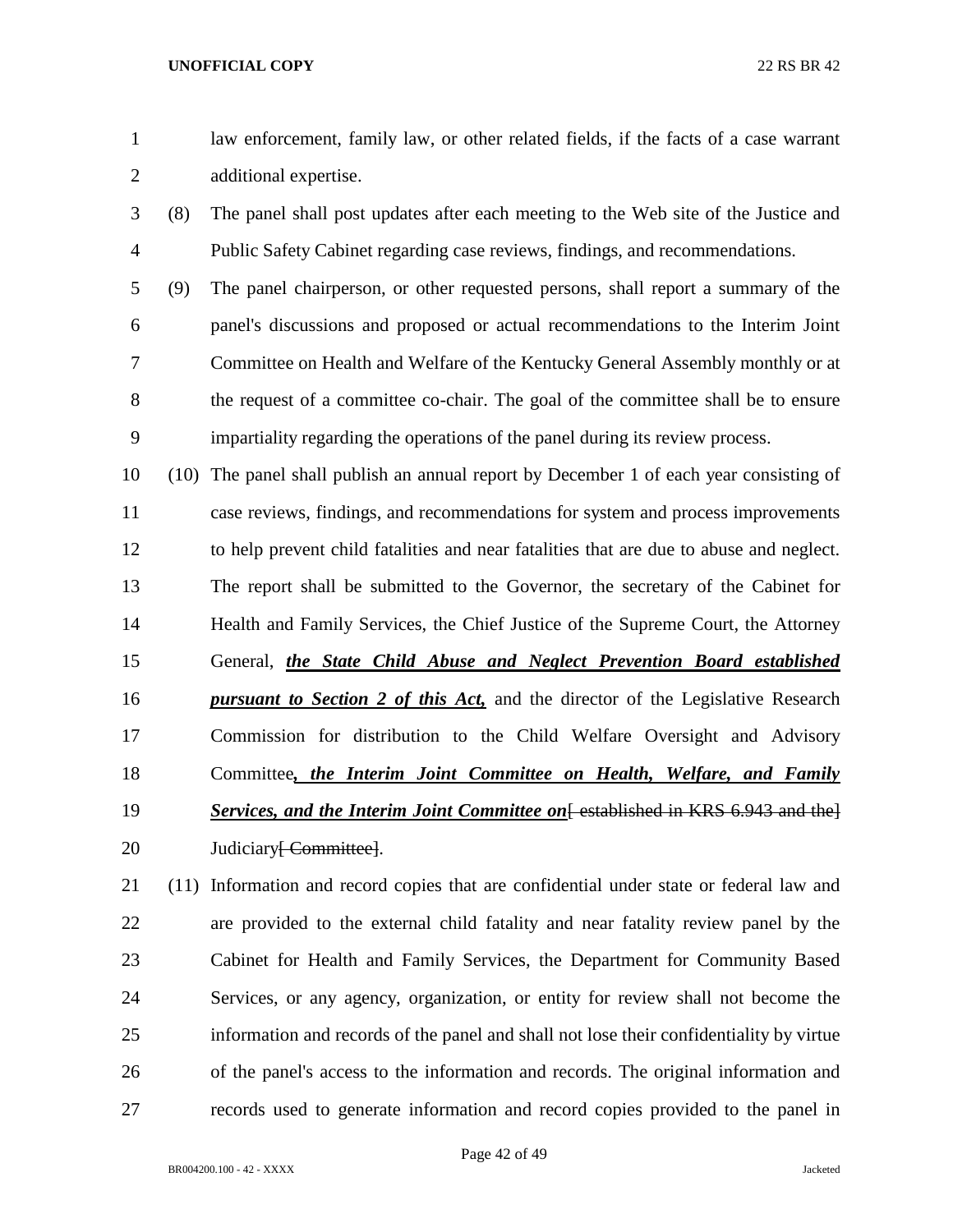accordance with subsection (6) of this section shall be maintained by the appropriate agency in accordance with state and federal law and shall be subject to the Kentucky Open Records Act, KRS 61.870 to 61.884. All open records requests shall be made to the appropriate agency, not to the external child fatality and near fatality review panel or any of the panel members. Information and record copies provided to the panel for review shall be exempt from the Kentucky Open Records Act, KRS 61.870 to 61.884. At the conclusion of the panel's examination, all copies of information and records provided to the panel involving an individual case shall be destroyed by the Justice and Public Safety Cabinet.

 (12) Notwithstanding any provision of law to the contrary, the portions of the external child fatality and near fatality review panel meetings during which an individual child fatality or near fatality case is reviewed or discussed by panel members may be a closed session and subject to the provisions of KRS 61.815(1) and shall only occur following the conclusion of an open session. At the conclusion of the closed session, the panel shall immediately convene an open session and give a summary of what occurred during the closed session.

 (13) Each member of the external child fatality and near fatality review panel, any person attending a closed panel session, and any person presenting information or records on an individual child fatality or near fatality shall not release information or records not available under the Kentucky Open Records Act, KRS 61.870 to 61.884 21 to the public.

 (14) A member of the external child fatality and near fatality review panel shall not be prohibited from making a good faith report to any state or federal agency of any information or issue that the panel member believes should be reported or disclosed in an effort to facilitate effectiveness and transparency in Kentucky's child protective services.

(15) A member of the external child fatality and near fatality review panel shall not be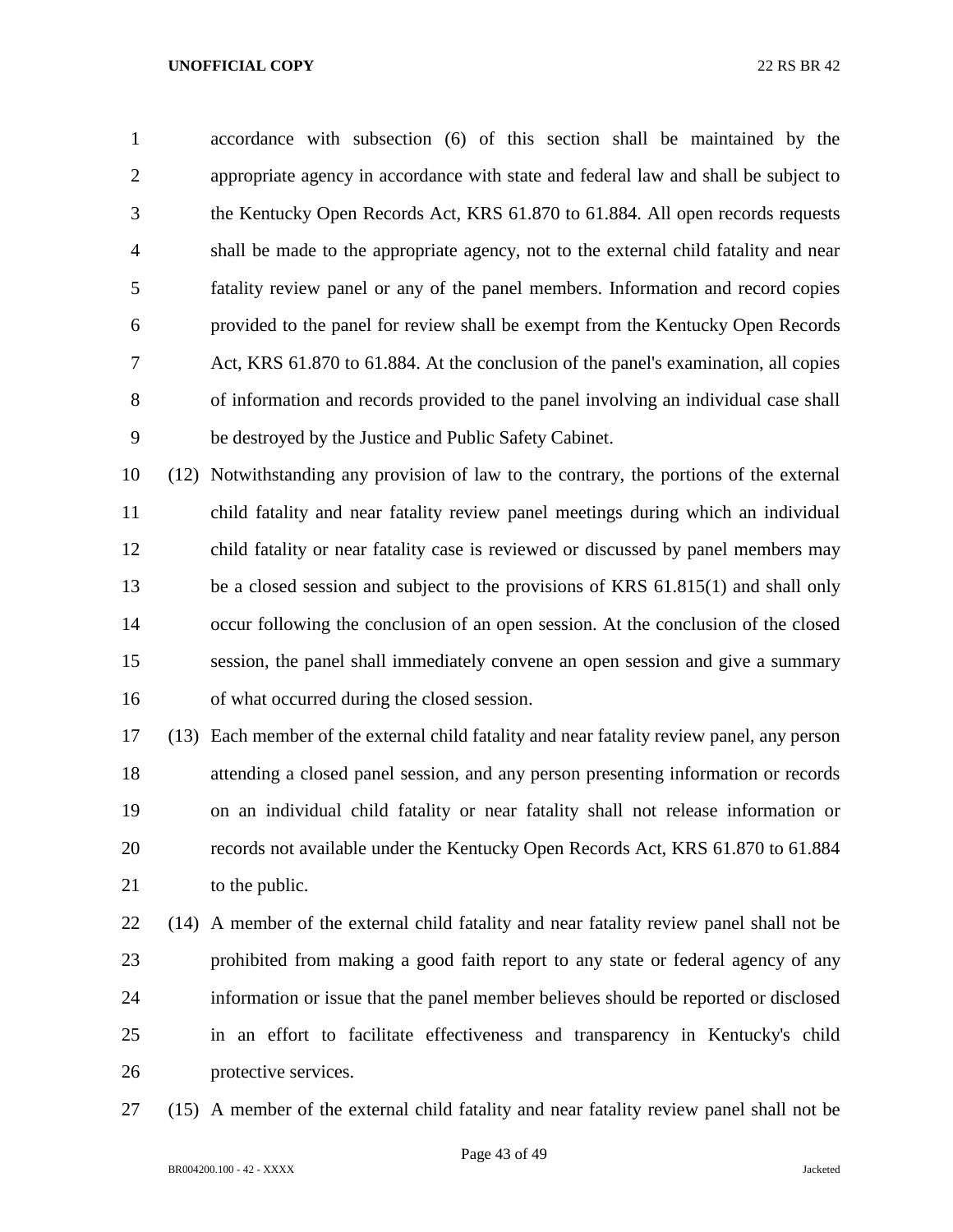| $\mathbf{1}$   |     |     | held liable for any civil damages or criminal penalties pursuant to KRS 620.990 as a   |  |  |  |  |  |
|----------------|-----|-----|----------------------------------------------------------------------------------------|--|--|--|--|--|
| $\overline{2}$ |     |     | result of any action taken or omitted in the performance of the member's duties        |  |  |  |  |  |
| 3              |     |     | pursuant to this section and KRS 620.050, except for violations of subsection (11),    |  |  |  |  |  |
| $\overline{4}$ |     |     | $(12)$ , or $(13)$ of this section.                                                    |  |  |  |  |  |
| 5              |     |     | (16) Beginning in 2014 the Legislative Oversight and Investigations Committee of the   |  |  |  |  |  |
| 6              |     |     | Kentucky General Assembly shall conduct an annual evaluation of the external           |  |  |  |  |  |
| 7              |     |     | child fatality and near fatality review panel established pursuant to this section to  |  |  |  |  |  |
| 8              |     |     | monitor the operations, procedures, and recommendations of the panel and shall         |  |  |  |  |  |
| 9              |     |     | report its findings to the General Assembly.                                           |  |  |  |  |  |
| 10             |     |     | Section 19. KRS 620.140 is amended to read as follows:                                 |  |  |  |  |  |
| 11             | (1) |     | In determining the disposition of all cases brought on behalf of dependent,            |  |  |  |  |  |
| 12             |     |     | neglected, or abused children, the juvenile session of the District Court, in the best |  |  |  |  |  |
| 13             |     |     | interest of the child, shall have but shall not be limited to the following            |  |  |  |  |  |
| 14             |     |     | dispositional alternatives:                                                            |  |  |  |  |  |
| 15             |     | (a) | Informal adjustment of the case by agreement, which may be entered into at             |  |  |  |  |  |
| 16             |     |     | any time. Informal adjustment may include an agreed plan by which:                     |  |  |  |  |  |
| 17             |     | 1.  | The parent or other person exercising custodial control or supervision                 |  |  |  |  |  |
| 18             |     |     | agrees that grounds exist for a finding of dependency, neglect, or abuse,              |  |  |  |  |  |
| 19             |     |     | and agrees to the conditions of protective orders under paragraph (b) of               |  |  |  |  |  |
| 20             |     |     | this subsection for a duration of up to one $(1)$ year;                                |  |  |  |  |  |
| 21             |     | 2.  | The action will be dismissed by the court, without hearing, at the end of              |  |  |  |  |  |
| 22             |     |     | the period agreed upon if no motion is brought alleging a violation of a               |  |  |  |  |  |
| 23             |     |     | protective order; and                                                                  |  |  |  |  |  |
| 24             |     | 3.  | If a motion is brought alleging a violation of a protective order, a                   |  |  |  |  |  |
| 25             |     |     | hearing will be held at which the parent or other person exercising                    |  |  |  |  |  |
| 26             |     |     | custodial control or supervision may contest the alleged violation, but                |  |  |  |  |  |
| 27             |     |     | may not contest the original grounds for a finding of dependency,                      |  |  |  |  |  |

Page 44 of 49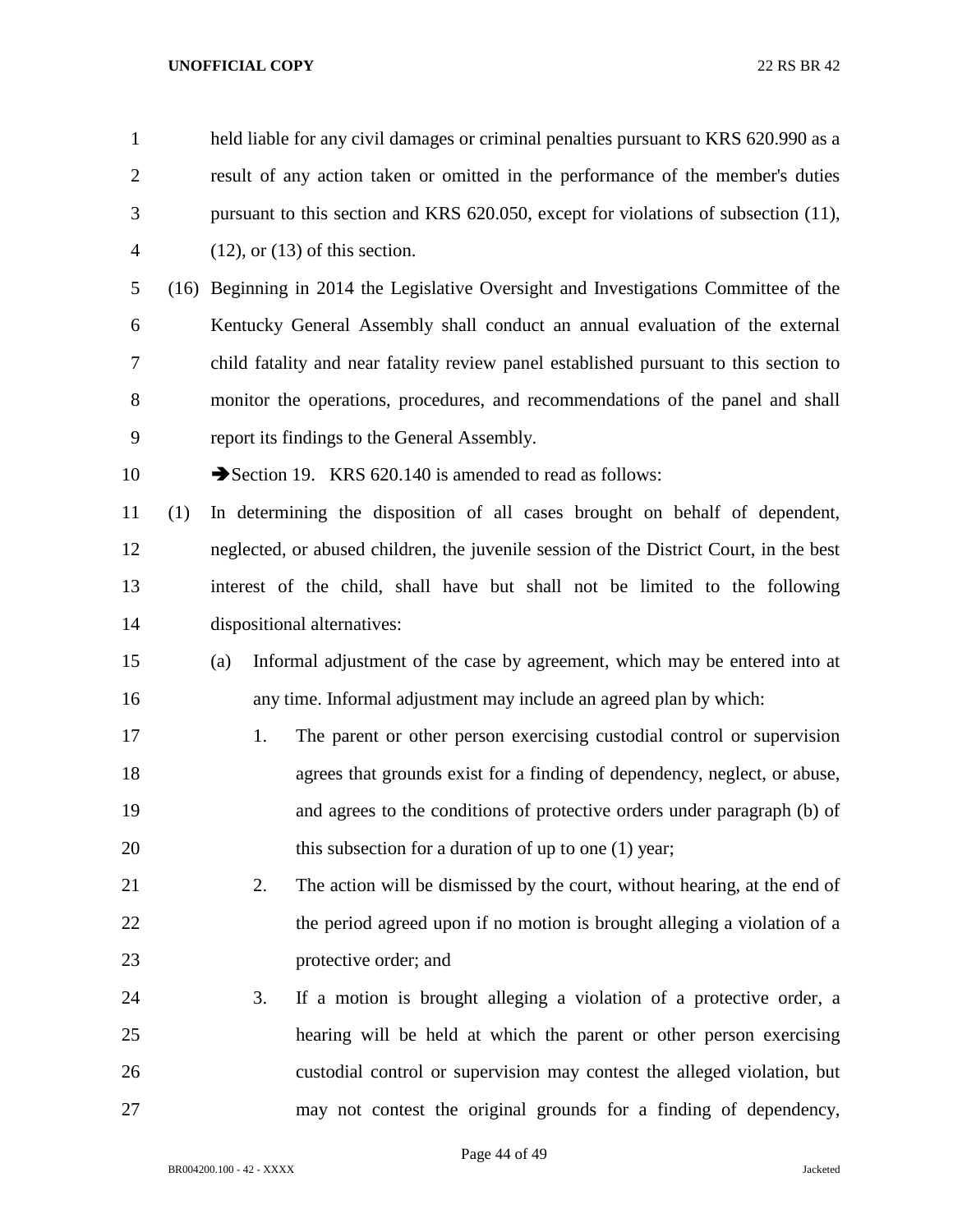| $\mathbf{1}$   |     | neglect, or abuse. If a violation is found to have occurred, the court may        |
|----------------|-----|-----------------------------------------------------------------------------------|
| $\overline{2}$ |     | consider other dispositional alternatives pursuant to this section;               |
| 3              | (b) | Protective orders, such as the following:                                         |
| $\overline{4}$ |     | Requiring the parent or any other person to abstain from any conduct<br>1.        |
| 5              |     | abusing, neglecting, or making the child dependent;                               |
| 6              |     | Placing the child in his or her own home under supervision of the<br>2.           |
| 7              |     | cabinet or its designee with services as determined to be appropriate by          |
| 8              |     | the cabinet; and                                                                  |
| 9              |     | 3.<br>Orders authorized by KRS 403.715 to 403.785 and by KRS Chapter              |
| 10             |     | 456;                                                                              |
| 11             | (c) | Removal of the child to the custody of an adult relative, fictive kin, other      |
| 12             |     | person, or child-caring facility or child-placing agency, taking into             |
| 13             |     | consideration the wishes of the parent or other person exercising custodial       |
| 14             |     | control or supervision. Before any child is committed to the cabinet or placed    |
| 15             |     | out of his or her home under the supervision of the cabinet, the court shall      |
| 16             |     | determine that reasonable efforts have been made by the court or the cabinet      |
| 17             |     | to prevent or eliminate the need for removal and that continuation in the home    |
| 18             |     | would be contrary to the welfare of the child. If a child is to be placed with an |
| 19             |     | adult relative or fictive kin the parent or other person exercising custodial     |
| 20             |     | control or supervision shall provide a list to the cabinet of possible persons to |
| 21             |     | be considered;                                                                    |
| 22             | (d) | Commitment of the child to the custody of the cabinet for placement for an        |
| 23             |     | indeterminate period of time not to exceed his or her attainment of the age       |
| 24             |     | eighteen (18), unless the youth elects to extend his or her commitment beyond     |
| 25             |     | the age of eighteen (18) under paragraph (e) of this subsection. Beginning at     |
| 26             |     | least six (6) months prior to an eligible youth attaining the age of eighteen     |
| 27             |     | (18), the cabinet shall provide the eligible youth with education,                |

Page 45 of 49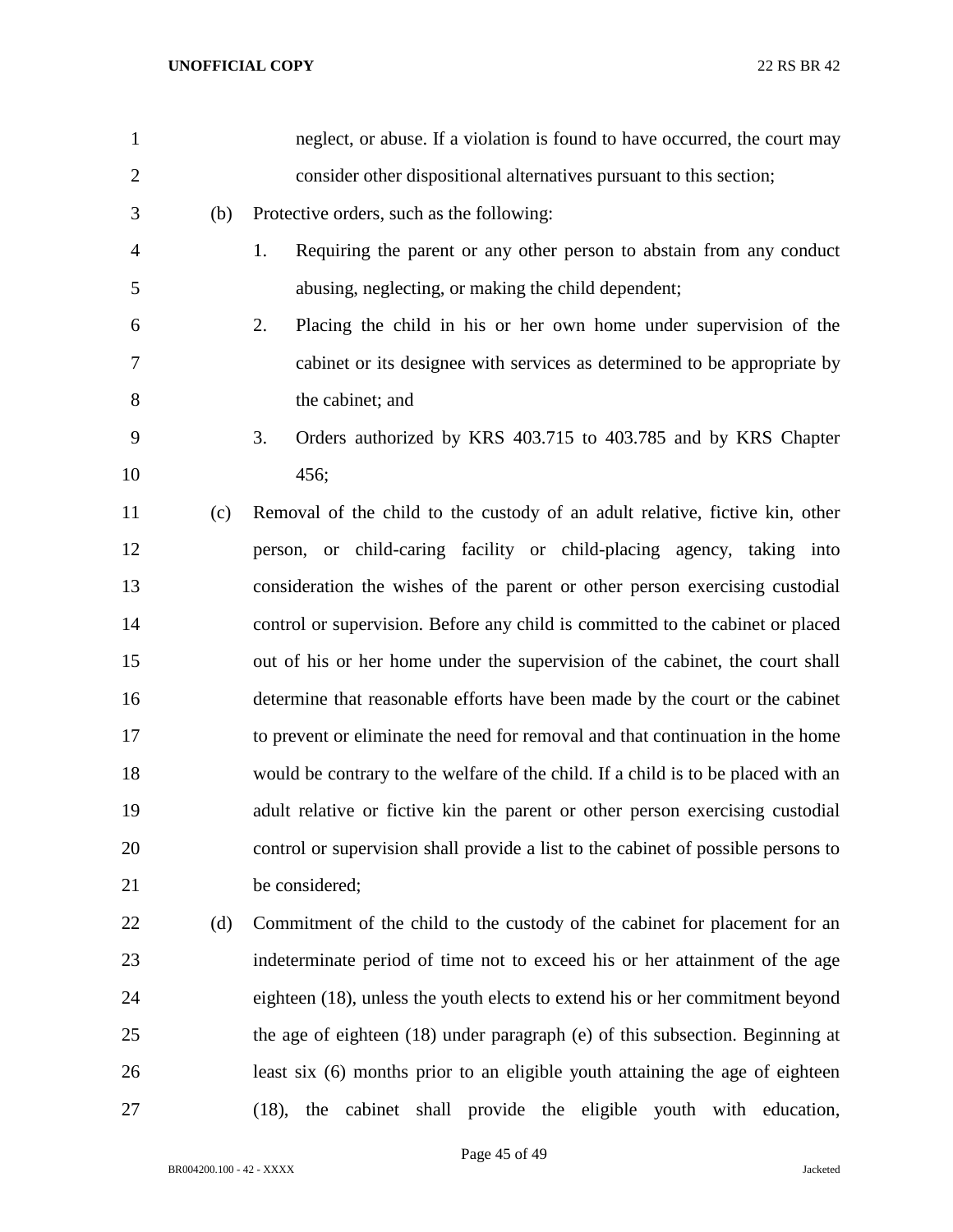| $\mathbf{1}$   |     | encouragement, assistance, and support regarding the development of a                    |
|----------------|-----|------------------------------------------------------------------------------------------|
| $\overline{2}$ |     | transition plan, and inform the eligible youth of his or her right to extend             |
| 3              |     | commitment beyond the age of eighteen (18); or                                           |
| 4              | (e) | Extend or reinstate an eligible youth's commitment up to the age of twenty-              |
| 5              |     | one (21) to receive transitional living support. The request shall be made by            |
| 6              |     | the youth prior to attaining <i>twenty</i> (20) [nineteen (19)] years of age. A youth    |
| 7              |     | may opt in or out of extended commitment up to two (2) times prior to                    |
| 8              |     | attaining twenty (20) years of age, with a ninety (90) day grace period                  |
| 9              |     | between the time he or she exits and then reenters custody so long as there              |
| 10             |     | is documentation that his or her request was submitted prior to attaining                |
| 11             |     | <u>twenty (20) years of age. The court may grant an extension or reinstatement</u>       |
| 12             |     | of a youth's commitment even if the concurrence of the cabinet occurs after              |
| 13             |     | <i>the youth attains twenty (20) years of age</i> . Upon receipt of the request and      |
| 14             |     | with the concurrence of the cabinet, the court may authorize commitment up               |
| 15             |     | to the age of twenty-one $(21)$ .                                                        |
| 16             | (2) | An order of temporary custody to the cabinet shall not be considered as a                |
| 17             |     | permissible dispositional alternative.                                                   |
| 18             |     | Section 20. KRS 620.363 is amended to read as follows:                                   |
| 19             |     | A child who is placed in foster care shall be considered a primary partner and member of |
| 20             |     | a professional team. A foster child, as the most integral part of the professional team, |
| 21             |     | shall have the following rights to:                                                      |
| 22             | (1) | Adequate food, clothing, and shelter;                                                    |
| 23             | (2) | Freedom from physical, sexual, or emotional injury or exploitation;                      |
| 24             | (3) | Develop physically, mentally, and emotionally to his or her potential;                   |
| 25             | (4) | A safe, secure, and stable family;                                                       |
| 26             | (5) | Individual educational needs being met;                                                  |
| 27             | (6) | Remain in the same educational setting prior to removal, whenever possible;              |
|                |     |                                                                                          |

Page 46 of 49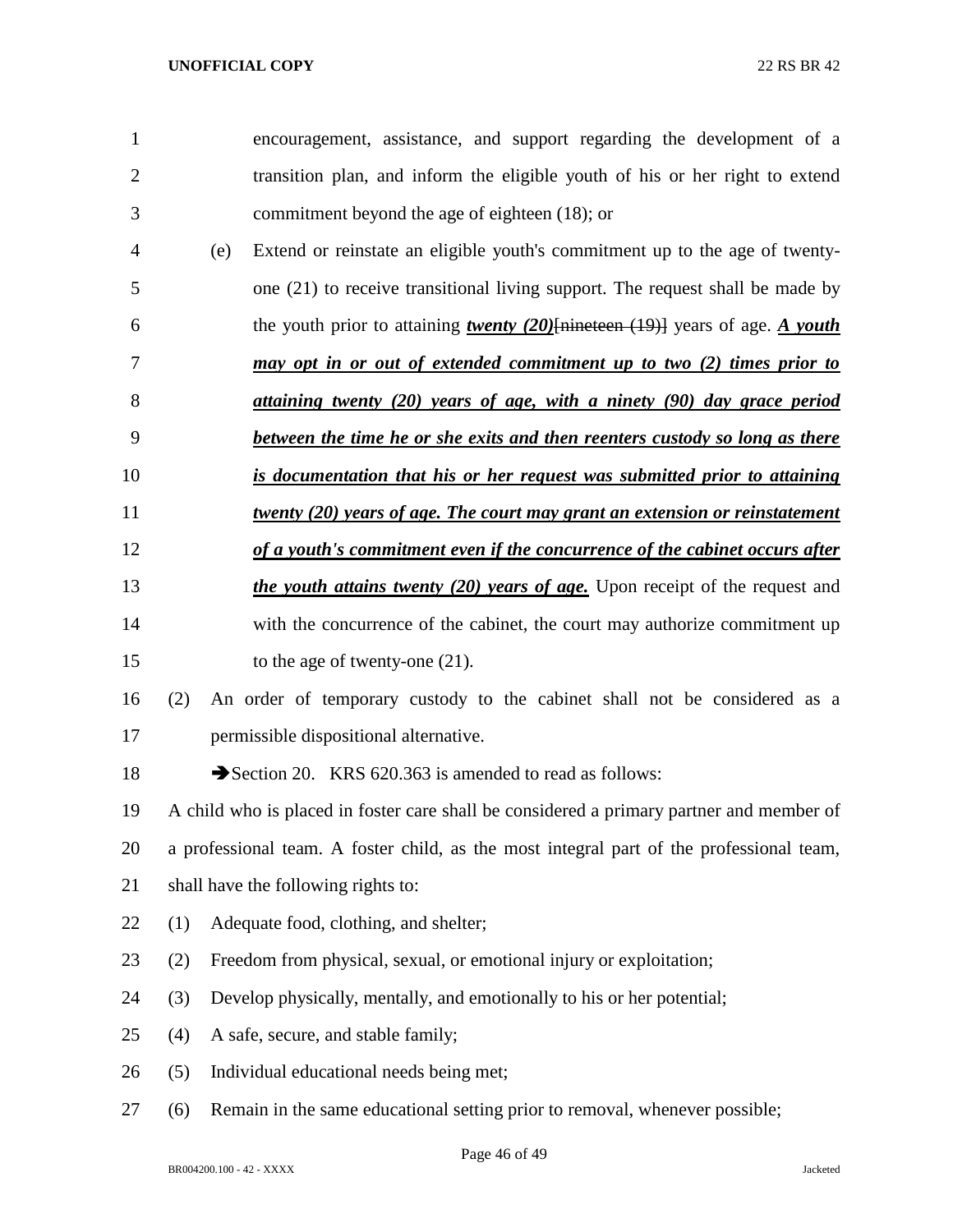| $\mathbf{1}$   | (7)  | Placement in the least restrictive setting in close proximity to his or her home that        |
|----------------|------|----------------------------------------------------------------------------------------------|
| $\overline{2}$ |      | meets his or her needs and serves his or her best interests to the extent that such          |
| 3              |      | placement is available;                                                                      |
| 4              | (8)  | Information about the circumstances requiring his or her initial and continued               |
| 5              |      | placement;                                                                                   |
| 6              | (9)  | Receive notice of, attend, and be consulted in the development of case plans during          |
| 7              |      | periodic reviews;                                                                            |
| $8\,$          |      | (10) Receive notice of and participate in court hearings;                                    |
| $\mathbf{9}$   |      | (11) Receive notice of and explanation for changes in placement or visitation                |
| 10             |      | agreements;                                                                                  |
| 11             |      | (12) Visit the family in the family home, receive visits from family and friends, and have   |
| 12             |      | telephone conversations with family members, when not contraindicated by the case            |
| 13             |      | plan or court order;                                                                         |
| 14             |      | (13) Participate in extracurricular, social, cultural, and enrichment activities, including  |
| 15             |      | but not limited to sports, field trips, and overnights;                                      |
| 16             |      | (14) Express opinions on issues concerning his or her <i>placement</i> , care, or treatment; |
| 17             | (15) | Three $(3)$ additional rights if he or she is age fourteen $(14)$ years or older. These      |
| 18             |      | additional three $(3)$ rights are the right to:                                              |
| 19             |      | Designate two (2) additional individuals to participate in case planning<br>(a)              |
| 20             |      | conferences or periodic reviews, who are not the foster parent or his or her                 |
| 21             |      | worker, and who may advocate on his or her behalf. The cabinet, child-caring                 |
| 22             |      | facility, or child-placing agency may reject an individual with reasonable                   |
| 23             |      | belief that the individual will not act appropriately on the child's behalf;                 |
| 24             |      | Receive a written description of the programs and services that will help<br>(b)             |
| 25             |      | prepare him or her for the transition from foster care to successful adulthood;              |
| 26             |      | and                                                                                          |
| 27             |      | Receive a consumer report yearly until discharged from care and to receive<br>(c)            |

BR004200.100 - 42 - XXXX Jacketed

Page 47 of 49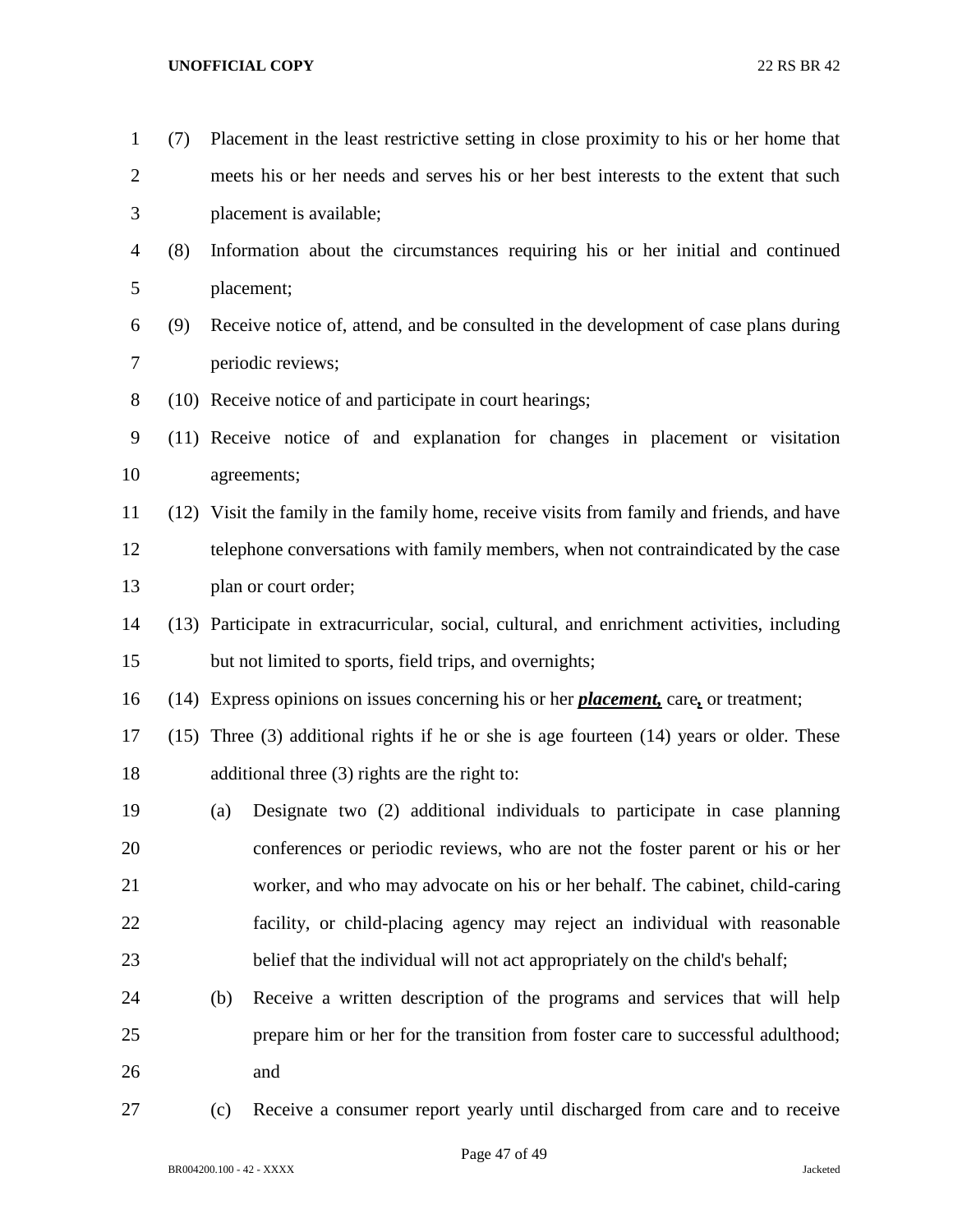| $\mathbf{1}$ | assistance in interpreting and resolving any inaccuracies in the report,                   |
|--------------|--------------------------------------------------------------------------------------------|
| 2            | pursuant to 42 U.S.C. sec. $675(5)(I);$ $\frac{1}{2}$ and $\frac{1}{2}$                    |
| 3            | (16) Receive, free of charge when he or she is eighteen (18) years or older and preparing  |
| 4            | to exit foster care by reason of attaining the age of eighteen (18) years old, the         |
| 5            | following:                                                                                 |
| 6            | An official birth certificate;<br>(a)                                                      |
| 7            | A Social Security card;<br>(b)                                                             |
| 8            | Health insurance information;<br>(c)                                                       |
| 9            | [A copy of the child's medical records; and<br>(d)                                         |
| 10           | $(e)$ ]A state-issued identification; and                                                  |
| 11           | A copy of the child's cabinet case history, including:<br>(e)                              |
| 12           | <b>Family medical history;</b><br>1.                                                       |
| 13           | <b>Placement history records; and</b><br>2.                                                |
| 14           | The child's medical records, including physical, dental, vision, and<br>3.                 |
| 15           | mental health records;                                                                     |
| 16           | <b>Request placement be made where he or she feels the most safe and accepted;</b><br>(17) |
| 17           | Participate in a sibling or half-sibling's court hearing if deemed appropriate by<br>(18)  |
| 18           | the cabinet, court of jurisdiction, and guardian ad litem, if applicable; and              |
| 19           | (19) Raise his or her child and make decisions on behalf of his or her child unless a      |
| 20           | health or safety risk is determined by the cabinet or due to the treatment needs of        |
| 21           | the youth.                                                                                 |
| 22           | The Kentucky Personnel Cabinet shall promulgate administrative<br>Section 21.              |
| 23           | regulations in accordance with KRS Chapter 13A within 30 days of the effective date of     |
| 24           | this Act to require the Kentucky Employees Charitable Campaign to include the child        |
| 25           | victims' trust fund established pursuant to KRS 41.400 as a participating charitable       |
| 26           | organization.                                                                              |

27 Section 22. Whereas Kentucky has led the nation in child abuse and neglect for